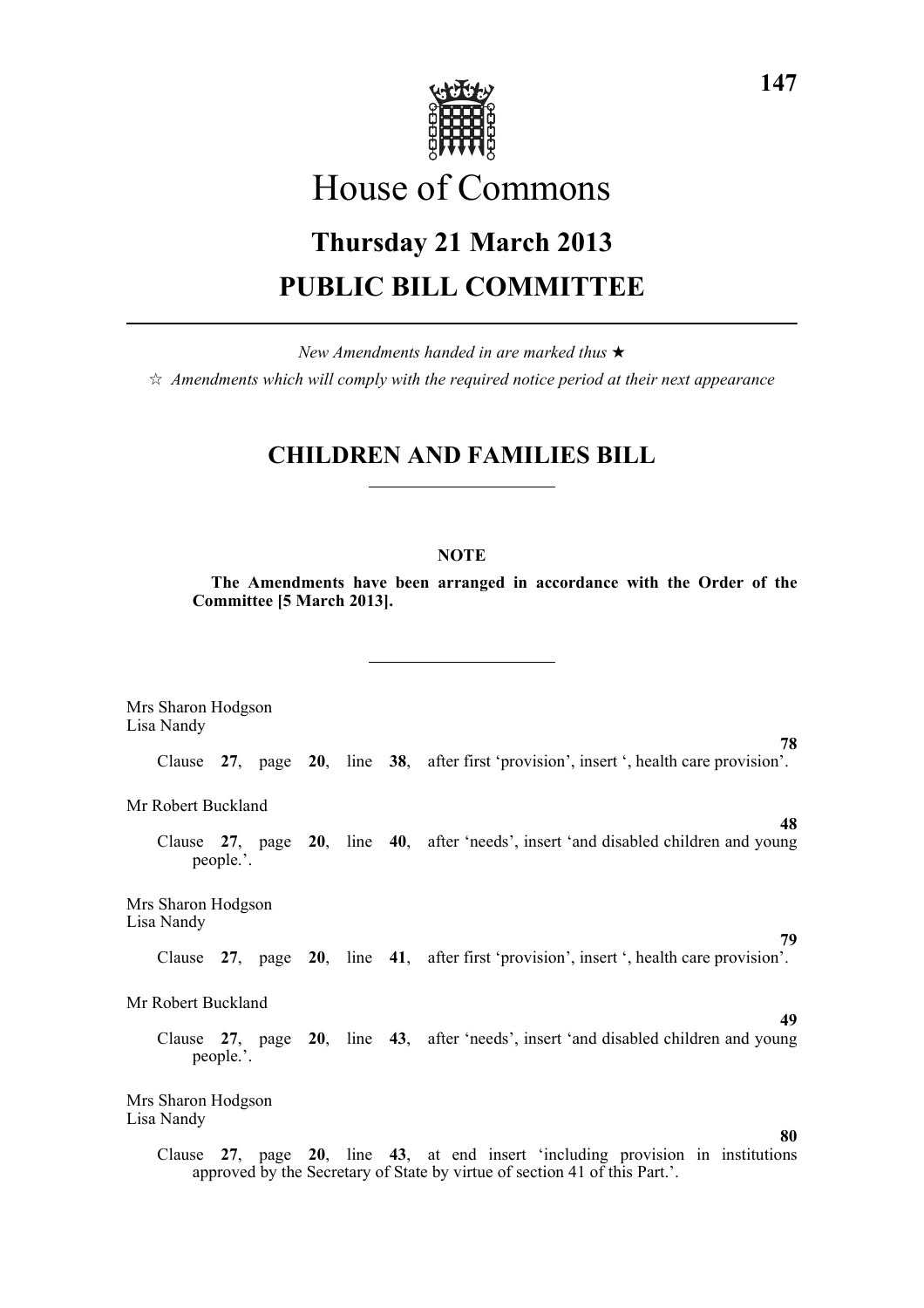Mr Robert Buckland

- Clause **27**, page **21**, line **3**, at end insert—
	- $(2A)$  If the education and care provision referred to in subsection  $(1)(a)$  and  $(b)$  is deemed insufficient to meet the needs of children and young people under subsection (2), a local authority must—
		- (a) publish these findings; and
		- (b) improve that provision until it is deemed by those consulted in subsection  $(3)$  to be sufficient to meet all the needs identified under section  $(22)$ .'.

Mrs Sharon Hodgson Lisa Nandy

Clause **27**, page **21**, line **3**, at end insert—

- '(2A) The local authority must assess the extent to which there is sufficient funding in place to secure the provision detailed in subsection (1) for all the children and young people and their families who require it.
- (2B) Where a local authority exercising its duty under subsection (2A) finds that it does not have sufficient funding in place to secure adequate provision for all children and young people who require that provision, the authority must consider jointly commissioning services for which it is exclusively responsible with neighbouring local authorities, where this is appropriate.'.

Mr Robert Buckland

Clause **27**, page **21**, line **18**, at end insert—

'(a) the governing bodies, proprietors or principals of institutions approved by the Secretary of State under section 41 (independent special schools and special post-16 institutions: approval).'.

Mrs Sharon Hodgson Lisa Nandy

Clause **27**, page **21**, line **27**, at end add—

'(6) The local authority must demonstrate that any changes in services made as a result of exercising its functions under this section will have the effect of improving provision available for children and young people with special educational needs and their families.'.

Mrs Sharon Hodgson Lisa Nandy

Clause **27**, page **21**, line **27**, at end add—

'(7) The local authority must prepare and publish a report at least every 24 months setting out how it has met its duties under this section.'.

Annette Brooke

Clause **28**, page **21**, line **37**, leave out 'maintained nursery school' and insert 'the providers of relevant early years education in its area'.

**50**

**193**

**82**

**83**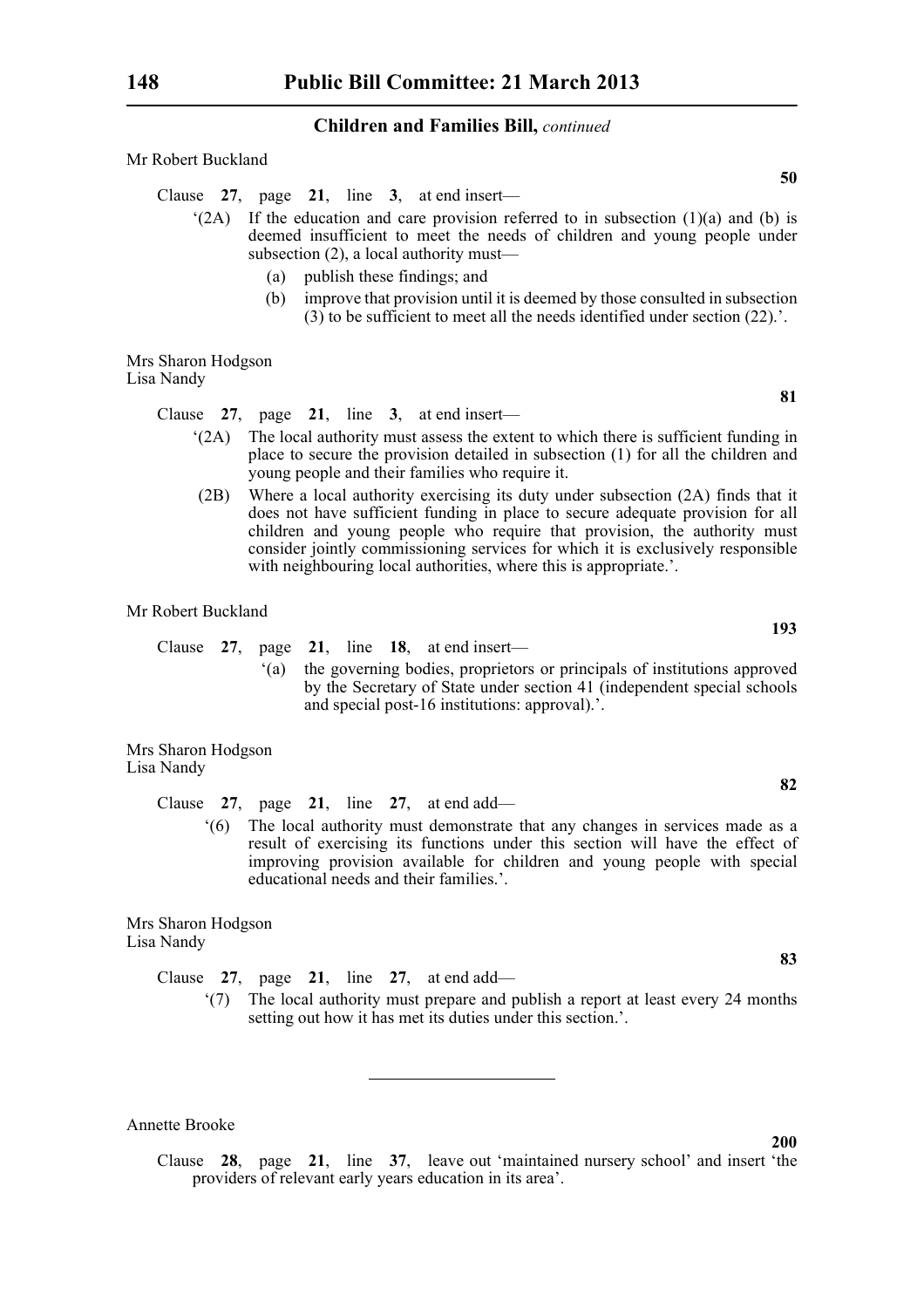Mr Edward Timpson

Clause **28**, page **22**, line **21**, leave out from 'which' to end of line 22 and insert 'is under a duty under section 3 of the National Health Service Act 2006 to arrange for the provision of services or facilities for any children and young people for whom the authority is responsible;'.

Mrs Sharon Hodgson Lisa Nandy

Clause **28**, page **22**, line **27**, at end insert—

- '(n) the proprietors or management of early years settings providing education other than nursery schools in its area or which are attended, or are likely to be attend, by children and young people for whom the local authority is responsible.
- (o) the management or advisory board of Children's Centres in its area or which are attended, or are likely to be attended, by children and young people for whom the local authority is responsible.
- (p) any organisation providing out of school childcare or short break services in its area or which are attended, or are likely to be attended, by children and young people for whom the local authority is responsible.
- (q) other local authorities.'.

#### Mr Robert Buckland

Clause **28**, page **22**, line **27**, at end insert—

- '(2A) The Local Government Ombudsman has jurisdiction for the purposes of this Part over the partners set out in subsections  $(2)(a)$  to  $(2)(i)$ .
- (2B) The NHS Ombudsman has jurisdiction for the purposes of this Part over the partners set out in subsections  $(2)(i)$  to  $(2)(m)$ .

#### Mr Edward Timpson

Clause **28**, page **22**, line **39**, at end add—

'(4) Regulations may prescribe circumstances in which a clinical commissioning group that would otherwise be a local partner of a local authority by virtue of subsection  $(2)(k)(ii)$  is to be treated as not being a local partner of the authority.'.

Mr Robert Buckland

- Clause **28**, page **22**, line **39**, at end add—
	- '(4) A local authority in England may co-operate with another local authority in England to commission and provide services for children and young people with low incidence special educational needs.'

Mrs Sharon Hodgson Lisa Nandy

> Clause **29**, page **22**, line **44**, after 'schools', insert 'including academies and free schools'.

**60**

**84**

**34**

**85**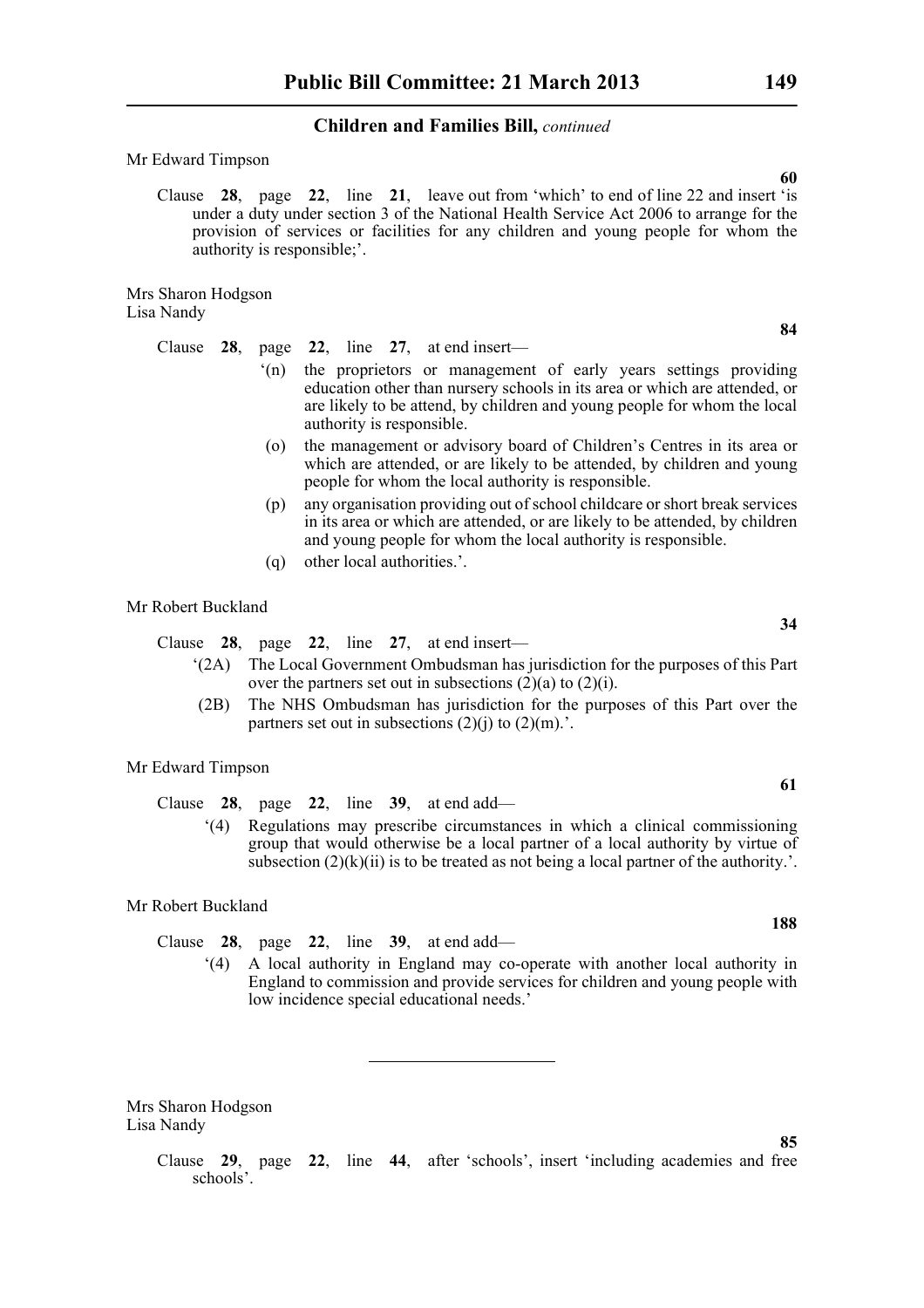| <b>Annette Brooke</b>                                                                                                                                                                                                                                               |    |
|---------------------------------------------------------------------------------------------------------------------------------------------------------------------------------------------------------------------------------------------------------------------|----|
| 201<br>Clause 29, page 22, line 45, leave out 'maintained nursery schools' and insert 'the<br>providers of relevant early years education in its area'.                                                                                                             |    |
| Mrs Sharon Hodgson<br>Lisa Nandy                                                                                                                                                                                                                                    |    |
| Clause $29$ , page $23$ , line 1, at end insert—<br>non-maintained special schools;<br>(g)<br>institutions approved by the Secretary of State under section 41;<br>(h)<br>Ofsted-registered early years settings other than maintained nursery<br>(i)<br>schools.'. | 86 |
| Mrs Sharon Hodgson<br>Lisa Nandy                                                                                                                                                                                                                                    |    |
| Clause 30, page 23, line 17, leave out 'it expects to be' and insert 'which is'.                                                                                                                                                                                    | 87 |
| Mrs Sharon Hodgson<br>Lisa Nandy                                                                                                                                                                                                                                    | 89 |
| Clause 30, page 23, line 19, after 'needs', insert 'and their families'.                                                                                                                                                                                            |    |
| Mrs Sharon Hodgson<br>Lisa Nandy                                                                                                                                                                                                                                    | 88 |
| Clause $30$ , page $23$ , line $20$ , leave out 'it expects to be' and insert 'which is'.                                                                                                                                                                           |    |
| Mrs Sharon Hodgson<br>Lisa Nandy                                                                                                                                                                                                                                    | 90 |
| Clause 30, page 23, line 22, at end insert 'and their families'.                                                                                                                                                                                                    |    |
| Mrs Sharon Hodgson<br>Lisa Nandy                                                                                                                                                                                                                                    | 94 |
| Clause $30$ , page $23$ , line $25$ , at end insert 'including provision in institutions<br>approved by the Secretary of State by virtue of section 41 of this Part.'.                                                                                              |    |
| Mr Robert Buckland<br>194                                                                                                                                                                                                                                           |    |
| Clause 30, page 23, line 25, at end insert 'including institutions approved by the<br>Secretary of State under section 41'.                                                                                                                                         |    |
| Mrs Sharon Hodgson<br>Lisa Nandy                                                                                                                                                                                                                                    |    |
| Clause 30, page 23, line 29, after 'young people', insert 'and their families'.                                                                                                                                                                                     | 91 |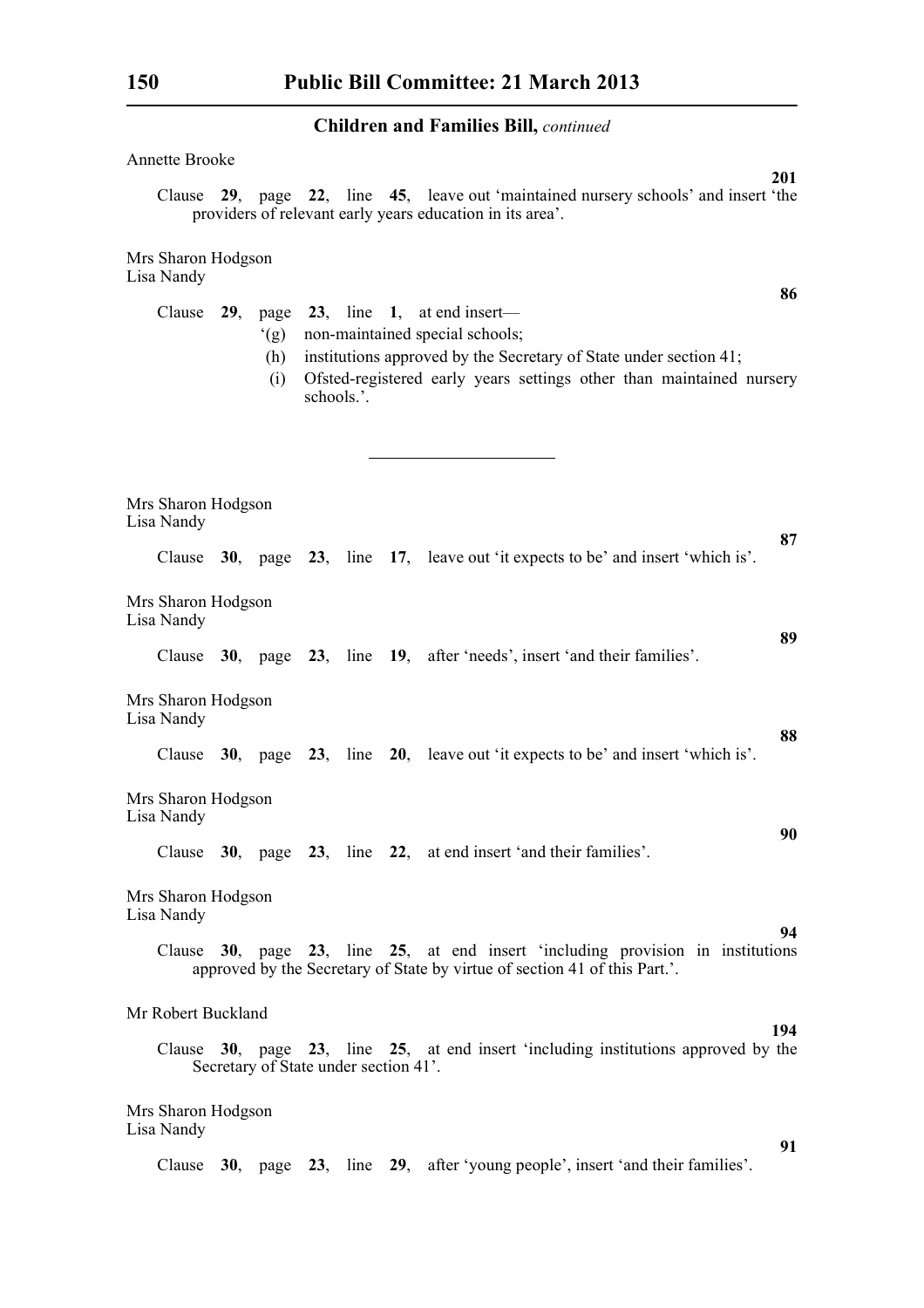| Mrs Sharon Hodgson<br>Lisa Nandy |                                 |                       | 97                                                                                                                                                                                                                                                                                                                                                                                                                                                           |
|----------------------------------|---------------------------------|-----------------------|--------------------------------------------------------------------------------------------------------------------------------------------------------------------------------------------------------------------------------------------------------------------------------------------------------------------------------------------------------------------------------------------------------------------------------------------------------------|
|                                  | f(f)                            |                       | Clause $30$ , page $23$ , line $30$ , at end insert—<br>services providing advice and support to the wider family of children and<br>young people with special educational needs.'.                                                                                                                                                                                                                                                                          |
| Mr Robert Buckland               |                                 |                       | 51                                                                                                                                                                                                                                                                                                                                                                                                                                                           |
|                                  | and accessing benefits'.        |                       | Clause 30, page 23, line 33, after 'employment', insert ', retaining employment                                                                                                                                                                                                                                                                                                                                                                              |
| Mrs Sharon Hodgson<br>Lisa Nandy |                                 |                       |                                                                                                                                                                                                                                                                                                                                                                                                                                                              |
|                                  |                                 |                       | 95<br>Clause 30, page 23, line 35, at end insert ', including in online communities.'.                                                                                                                                                                                                                                                                                                                                                                       |
| Mrs Sharon Hodgson<br>Lisa Nandy |                                 |                       |                                                                                                                                                                                                                                                                                                                                                                                                                                                              |
|                                  |                                 |                       | 98<br>Clause $30$ , page $23$ , line $39$ , at end insert—                                                                                                                                                                                                                                                                                                                                                                                                   |
| (5A)                             |                                 |                       | Any revision to a local offer made by virtue of subsection (5) must be<br>communicated clearly to children and young people with special educational<br>needs and their families with whom the authority has had prior contact, as well as<br>described in an addendum to the revised document.'.                                                                                                                                                            |
| Mrs Sharon Hodgson<br>Lisa Nandy |                                 |                       | 99                                                                                                                                                                                                                                                                                                                                                                                                                                                           |
| $^{\circ}$ (5B)                  |                                 |                       | Clause $30$ , page $23$ , line $39$ , at end insert—<br>In exercising its duty under subsection $(5)$ , the local authority must have regard<br>to any review carried out under section 27.'.                                                                                                                                                                                                                                                                |
| Mrs Sharon Hodgson<br>Lisa Nandy |                                 |                       |                                                                                                                                                                                                                                                                                                                                                                                                                                                              |
|                                  |                                 |                       | 92<br>Clause 30, page 23, line 43, leave out 'parents' and insert 'families'.                                                                                                                                                                                                                                                                                                                                                                                |
| Mr Robert Buckland               |                                 |                       |                                                                                                                                                                                                                                                                                                                                                                                                                                                              |
| (7A)                             | (a)<br>(b)<br>(c)<br>(d)<br>(e) | in the local offer.'. | 52<br>Clause $30$ , page $24$ , line $2$ , at end insert—<br>Regulations must make provision about a national framework, including-<br>the principles underpinning the local offer;<br>how services in the local offer are to be reviewed;<br>the scope of what should be covered by the local offer;<br>the format in which a local offer will be prepared and published; and<br>how services can be held to account for failing to deliver what is set out |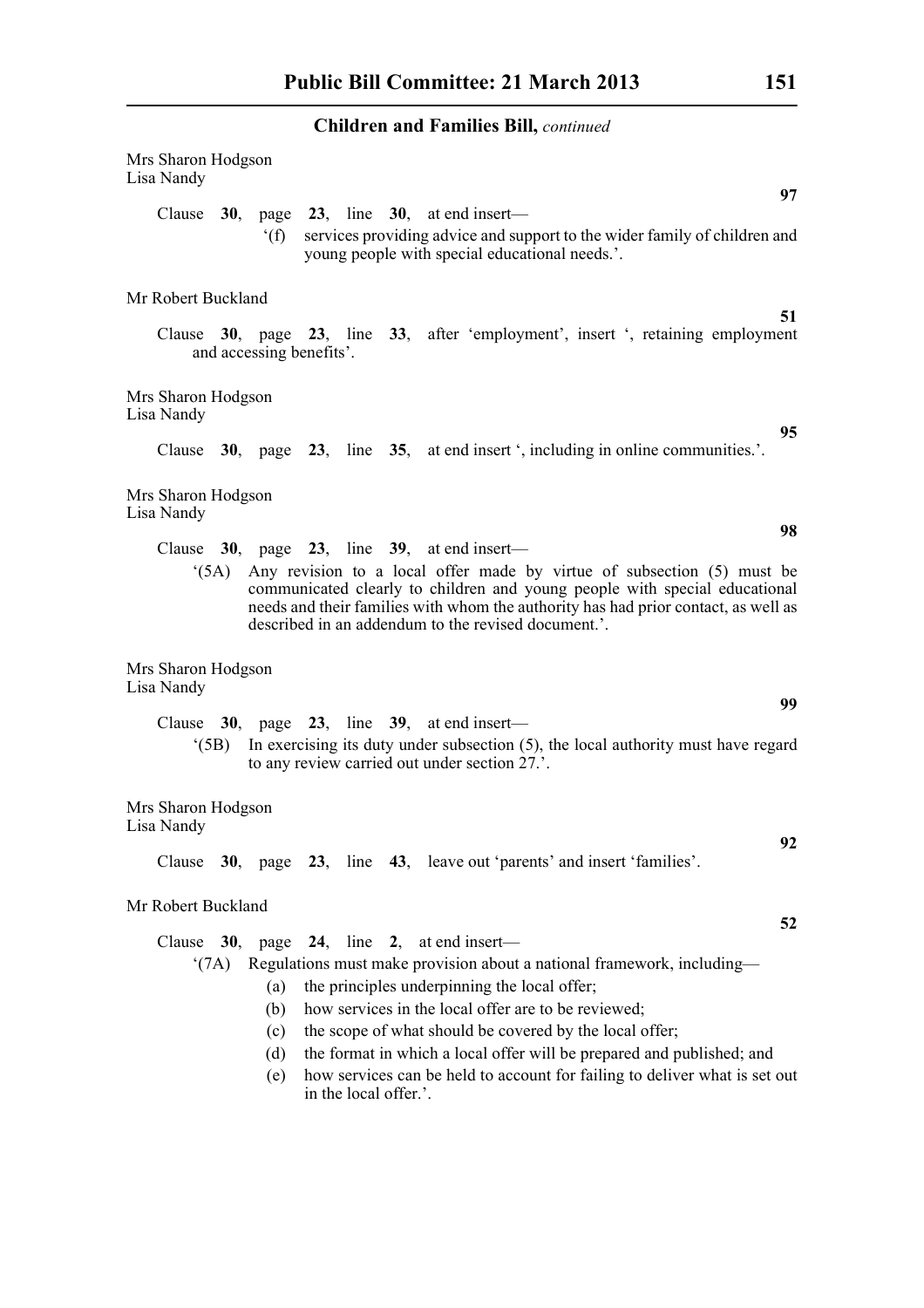| Mrs Sharon Hodgson<br>Lisa Nandy |                |                                                                                                                                                                                                                                                                                                                                                                                   |
|----------------------------------|----------------|-----------------------------------------------------------------------------------------------------------------------------------------------------------------------------------------------------------------------------------------------------------------------------------------------------------------------------------------------------------------------------------|
|                                  |                | <b>100</b>                                                                                                                                                                                                                                                                                                                                                                        |
|                                  |                | Clause $30$ , page $24$ , line 2, at end insert—                                                                                                                                                                                                                                                                                                                                  |
| $^{\circ}$ (7A)                  |                | The Secretary of State shall lay a draft of regulations setting out the minimum<br>level of specific special educational provision, health care provision and social<br>care provision that local authorities must provide as part of their local offer, and<br>the regulations are not to be made unless they have been approved by a resolution<br>of each House of Parliament. |
| (7B)                             | $must$ —       | Once regulations under subsection (6A) have been made, the Secretary of State                                                                                                                                                                                                                                                                                                     |
|                                  | (a)            | issue guidance to local authorities on how to meet these regulations, and                                                                                                                                                                                                                                                                                                         |
|                                  | (b)            | publish information on these regulations accessible to the families of<br>children and young people with special educational needs on the<br>Department's website, and in any other way he sees fit.'.                                                                                                                                                                            |
| Mrs Sharon Hodgson<br>Lisa Nandy |                |                                                                                                                                                                                                                                                                                                                                                                                   |
| specify'.                        |                | 101<br>Clause 30, page 24, line 3, leave out 'may make provision about' and insert 'should                                                                                                                                                                                                                                                                                        |
| Mrs Sharon Hodgson<br>Lisa Nandy |                | 93                                                                                                                                                                                                                                                                                                                                                                                |
|                                  |                | Clause 30, page 24, line 9, leave out 'parents' and insert 'families'.                                                                                                                                                                                                                                                                                                            |
| Mr Robert Buckland               |                | 196                                                                                                                                                                                                                                                                                                                                                                               |
|                                  |                | Clause $30$ , page $24$ , line 13, at end insert—                                                                                                                                                                                                                                                                                                                                 |
|                                  | $^{\circ}$ (f) | the arrangements to support all teaching staff to help children with<br>special educational needs.'.                                                                                                                                                                                                                                                                              |
| Mrs Sharon Hodgson<br>Lisa Nandy |                |                                                                                                                                                                                                                                                                                                                                                                                   |
|                                  |                | 96                                                                                                                                                                                                                                                                                                                                                                                |
| Clause                           | (ca)           | 30, page $24$ , line $20$ , at end insert-<br>information on the steps the local authority is taking to improve general<br>provision for and inclusion of children and young people in mainstream<br>institutions;'.                                                                                                                                                              |
| Mr Robert Buckland               |                | 185                                                                                                                                                                                                                                                                                                                                                                               |
| Clause<br>30,                    |                | page 24, line 22, at end insert-                                                                                                                                                                                                                                                                                                                                                  |
|                                  | $\degree$ (e)  | information about how transitional planning will be undertaken by<br>officers of the local authority;                                                                                                                                                                                                                                                                             |
|                                  | (f)            | information on additional services for children with high incidence and<br>low severity needs.'                                                                                                                                                                                                                                                                                   |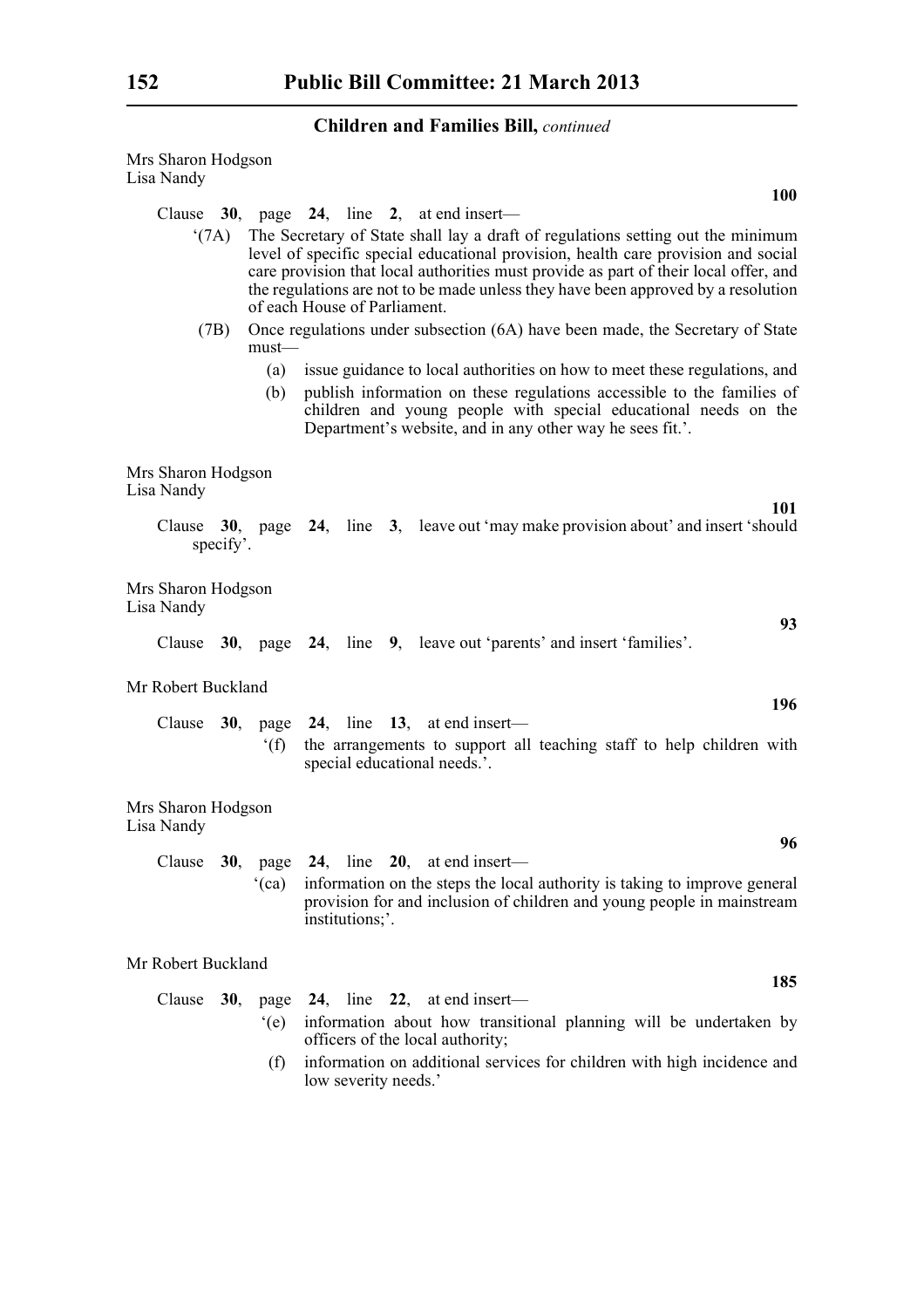Mr Robert Buckland

| 215<br>Clause 30, page 24, line 22, at end add—                                                                                                                                                                                                                                                                                                                              |
|------------------------------------------------------------------------------------------------------------------------------------------------------------------------------------------------------------------------------------------------------------------------------------------------------------------------------------------------------------------------------|
| Where a service is set out in the local offer, the responsible agency has a duty to<br>(4A)<br>deliver that service.'.                                                                                                                                                                                                                                                       |
|                                                                                                                                                                                                                                                                                                                                                                              |
| Mrs Sharon Hodgson<br>Lisa Nandy                                                                                                                                                                                                                                                                                                                                             |
| 102                                                                                                                                                                                                                                                                                                                                                                          |
| Clause $31$ , page $24$ , line $38$ , at end insert—<br>(3A) Where a specified body does not comply with a request made under subsection<br>(1), and the requesting local authority is not satisfied with the reasons given under<br>subsections $(2)$ and $(3)$ , the requesting local authority may make a request to the<br>Secretary of State for Health to investigate. |
| Regulations may provide for the timescales within which the Secretary of State<br>(3B)<br>for Health should assess and complete investigations requested under subsection<br>(3A), as well as powers to be granted to the Secretary of State for Health to enable<br>him to uphold any such complaints.'.                                                                    |
| Mrs Sharon Hodgson<br>Lisa Nandy<br>103                                                                                                                                                                                                                                                                                                                                      |
| Clause 32, page 24, line 45, after 'and', insert 'children and'.                                                                                                                                                                                                                                                                                                             |
| Mr Robert Buckland                                                                                                                                                                                                                                                                                                                                                           |
| 36<br>Clause 32, page 25, line 1, after 'information', insert 'in an appropriately<br>accessible form'.                                                                                                                                                                                                                                                                      |
| Mrs Sharon Hodgson<br>Lisa Nandy                                                                                                                                                                                                                                                                                                                                             |
| 105                                                                                                                                                                                                                                                                                                                                                                          |
| page $25$ , line 2, at end insert—<br>Clause<br>32,<br>Local authorities must ensure that in exercising their functions under subsection<br>(1A)<br>$(1)$ , advice should be provided in the form of-<br>printed materials;                                                                                                                                                  |
| (a)<br>online resources, including signposting to resources published by others;<br>(b)                                                                                                                                                                                                                                                                                      |

- (c) face to face discussions;
- (d) any other form which the local authority may deem necessary in pursuance of its duties under the Equality Act.
- (1B) Local authorities must not make, or allow any individuals or organisations providing advice on their behalf to make, any charge to families of children with special educational needs, or young people with special educational needs, in exercising their functions under this section.'.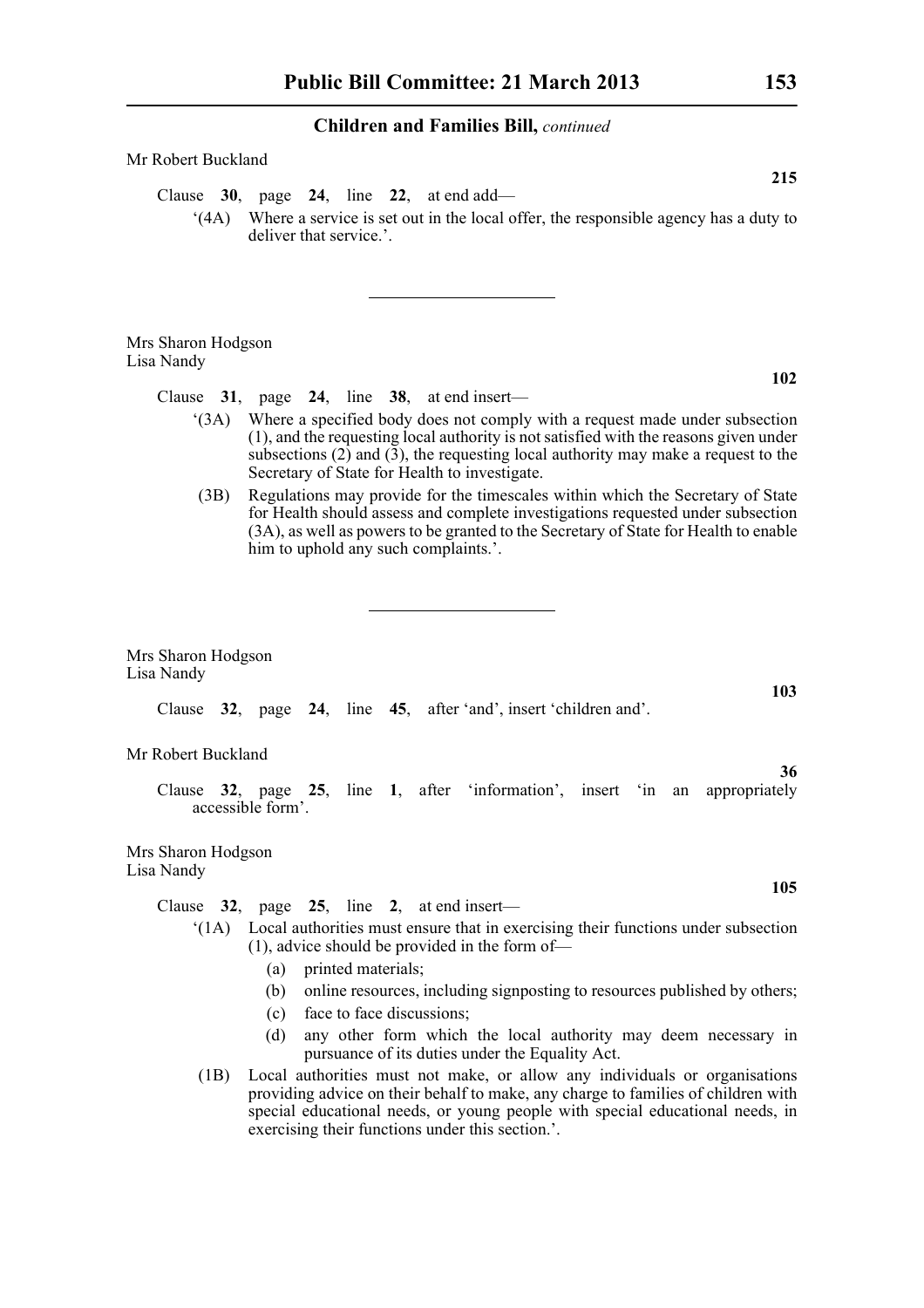| Mrs Sharon Hodgson<br>Lisa Nandy                  |                |                                         |  |  |                                                                                                                                                                                                                                                                                                      |  | 104 |
|---------------------------------------------------|----------------|-----------------------------------------|--|--|------------------------------------------------------------------------------------------------------------------------------------------------------------------------------------------------------------------------------------------------------------------------------------------------------|--|-----|
|                                                   |                |                                         |  |  | Clause 32, page 25, line 6, after $(b)$ , insert 'children and'.                                                                                                                                                                                                                                     |  |     |
| Mrs Sharon Hodgson<br>Lisa Nandy                  |                |                                         |  |  |                                                                                                                                                                                                                                                                                                      |  |     |
| Clause 32, page 25, line 11, at end add—          |                |                                         |  |  | (4) Local authorities must ensure that internet-based services provided by them or on                                                                                                                                                                                                                |  | 106 |
|                                                   | 8878:2010.'.   |                                         |  |  | their behalf in pursuance of their duties under this section meet British Standard                                                                                                                                                                                                                   |  |     |
| <b>Annette Brooke</b>                             |                |                                         |  |  |                                                                                                                                                                                                                                                                                                      |  | 197 |
|                                                   |                |                                         |  |  | Clause 33, page 25, line 18, leave out 'maintained' and insert 'mainstream'                                                                                                                                                                                                                          |  |     |
| Mrs Sharon Hodgson<br>Lisa Nandy                  |                |                                         |  |  |                                                                                                                                                                                                                                                                                                      |  |     |
| Clause 33, page 25, leave out line 22 and insert— | $^{\circ}$ (b) |                                         |  |  | meeting the specific needs of the child or young person'.                                                                                                                                                                                                                                            |  | 107 |
| Mrs Sharon Hodgson<br>Lisa Nandy                  |                |                                         |  |  |                                                                                                                                                                                                                                                                                                      |  |     |
|                                                   |                |                                         |  |  | Clause 34, page 26, line 25, at end insert 'if all the following have agreed to his or<br>her continued enrolment at the school or post-16 institution—                                                                                                                                              |  | 108 |
|                                                   | (b)            | institution;                            |  |  | (a) the local authority which is responsible for him or her;<br>the head teacher of the school or the principal of the Academy or post-16                                                                                                                                                            |  |     |
|                                                   | (c)<br>(d)     | the child's parent or the young person; |  |  | anyone else whose advice is required to be obtained in connection with<br>the assessment by virtue of regulations under section $36(11)$                                                                                                                                                             |  |     |
| Mrs Sharon Hodgson<br>Lisa Nandy                  |                |                                         |  |  |                                                                                                                                                                                                                                                                                                      |  |     |
|                                                   | (a)            |                                         |  |  | Clause 34, page 26, line 42, at end insert 'if all the following have agreed to his or<br>her continued enrolment at the school or post-16 institution-<br>the local authority which is responsible for him or her;<br>(b) the head teacher of the school or the principal of the Academy or post-16 |  | 109 |

- (b) the head teacher of the school or the principal of the Academy or post-16 institution;
- (c) the child's parent or the young person;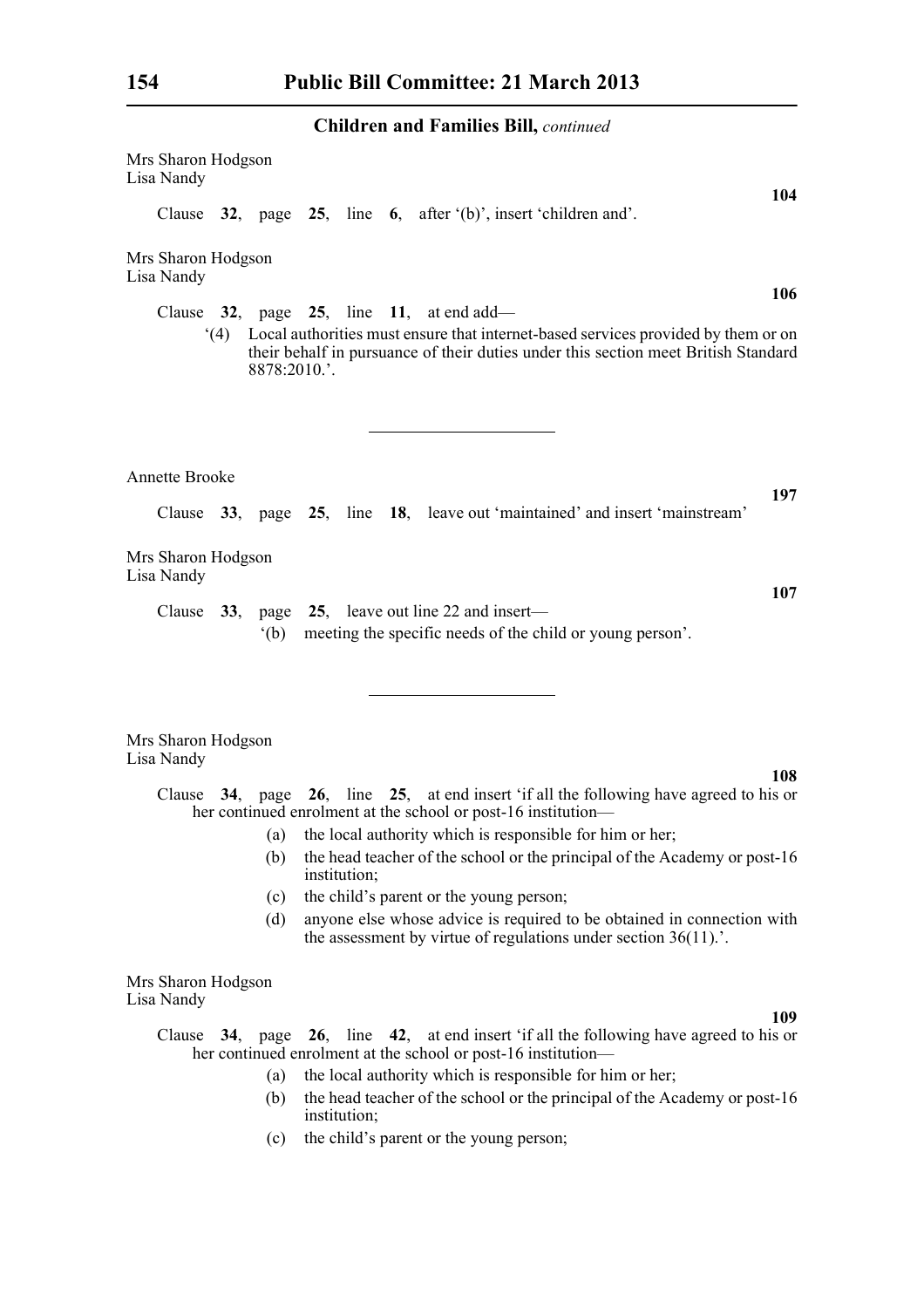(d) anyone else whose advice is required to be obtained in connection with the assessment by virtue of regulations under section 36(11).'.

#### Annette Brooke

Clause **35**, page **27**, line **3**, leave out 'maintained nursery school' and insert, 'relevant early years setting'.

Mrs Sharon Hodgson Lisa Nandy

## Clause **36**, page **27**, line **17**, leave out from 'by' to end of line 18 and insert—

- '(a) the parent of a child or young person;
- (b) a young person, where this is in respect of themselves;
- (c) a person acting on behalf of a school or post-16 institution;
- (d) a person acting on behalf of an early years setting or Children's Centre;
- (e) a qualified healthcare professional.'.

#### Mr Robert Buckland

Clause **36**, page **27**, line **18**, after second 'a', insert 'provider of early years education.'.

Mrs Sharon Hodgson Lisa Nandy

- Clause **36**, page **27**, line **18**, at end insert—
	- $'(1A)$  On receiving a request for an assessment under subsection (1), the local authority must endeavour to respond to that request within six weeks of having received it.'.

### Mrs Sharon Hodgson Lisa Nandy

- Clause **36**, page **27**, line **27**, at end insert—
	- '(4A) In making a determination under subsection (3), the local authority must have regard to the competencies and needs of the child or young person's parents and immediate family, where this is relevant to the child or young person's wellbeing.'.

Mrs Sharon Hodgson Lisa Nandy

> Clause **36**, page **27**, line **33**, at end insert— '(c) of their right to request an internal review or appeal against this decision under section 50.'.

**112**

**203**

**113**

**114**

**117**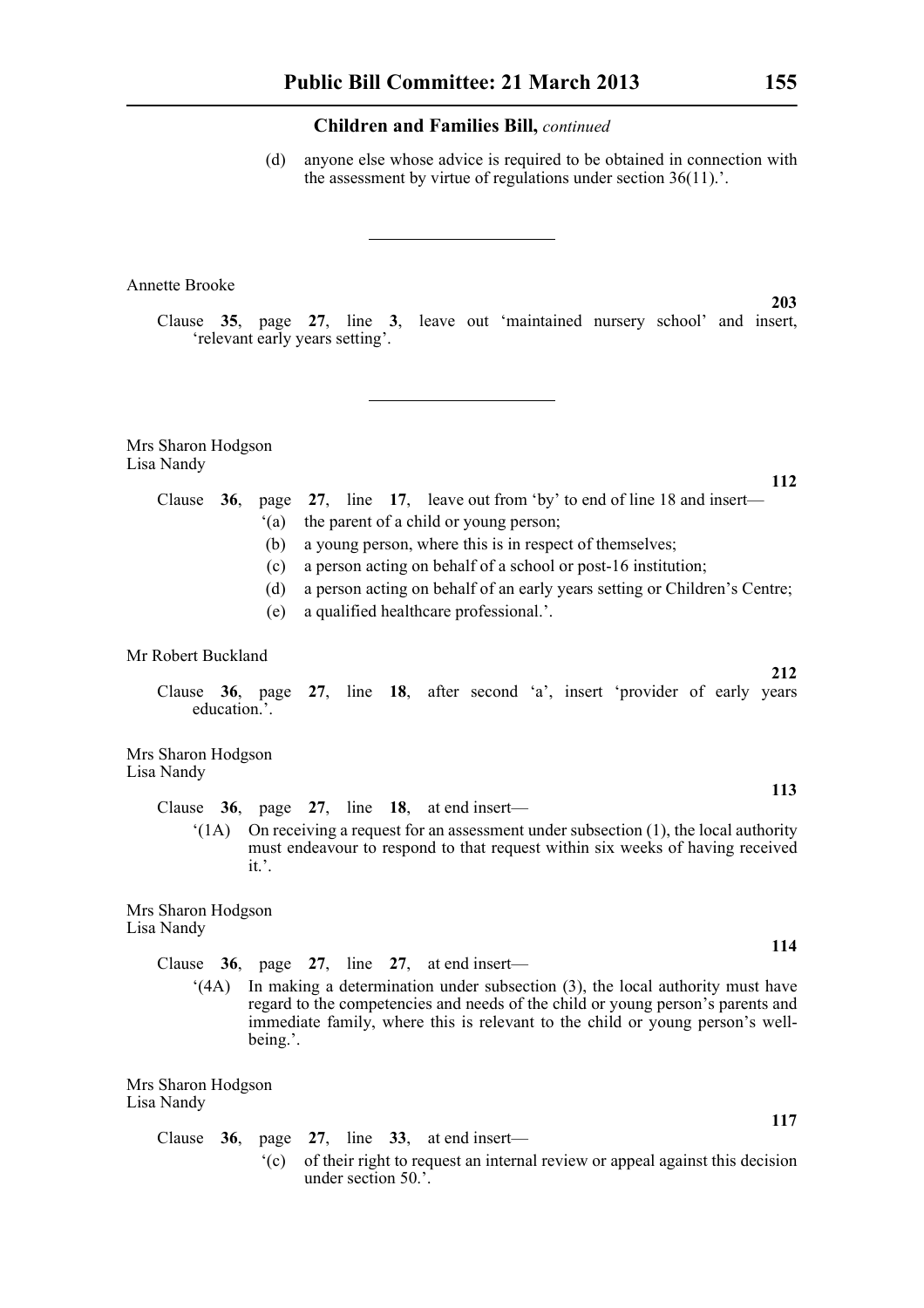| Mrs Sharon Hodgson<br>Lisa Nandy |      |                                       |                      |                                                                  |  |  |                                                                                                                                                                                                                                                               | 115 |
|----------------------------------|------|---------------------------------------|----------------------|------------------------------------------------------------------|--|--|---------------------------------------------------------------------------------------------------------------------------------------------------------------------------------------------------------------------------------------------------------------|-----|
|                                  |      | child themselves where appropriate,'. |                      |                                                                  |  |  | Clause 36, page 27, line 41, leave out 'parent' and insert 'family, including the                                                                                                                                                                             |     |
| Mrs Sharon Hodgson<br>Lisa Nandy |      |                                       |                      |                                                                  |  |  |                                                                                                                                                                                                                                                               |     |
|                                  |      |                                       |                      | Clause 36, page 27, line 44, after 'parent', insert ', child'.   |  |  |                                                                                                                                                                                                                                                               | 116 |
| Mr Robert Buckland               |      |                                       |                      |                                                                  |  |  |                                                                                                                                                                                                                                                               |     |
|                                  |      | $\degree$ (c)                         | Person's Act 1970.'. | Clause $36$ , page $28$ , line 9, at end insert—                 |  |  | the child or young person may be a disabled child under section 17 of the<br>Children Act 1989 or section 28 of the Chronically Sick and Disabled                                                                                                             | 41  |
| Mr Robert Buckland               |      |                                       |                      |                                                                  |  |  |                                                                                                                                                                                                                                                               |     |
|                                  |      | $\degree$ (c)                         | impairment.'.        | Clause $36$ , page $28$ , line 9, at end insert—                 |  |  | they are a disabled child or young person under section 6 of the Equality<br>Act 2010 who may need healthcare provision in order to manage their                                                                                                              | 42  |
| Mr Robert Buckland               |      |                                       |                      |                                                                  |  |  |                                                                                                                                                                                                                                                               | 211 |
|                                  | (8A) | of the notification.'.                |                      | Clause 36, page 28, line 9, at end insert-                       |  |  | An EHC needs assessment, as set out in section 8, must be secured within 29 days                                                                                                                                                                              |     |
| Mrs Sharon Hodgson<br>Lisa Nandy |      |                                       |                      |                                                                  |  |  |                                                                                                                                                                                                                                                               |     |
|                                  |      |                                       |                      | Clause $36$ , page $28$ , line 15, at end insert—                |  |  |                                                                                                                                                                                                                                                               | 118 |
|                                  |      | $\degree$ (d)                         | under section 50.'.  |                                                                  |  |  | their right to request an internal review or appeal against this decision                                                                                                                                                                                     |     |
| Mr Robert Buckland               |      |                                       |                      |                                                                  |  |  |                                                                                                                                                                                                                                                               |     |
|                                  |      |                                       |                      | Clause $36$ , page $28$ , line $16$ , leave out subsection (10). |  |  |                                                                                                                                                                                                                                                               | 37  |
| Mr Robert Buckland               |      |                                       |                      |                                                                  |  |  |                                                                                                                                                                                                                                                               |     |
| Clause $36$ , page $28$ ,        |      |                                       |                      | line $\overline{16}$ , leave out subsection (10) and insert—     |  |  |                                                                                                                                                                                                                                                               | 218 |
|                                  | (10) | in an age-appropriate setting.'.      |                      |                                                                  |  |  | In forming an opinion for the purposes of this section in relation to a young person<br>aged over 18, a local authority must have regard to the young person's right to the<br>continuation of an EHC Plan up to the age of 25 and access education provision |     |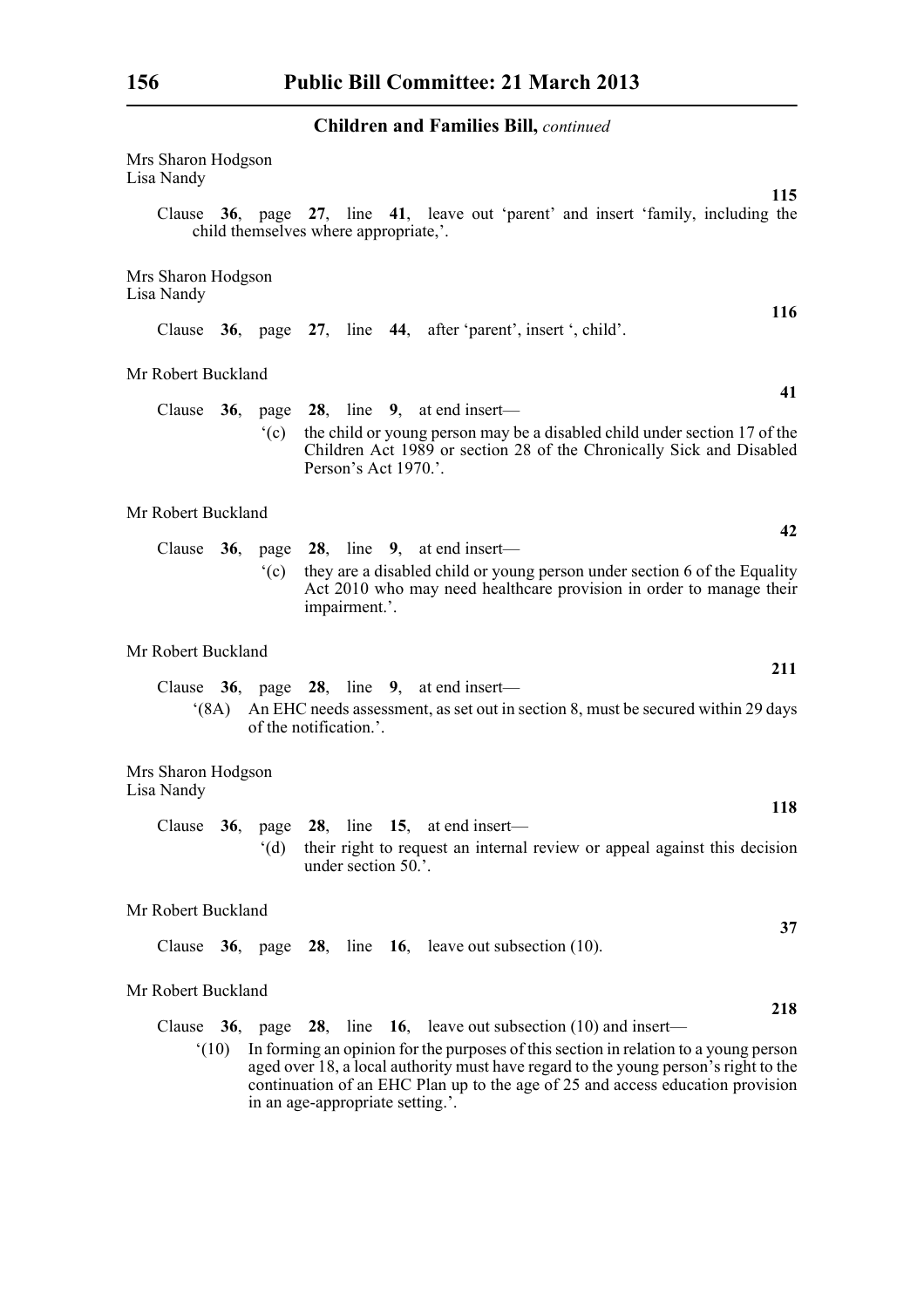|                                  |      |                  | <b>Children and Families Bill, continued</b>                                                                                                                               |
|----------------------------------|------|------------------|----------------------------------------------------------------------------------------------------------------------------------------------------------------------------|
| Mrs Sharon Hodgson<br>Lisa Nandy |      |                  |                                                                                                                                                                            |
| Clause                           |      |                  | 119<br>36, page 28, line 17, at end insert 'and previous educational outcomes.'                                                                                            |
| Mr Robert Buckland               |      |                  |                                                                                                                                                                            |
| Clause                           |      | <b>36</b> , page | 43<br>28, line 28, after 'assessments', insert 'including-<br>triggering assessments under section 17 of the Children Act; and<br>(i)<br>healthcare assessments.'.<br>(ii) |
| Mrs Sharon Hodgson<br>Lisa Nandy |      |                  |                                                                                                                                                                            |
| Clause                           |      | $^{\circ}$ (1)   | 120<br><b>36</b> , page <b>28</b> , line <b>35</b> , at end add—<br>about what constitutes a "qualified healthcare professional" under<br>subsection $(1)(e)$ .'.          |
| Mrs Sharon Hodgson<br>Lisa Nandy |      |                  |                                                                                                                                                                            |
|                                  |      | (m)              | 121<br>Clause $36$ , page $28$ , line $35$ , at end add—<br>imposing time limits on the determination of an assessment.'.                                                  |
| Mrs Sharon Hodgson<br>Lisa Nandy |      |                  |                                                                                                                                                                            |
|                                  |      | (n)              | 122<br>Clause 36, page 28, line 35, at end add—<br>imposing time limits on corresponding with parents in pursuance of other<br>duties under this section.'.                |
| Mrs Sharon Hodgson<br>Lisa Nandy |      |                  |                                                                                                                                                                            |
| Clause                           |      |                  | 123<br><b>36</b> , page <b>28</b> , line <b>35</b> , at end add—                                                                                                           |
|                                  | (12) |                  | Failure to abide by time limits prescribed by virtue of this section does not relieve<br>the authority of the duty to serve a notice, or make a decision or assessment.'.  |

# Mr Edward Timpson

(2A) An EHC plan may also specify other health care and social care provision reasonably required by the child or young person.'.

Clause **37**, page **29**, line **3**, leave out from 'provision' to end of line 4 and insert 'reasonably required by the learning difficulties and disabilities which result in him or her having special educational needs.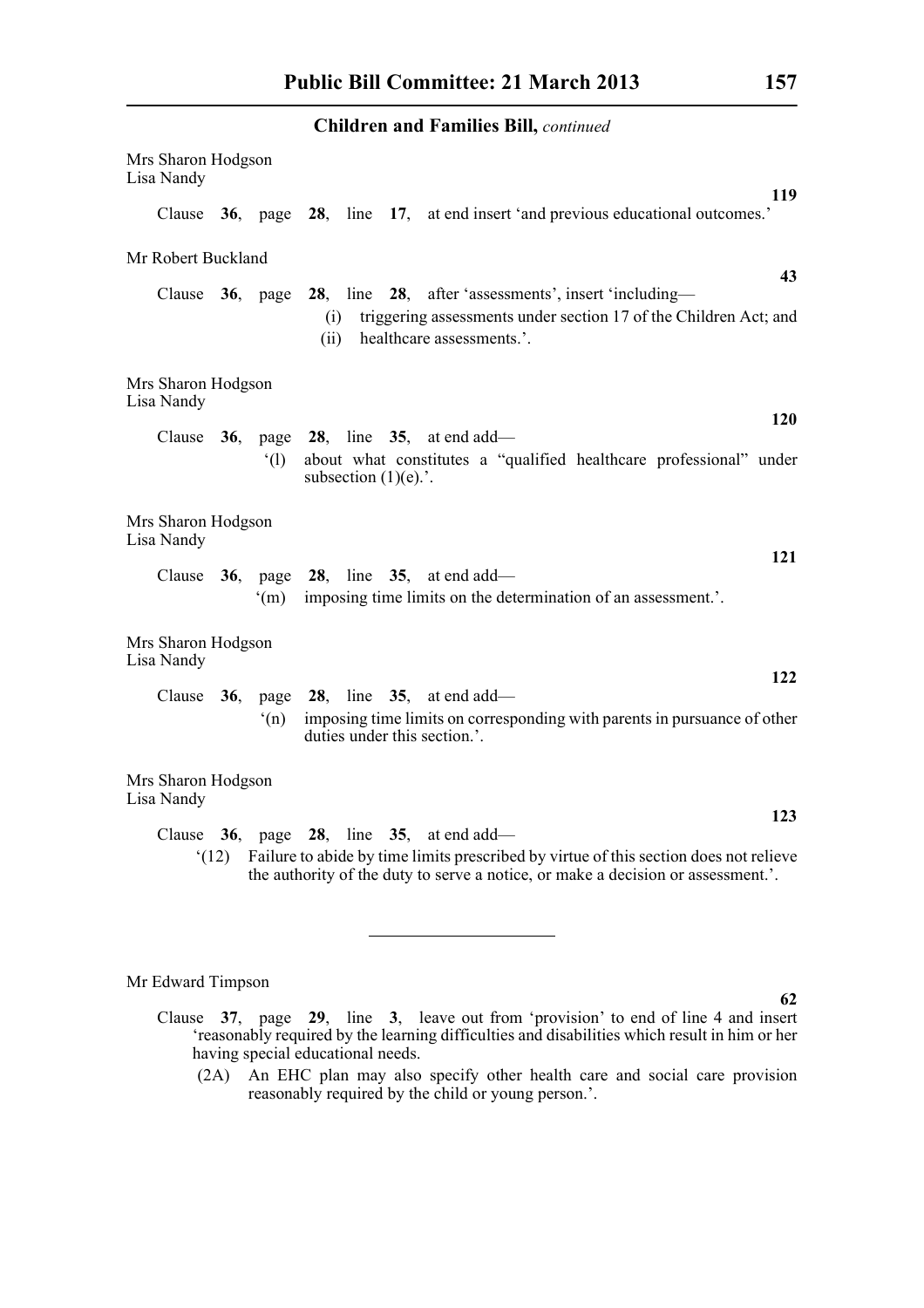|   | Mrs Sharon Hodgson<br>Lisa Nandy |     |               |                  |                                                                                                                                                                                                                                                                                                                                                                            |            |
|---|----------------------------------|-----|---------------|------------------|----------------------------------------------------------------------------------------------------------------------------------------------------------------------------------------------------------------------------------------------------------------------------------------------------------------------------------------------------------------------------|------------|
|   |                                  |     | $\degree$ (e) |                  | Clause $37$ , page $29$ , line 4, at end insert—<br>any provision deemed necessary to be made available to the family of the<br>child or young person which may assist in the promotion of the well-<br>being of the child or young person concerned.'.                                                                                                                    | 124        |
|   | Mr Robert Buckland               |     |               |                  |                                                                                                                                                                                                                                                                                                                                                                            |            |
|   |                                  | (3) |               |                  | Clause $37$ , page $29$ , line 5, leave out subsection (3) and insert—<br>In making a decision for the purposes of this section in relation to a young person<br>aged over 18, a local authority must have regard to the young person's right to the<br>continuation of an EHC Plan up to the age of 25 and access education provision<br>in an age-appropriate setting.'. | 219        |
|   | Mrs Sharon Hodgson<br>Lisa Nandy |     |               |                  |                                                                                                                                                                                                                                                                                                                                                                            |            |
|   |                                  |     |               |                  | Clause 37, page 29, line 6, at end insert 'and previous educational outcomes.'.                                                                                                                                                                                                                                                                                            | 125        |
|   | Mrs Sharon Hodgson<br>Lisa Nandy |     |               |                  |                                                                                                                                                                                                                                                                                                                                                                            | <b>126</b> |
|   |                                  |     |               |                  | Clause 37, page 29, line 7, leave out 'may' and insert 'must.                                                                                                                                                                                                                                                                                                              |            |
|   | Mrs Sharon Hodgson<br>Lisa Nandy |     |               |                  |                                                                                                                                                                                                                                                                                                                                                                            | 127        |
|   |                                  |     |               |                  | Clause 37, page 29, line 7, after 'the', insert 'format'.                                                                                                                                                                                                                                                                                                                  |            |
|   |                                  |     |               |                  |                                                                                                                                                                                                                                                                                                                                                                            |            |
|   | Mr Robert Buckland               |     |               |                  |                                                                                                                                                                                                                                                                                                                                                                            | 44         |
|   |                                  |     | (g)           | an offer from.'. | Clause $38$ , page $29$ , line $27$ , at end insert—<br>an institution of higher education which the young person has accepted                                                                                                                                                                                                                                             |            |
|   | Mr Robert Buckland               |     |               |                  |                                                                                                                                                                                                                                                                                                                                                                            |            |
|   | Clause                           | 38, | (g)           |                  | page 29, line 27, at end insert—<br>an institution at which early years education is provided.'.                                                                                                                                                                                                                                                                           | 213        |
|   | Caroline Nokes                   |     |               |                  |                                                                                                                                                                                                                                                                                                                                                                            |            |
| ☆ | Clause                           |     | (g)<br>(h)    |                  | 38, page 29, line 27, at end insert—<br>a voluntary training provider;<br>a private training provider.'.                                                                                                                                                                                                                                                                   | 224        |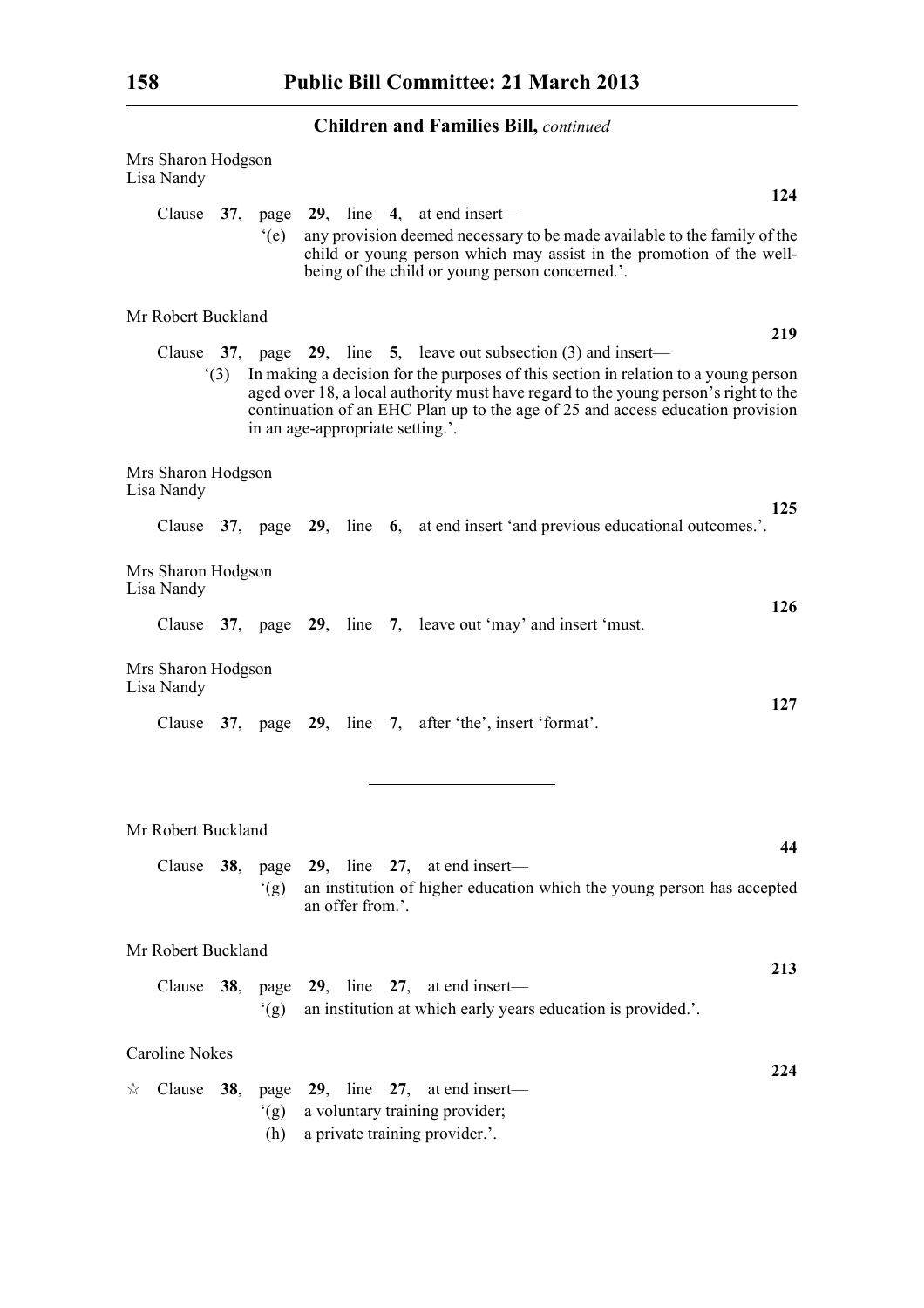Mrs Sharon Hodgson Lisa Nandy

Clause **38**, page **29**, line **28**, after 'period', insert 'of not less than two weeks'.

Mrs Sharon Hodgson Lisa Nandy

> Clause **39**, page **30**, leave out lines 4 to 10 and insert 'it is the opinion of the persons or agencies involved in drafting the child or young person's EHC plan that the school or institution requested is unsuitable for the age, ability, aptitude, desired outcomes, wellbeing or special educational needs of the child or young person concerned, and that reasonable adjustments cannot be made.'.

Mr Robert Buckland

Clause **39**, page **30**, line **10**, at end insert—

'(4A) Where a local authority considers that subsection 4(b) applies it must, before reaching a conclusion on that matter, consider such incompatibility in a manner that does not discriminate between maintained schools and non-maintained schools.'.

Mrs Sharon Hodgson Lisa Nandy

> Clause **39**, page **30**, line **11**, after 'must', insert ', subject to agreement of the child or young person concerned and their parents,'.

Mrs Sharon Hodgson Lisa Nandy

Clause **40**, page **30**, line **38**, at end insert—

- '(2A) In determining which school or institution to name on an EHC plan, the local authority must have regard to—
	- (a) where the child or young person is ordinarily resident, and the accessibility of the school or institution in relation to this;
	- (b) the suitability of schools and institutions based on the age, ability, aptitude, desired outcomes, well-being or special educational needs of the child or young person concerned;
	- (c) the quality of teaching within the school, as deemed by the Chief Inspector; and
	- (d) any other considerations or preferences stated by the child or young person and their families.'.

**128**

**129**

**205**

**130**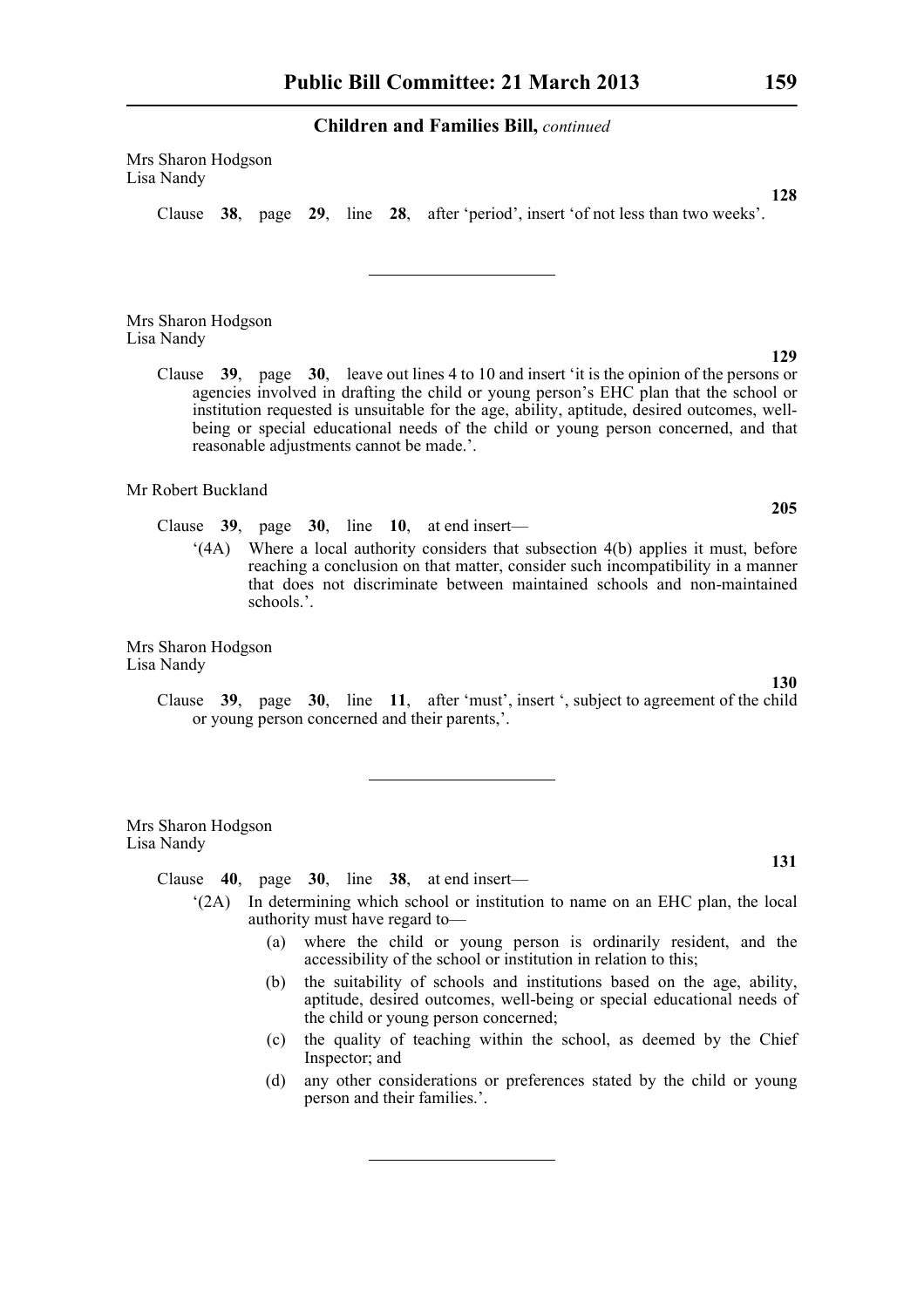| Mr Robert Buckland               |      |                             |  |                                                                                                                                                                                                                                                                                                                                                                           |     |
|----------------------------------|------|-----------------------------|--|---------------------------------------------------------------------------------------------------------------------------------------------------------------------------------------------------------------------------------------------------------------------------------------------------------------------------------------------------------------------------|-----|
| Clause                           |      |                             |  | 41, page 31, line 10, at end insert 'and listed in a local offer.'.                                                                                                                                                                                                                                                                                                       | 190 |
| Mr Robert Buckland               |      |                             |  |                                                                                                                                                                                                                                                                                                                                                                           | 191 |
| Clause<br>(3A)                   |      |                             |  | 41, page $31$ , line 22, at end insert—<br>The Secretary of State must give consideration to an institution's request to be<br>approved if it meets the criteria outlined in Regulations made under this section.'.                                                                                                                                                       |     |
| Mrs Sharon Hodgson<br>Lisa Nandy |      |                             |  |                                                                                                                                                                                                                                                                                                                                                                           |     |
|                                  |      |                             |  | Clause $41$ , page $31$ , line $23$ , at end insert—                                                                                                                                                                                                                                                                                                                      | 132 |
|                                  | (4A) | care provision available.'. |  | The Secretary of State must maintain a current list of institutions approved under<br>this section on the Departmental website, including information on the institution<br>and the nature of special educational provision, health care provision and social                                                                                                             |     |
| Mrs Sharon Hodgson<br>Lisa Nandy |      |                             |  |                                                                                                                                                                                                                                                                                                                                                                           |     |
| Clause<br>(4B)                   |      |                             |  | 41, page $31$ , line $23$ , at end insert—<br>The Secretary of State must issue notice to local authorities of the designation of<br>an institution under this section within two weeks of said designation, including<br>information on the institution and the nature of special educational provision,<br>health care provision and social care provision available.'. | 133 |
| Mrs Sharon Hodgson<br>Lisa Nandy |      |                             |  |                                                                                                                                                                                                                                                                                                                                                                           |     |
| Clause                           | 41,  | page<br>$\mathrm{d}(d)$     |  | 31, leave out lines 32 and 33 at end insert—<br>further specifying information to be provided to the public and local<br>authorities by the Secretary of State in exercising his duties under<br>subsections $(4A)$ and $(4B)$ .'.                                                                                                                                        | 134 |
| Mr Robert Buckland               |      |                             |  |                                                                                                                                                                                                                                                                                                                                                                           | 192 |
| Clause                           | 41,  | page                        |  | 31, line $33$ , at end insert—                                                                                                                                                                                                                                                                                                                                            |     |
|                                  |      | $\degree$ (e)               |  | what recourse institutions will have to appeal or review decisions made<br>by the Secretary of State;                                                                                                                                                                                                                                                                     |     |

- (f) as to what timetable a list of institutions will be adjusted, published and reviewed;
- (g) what relation an approved list of institutions has with regulations governing local offers.'.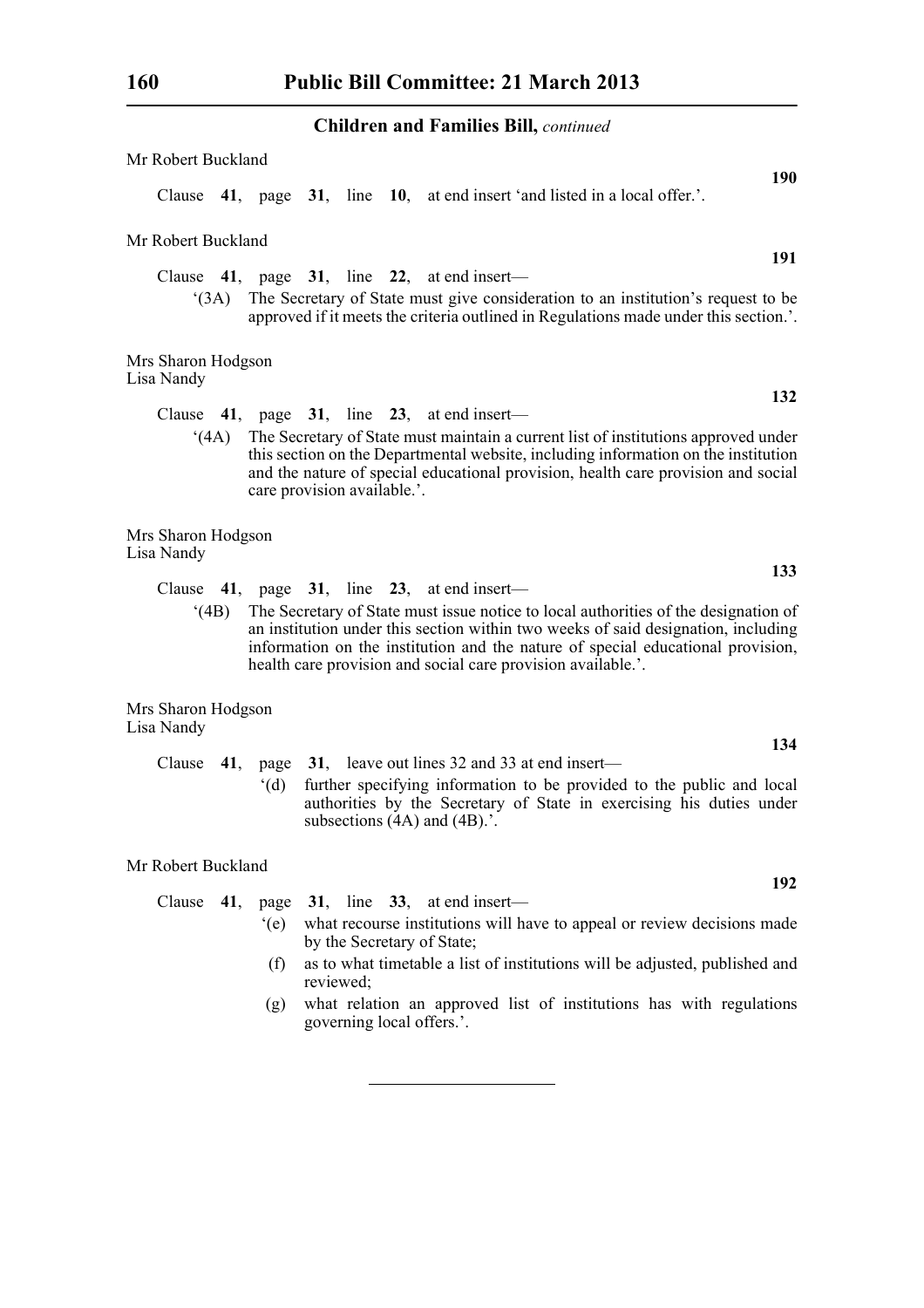'(Z1) This section applies where a local authority maintains an EHC plan for a child or

Clause **42**, page **31**, line **34**, at end insert—

young person.'.

| Mr Edward Timpson                |                                                                                                                                                                                                                                             |
|----------------------------------|---------------------------------------------------------------------------------------------------------------------------------------------------------------------------------------------------------------------------------------------|
|                                  | 64                                                                                                                                                                                                                                          |
|                                  | Clause $\,$ 42, page $\,$ 31, line $\,$ 35, leave out subsection (1) and insert—                                                                                                                                                            |
| (1)                              | The local authority must secure the specified special educational provision for the<br>child or young person.                                                                                                                               |
| (1A)                             | If the plan specifies health care provision, the responsible commissioning body<br>must arrange the specified health care provision for the child or young person.                                                                          |
| (1B)                             | "The responsible commissioning body", in relation to any specified health care<br>provision, means the body (or each body) that is under a duty to arrange health<br>care provision of that kind in respect of the child or young person.'. |
| Mrs Sharon Hodgson<br>Lisa Nandy |                                                                                                                                                                                                                                             |
|                                  | 135<br>Clause 42, page 31, line 36, after 'provision', insert 'and social care provision'.                                                                                                                                                  |
| Mr Edward Timpson                |                                                                                                                                                                                                                                             |
|                                  | 65<br>Clause 42, page 31, line 37, leave out 'Subsection (1) does not apply if' and insert<br>'Subsections (1) and (1A) do not apply to the extent that'.                                                                                   |
| Mr Edward Timpson                |                                                                                                                                                                                                                                             |
|                                  | 66<br>Clause 42, page 31, line 38, after 'suitable', insert 'alternative'.                                                                                                                                                                  |
| Mr Edward Timpson                |                                                                                                                                                                                                                                             |
|                                  | 67                                                                                                                                                                                                                                          |
|                                  | Clause $42$ , page $31$ , line $38$ , at end insert—<br>"(3) "Specified", in relation to an EHC plan, means specified in the plan."                                                                                                         |
| Mrs Sharon Hodgson<br>Lisa Nandy |                                                                                                                                                                                                                                             |
|                                  | 136<br>Clause $42$ , page $31$ , line $38$ , at end add—                                                                                                                                                                                    |
| (3)                              | Where an EHC plan details health care provision-                                                                                                                                                                                            |
|                                  | the relevant health body must provide that provision;<br>(a)                                                                                                                                                                                |
|                                  | the local authority must ensure that the relevant health body is providing<br>(b)<br>that provision.'.                                                                                                                                      |
|                                  |                                                                                                                                                                                                                                             |

Mr Robert Buckland

Mr Edward Timpson

Clause **44**, page **32**, line **18**, after 'maintains', insert ', or has ever maintained,'.

**63**

**64**

**135**

**65**

**66**

**67**

**136**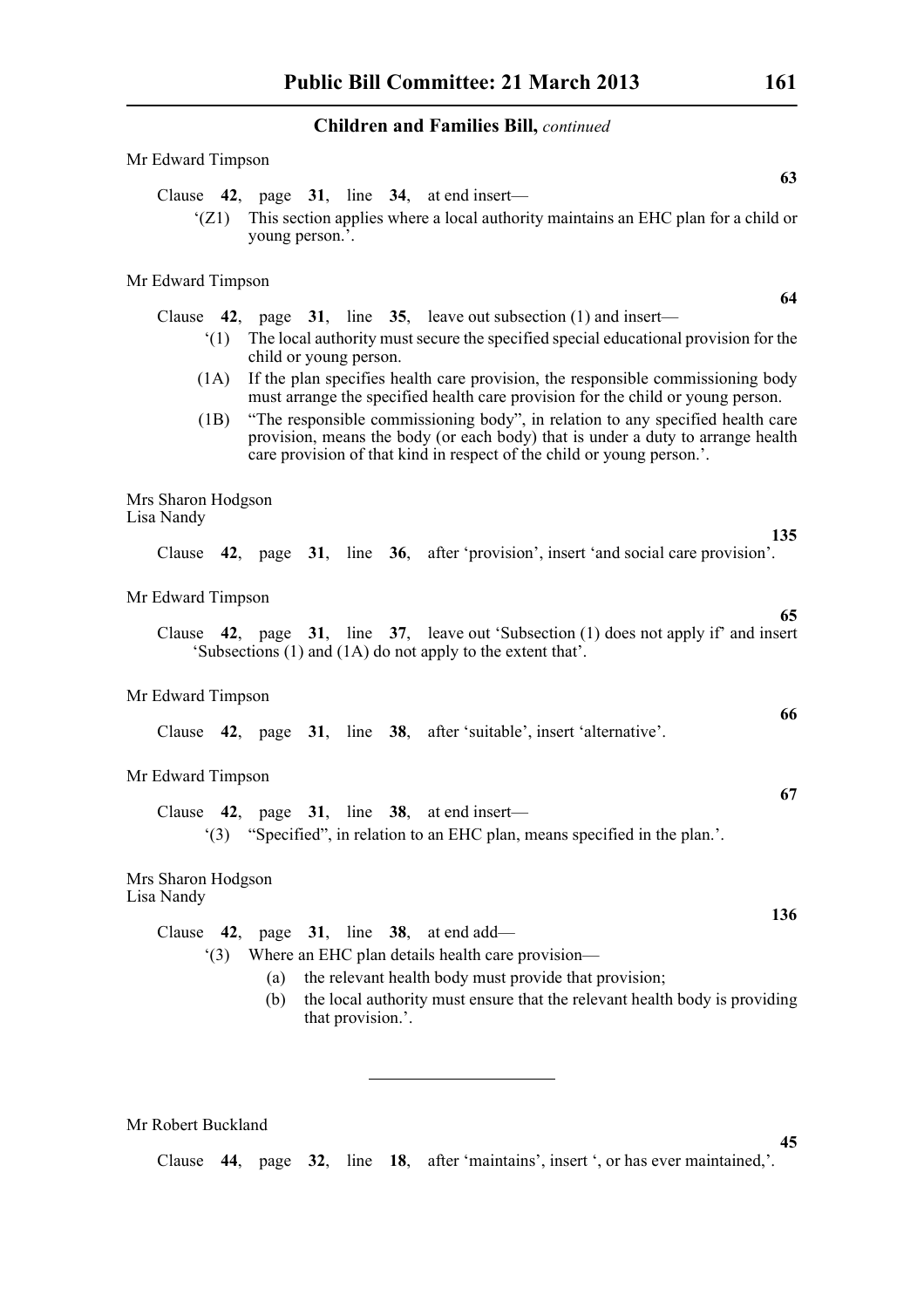| Mr Robert Buckland                                                                                                                                                                                                                                                                                                                                                                                                                                 |            |
|----------------------------------------------------------------------------------------------------------------------------------------------------------------------------------------------------------------------------------------------------------------------------------------------------------------------------------------------------------------------------------------------------------------------------------------------------|------------|
| Clause $\,$ 44, page $\,$ 32, line $\,$ 27, leave out subsection (5) and insert—<br>(5) In reviewing an EHC Plan maintained for a young person aged over 18, or<br>deciding whether to secure a re-assessment of the needs of such a young person,<br>a local authority must have regard to the young person's right to the continuation<br>of an EHC Plan up to the age of 25 and access education provision in an age-<br>appropriate setting.'. | <b>220</b> |
| Mrs Sharon Hodgson<br>Lisa Nandy                                                                                                                                                                                                                                                                                                                                                                                                                   |            |
| Clause 44, page 32, line 29, at end insert 'and prior educational outcomes'.                                                                                                                                                                                                                                                                                                                                                                       | 137        |
| Mrs Sharon Hodgson<br>Lisa Nandy                                                                                                                                                                                                                                                                                                                                                                                                                   |            |
| Clause 44, page 32, line 31, after 'child', insert ', the child themselves where<br>appropriate,'.                                                                                                                                                                                                                                                                                                                                                 | 138        |
| Mr Robert Buckland                                                                                                                                                                                                                                                                                                                                                                                                                                 | 186        |
| Clause $44$ , page $32$ , line $36$ , at end insert—<br>about circumstances in which a local authority must or may review an<br>$^{\circ}$ (b)<br>EHC plan as a result of responsibility for all or part of a child or young<br>person's EHC plan being transferred between teams in a local authority.'                                                                                                                                           |            |
| Mr Robert Buckland                                                                                                                                                                                                                                                                                                                                                                                                                                 |            |
| Clause 45, page 33, line 5, leave out from 'authority' to end of line 6 and insert<br>'must maintain an EHC plan for a child or young person up to their 25th birthday unless'.                                                                                                                                                                                                                                                                    | 46         |
| Mrs Sharon Hodgson<br>Lisa Nandy                                                                                                                                                                                                                                                                                                                                                                                                                   |            |
| 45, page 33, line 12, leave out 'special educational'.<br>Clause                                                                                                                                                                                                                                                                                                                                                                                   | 139        |
| Mrs Sharon Hodgson<br>Lisa Nandy                                                                                                                                                                                                                                                                                                                                                                                                                   | 140        |
| 45, page 33, line 15, leave out 'special educational'.<br>Clause                                                                                                                                                                                                                                                                                                                                                                                   |            |
| Mrs Sharon Hodgson<br>Lisa Nandy                                                                                                                                                                                                                                                                                                                                                                                                                   |            |
| page 33, line 16, after 'educational', insert 'or other'.<br>Clause<br>45,                                                                                                                                                                                                                                                                                                                                                                         | 141        |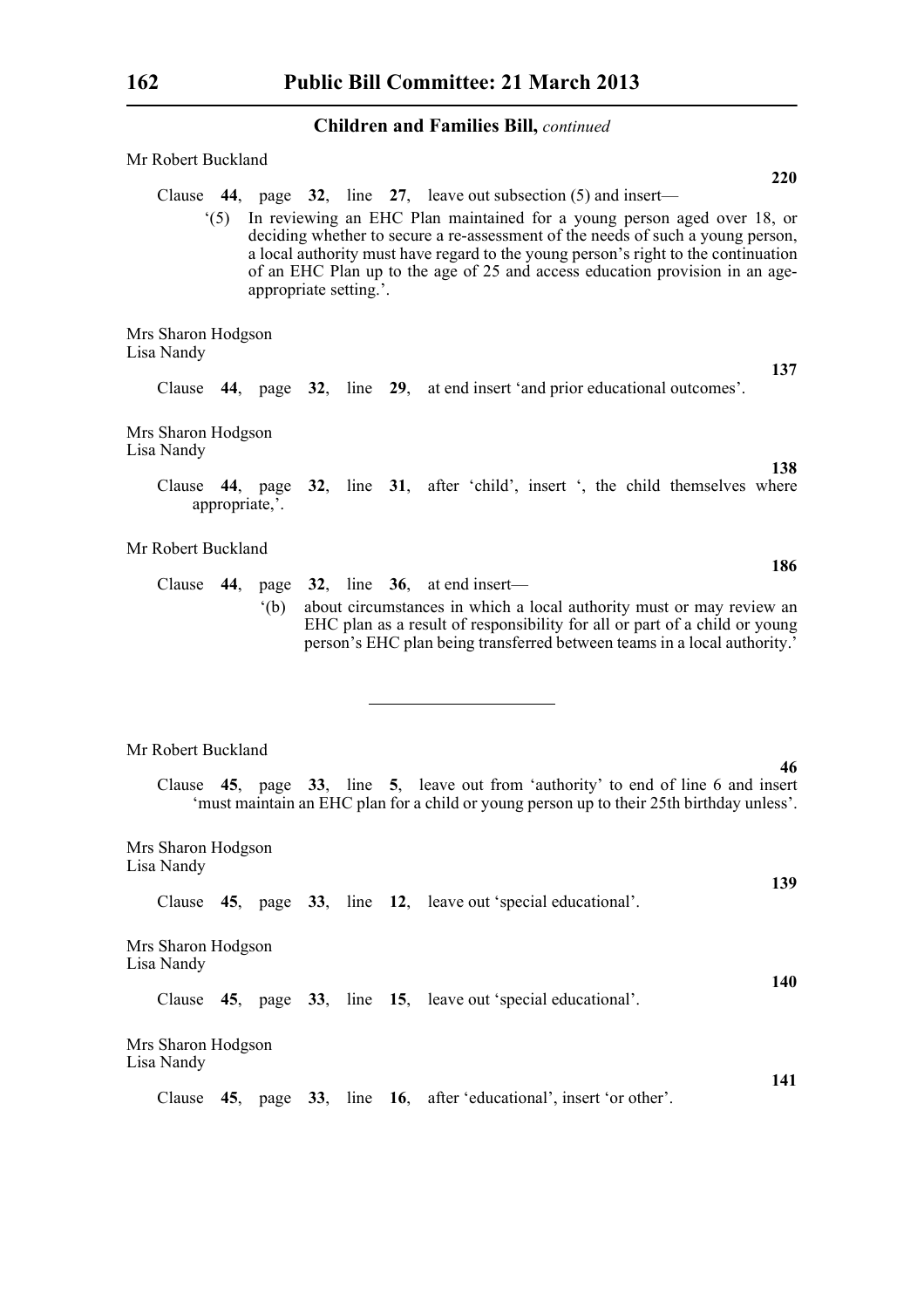Mr Robert Buckland

Clause **45**, page **33**, line **18**, leave out subsection (4) and insert—

'(4) A local authority may only cease to maintain an EHC Plan if—

- (a) the authority has completed a transition review meeting with the child or young person and their family, at which there is agreement from all parties that the specified outcomes to the EHC plan have been achieved; and
- (b) a transition plan has been completed in partnership with the child or young person and their family and other agencies, which supports their progression into the next phase, including higher education or employment.'.

Mr Robert Buckland

- Clause **45**, page **33**, line **18**, leave out subsection (4) and insert—
	- '(4) In determining whether it is no longer necessary of an EHC Plan to be maintained for a young person aged over 18, a local authority must have regard to the young person's right to the continuation of an EHC Plan up to the age of 25 and access education provision in an age-appropriate setting.'.

Mrs Sharon Hodgson Lisa Nandy

Clause **45**, page **33**, line **20**, at end insert 'and prior educational outcomes'.

Mr Robert Buckland

Clause **45**, page **33**, line **35**, at end insert— '(d) the procedure to be followed for transition review meetings and transition plan development.'.

Mrs Sharon Hodgson Lisa Nandy

Clause **46**, page **33**, line **41**, at end add—

- '(3) Where a young person is completing a programme of study, supported internship or apprenticeship which does not conform to academic years, a local authority may continue to maintain an EHC plan for that young person until the end of that programme where this programme has been commenced by mutual consent of—
	- (a) the young person;
	- (b) the local authority; and
	- (c) any health bodies contributing to support delivered by virtue of the young person's EHC plan.'.

**38**

**142**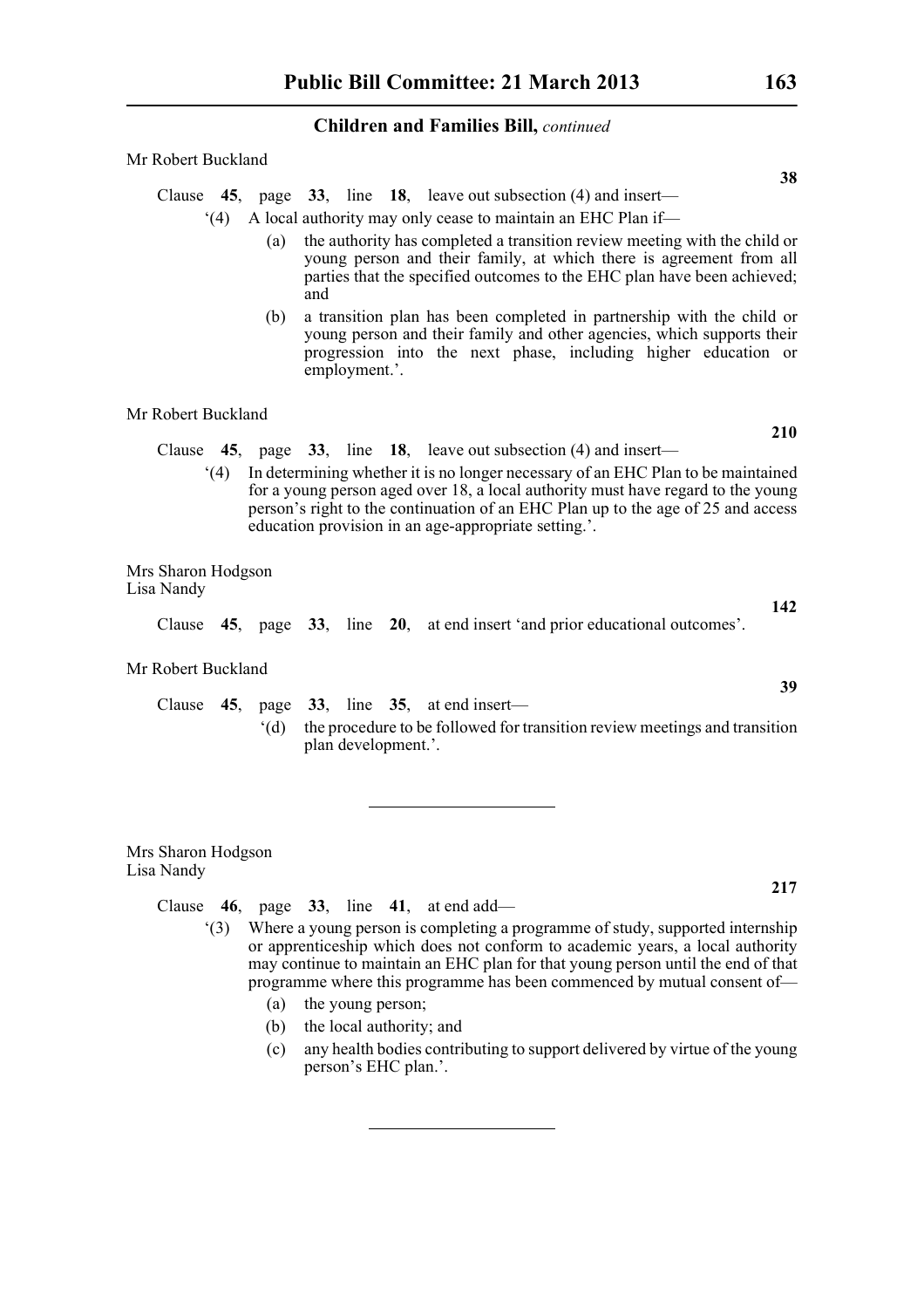|                                  | <b>Children and Families Bill, continued</b>                                                                                                                                                                                                                                                                            |
|----------------------------------|-------------------------------------------------------------------------------------------------------------------------------------------------------------------------------------------------------------------------------------------------------------------------------------------------------------------------|
| Caroline Nokes                   |                                                                                                                                                                                                                                                                                                                         |
| Clause<br>48,<br>☆               | 223<br>page 34, line 39, at end insert-                                                                                                                                                                                                                                                                                 |
| $\hat{f}(k)$                     | a local authority must offer the support of a dedicated key worker to a<br>child or young person for whom it prepares a personal budget.'.                                                                                                                                                                              |
| Mrs Sharon Hodgson<br>Lisa Nandy |                                                                                                                                                                                                                                                                                                                         |
|                                  | 143<br>Clause $48$ , page $35$ , line $3$ , at end add—                                                                                                                                                                                                                                                                 |
| (6)                              | This section will not have effect until an Order is made by the Secretary of State,<br>subject to affirmative resolution by both Houses of Parliament.                                                                                                                                                                  |
| (7)                              | Before making an Order under subsection (6), the Secretary of State must lay a<br>copy of a report before both Houses of Parliament detailing findings from the<br>pathfinder authorities established under the Special Educational Needs (Direct<br>Payments) (Pilot Scheme) Order 2012, including but not limited to- |
| (a)<br>(b)                       | the impact on educational outcomes for children and young people;<br>the quality of provision received by children and young people;<br>the value for money achieved;                                                                                                                                                   |
| (c)<br>(d)                       | the impact on services provided for children and young people without<br>EHC plans, or those for whom direct payments were not made.                                                                                                                                                                                    |
| (8)                              | The Secretary of State may not prepare a report under subsection (7) until<br>September 2014.                                                                                                                                                                                                                           |
| (9)<br>(7).'.                    | An Order made under subsection (6) may amend this section as the Secretary of<br>State deems necessary to ensure the effective operation of personal budgets,<br>having had regard to the finding of the report produced by virtue of subsection                                                                        |
|                                  |                                                                                                                                                                                                                                                                                                                         |
| Mrs Sharon Hodgson<br>Lisa Nandy |                                                                                                                                                                                                                                                                                                                         |
| time scale'.                     | 144<br>Clause 50, page 35, line 24, at end insert 'or the failure to do so within a prescribed                                                                                                                                                                                                                          |
| Mrs Sharon Hodgson<br>Lisa Nandy |                                                                                                                                                                                                                                                                                                                         |
| time scale'.                     | 145<br>Clause 50, page 35, line 37, at end insert 'or the failure to do so within a prescribed                                                                                                                                                                                                                          |
| Mr Robert Buckland               |                                                                                                                                                                                                                                                                                                                         |
|                                  | 35                                                                                                                                                                                                                                                                                                                      |

|  |                                                          |  |  | Clause 50, page 35, line 42, at end insert—             |
|--|----------------------------------------------------------|--|--|---------------------------------------------------------|
|  |                                                          |  |  | (g) the social care provision specified in an EHC plan; |
|  | (h) the healthcare provision specified in an EHC plan.'. |  |  |                                                         |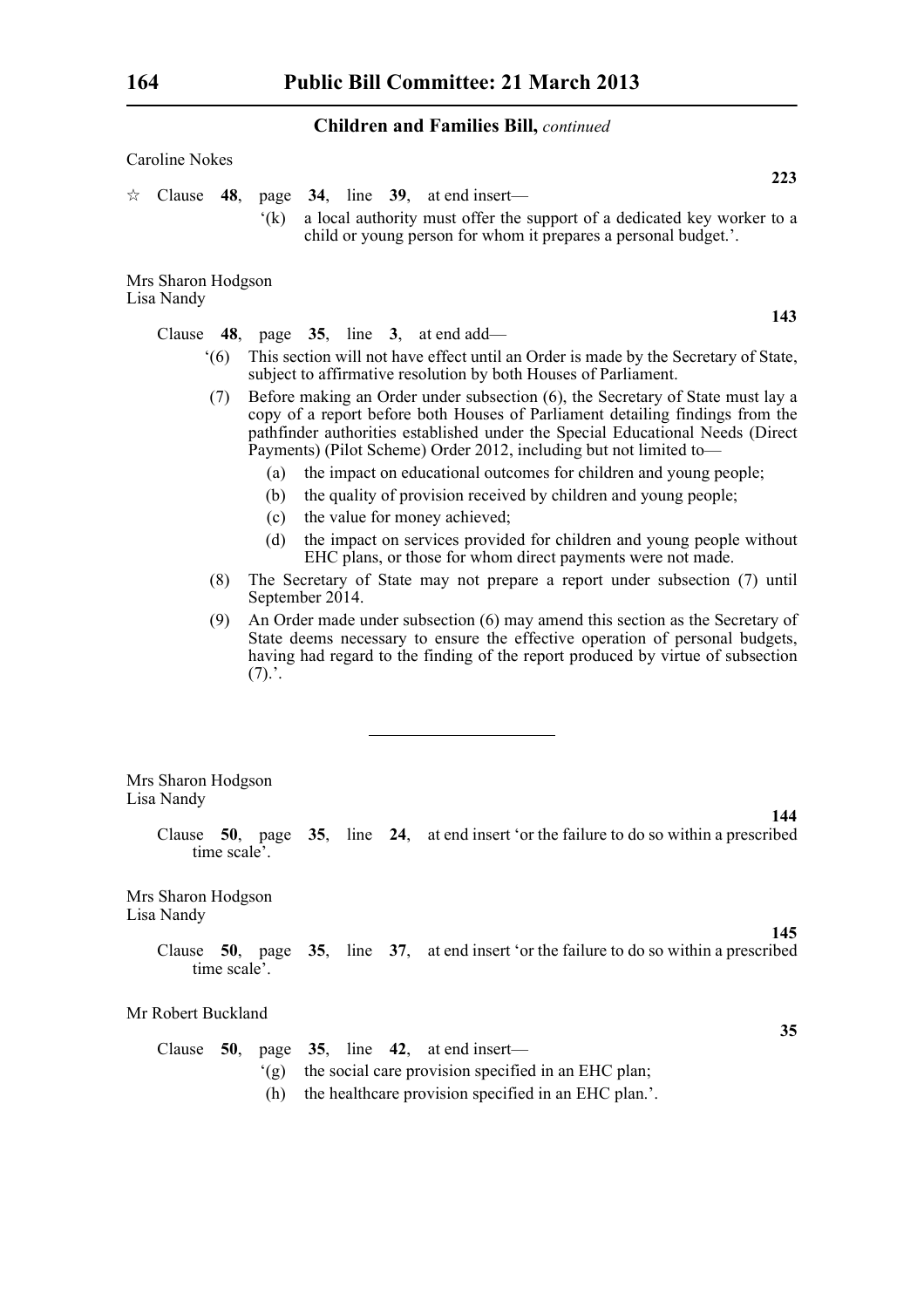'(5) A person commits an offence if without reasonable excuse that person fails to

Clause **50**, page **36**, line **11**, at end insert—

Mr Edward Timpson

| comply with any requirement—<br>in respect of the discovery or inspection of documents, or<br>(a)<br>to attend to give evidence and produce documents,<br>(b)<br>where that requirement is imposed by Tribunal Procedure Rules in relation to an<br>appeal under this section or regulations under subsection $(4)(a)$ .<br>A person guilty of an offence under subsection (5) is liable on summary<br>(6)<br>conviction to a fine not exceeding level 3 on the standard scale.'. |
|-----------------------------------------------------------------------------------------------------------------------------------------------------------------------------------------------------------------------------------------------------------------------------------------------------------------------------------------------------------------------------------------------------------------------------------------------------------------------------------|
| Mrs Sharon Hodgson<br>Lisa Nandy                                                                                                                                                                                                                                                                                                                                                                                                                                                  |
| 146<br>Clause $51$ , page $37$ , line $13$ , at end insert—                                                                                                                                                                                                                                                                                                                                                                                                                       |
| All correspondence sent and received and documents produced by a mediation<br>$^{\circ}$ (7A)<br>adviser or mediator in respect of a case must be made available to-<br>the family of the child concerned, or the young person concerned;<br>(a)<br>the local authority; and<br>(b)<br>the First-tier Tribunal.<br>(c)                                                                                                                                                            |
| The First-tier Tribunal must have regard to documents supplied under subsection<br>(7B)<br>(7A) in consideration of a claim brought to it under section 50 (appeals).'.                                                                                                                                                                                                                                                                                                           |
| Mrs Sharon Hodgson<br>Lisa Nandy                                                                                                                                                                                                                                                                                                                                                                                                                                                  |
| 147<br>Clause $51$ , page $37$ , line $16$ , at end insert ";<br>"parent" means any responsible family member.".                                                                                                                                                                                                                                                                                                                                                                  |
| Mrs Sharon Hodgson<br>Lisa Nandy<br>148                                                                                                                                                                                                                                                                                                                                                                                                                                           |
| Clause 52, page 37, line 26, leave out 'parents' and insert 'families'.                                                                                                                                                                                                                                                                                                                                                                                                           |
| Mrs Sharon Hodgson<br>Lisa Nandy                                                                                                                                                                                                                                                                                                                                                                                                                                                  |
| 149<br>Clause 52, page 37, line 34, leave out 'parent' and insert 'family'.                                                                                                                                                                                                                                                                                                                                                                                                       |
| Mrs Sharon Hodgson<br>Lisa Nandy                                                                                                                                                                                                                                                                                                                                                                                                                                                  |
| 151<br>Clause $52$ , page $37$ , line $40$ , at end insert—                                                                                                                                                                                                                                                                                                                                                                                                                       |
| The Secretary of State may provide guidance to local authorities on how to<br>(5A)<br>discharge their duties under this section, including-                                                                                                                                                                                                                                                                                                                                       |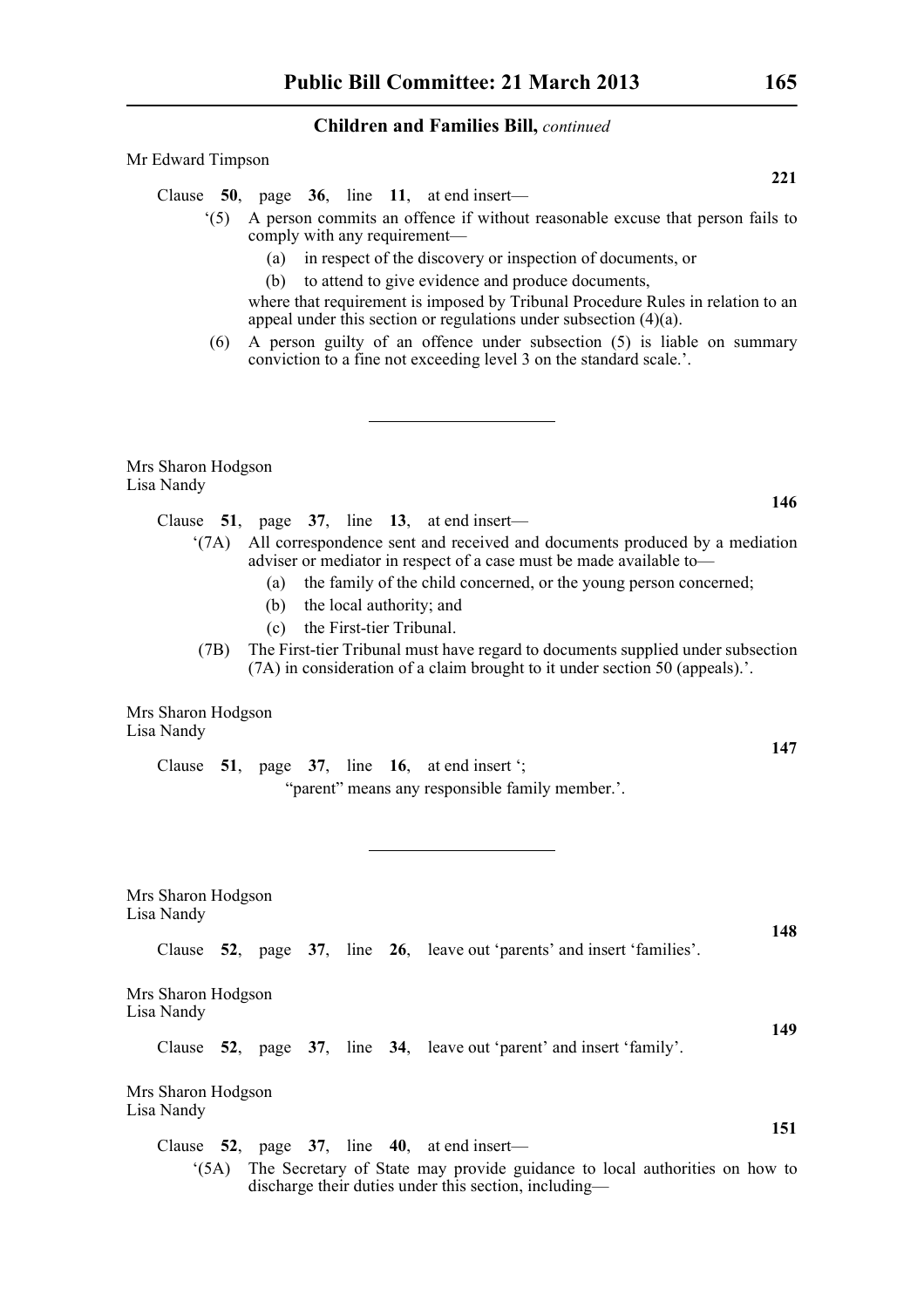- (a) the criteria to be used when appointing an independent person under subsection (5);
- (b) the publication of contracts or agreements made between the local authority and independent persons it appoints under subsection (5);
- (c) producing documentation of any meetings or correspondence between independent persons appointed under subsection (5) and—
	- (i) families of children with special educational needs or young people with special educational needs;
	- (ii) the local authority;
	- (iii) relevant schools or post-16 institutions; and
	- (iv) any other relevant individuals, agencies or organisations the appointed independent person may deem necessary to contact in the course of his work under this section;
- (d) the timescale for the appointment of an independent person under subsection (5);
- (e) the number of independent persons to be appointed by a local authority in the relation to the number of children and young people with special educational needs for whom the local authority is responsible; and
- (f) any other matter he deems necessary, or which is requested of him by a local authority.'.

Mrs Sharon Hodgson Lisa Nandy

Clause **52**, page **37**, line **43**, leave out 'parents' and insert 'families'.

Lisa Nandy

Clause **53**, page **39**, line **7**, at end insert—

'(2A) The Secretary of State must provide for pilot schemes created under this section to be evaluated, and publish a report on the evaluation prior to making an order under section 54 (appeals and claims by children: follow-up provision).'.

Mrs Sharon Hodgson Lisa Nandy

> Clause **54**, page **39**, line **22**, leave out 'order is made under section 53(1)' and insert 'pilot schemes established under section 53 (appeals and claims by children: pilot schemes) come into effect, or before an evaluation of said pilot schemes has been published by the Secretary of State under section 53(2A).'.

Mrs Sharon Hodgson

**152**

**154**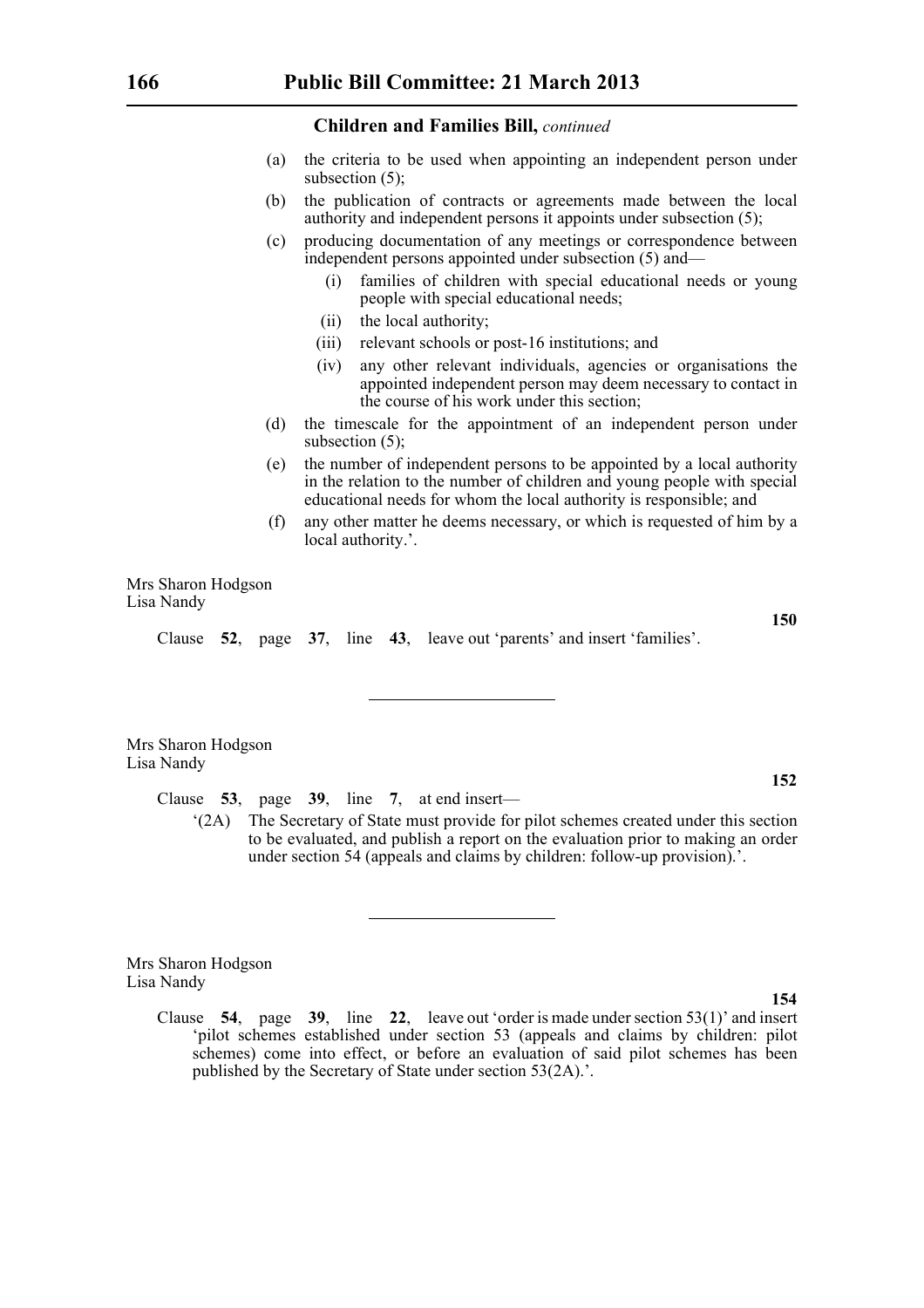Mrs Sharon Hodgson Lisa Nandy **153** Clause **54**, page **39**, line **23**, at end insert 'and unless a draft to the order has been laid before, and approved by, each House of Parliament.'. Mrs Sharon Hodgson Lisa Nandy **155** Clause **56**, page **40**, line **16**, leave out from 'be' to end of line 17 and insert 'in the best interests of the child or young person and their family'. Mrs Sharon Hodgson Lisa Nandy **156** Clause **56**, page **40**, line **18**, leave out 'parent' and insert 'family'. Mrs Sharon Hodgson Lisa Nandy **157** Clause **58**, page **40**, line **38**, after 'institution', insert ', institution approved under section  $41$ <sup>\*</sup>. Mrs Sharon Hodgson Lisa Nandy **158** Clause **58**, page **41**, line **8**, after 'institution', insert ', institution approved under section  $41^{\degree}$ . Mr Edward Timpson **222** Clause **59**, page **41**, line **43**, leave out 'another authority or any' and insert 'any authority or'. Mrs Sharon Hodgson Lisa Nandy **159** Clause **59**, page **42**, line **4**, at end add— '(6) Agreements made under this section should be published by the local authority in digital format within one calendar month of being made.'.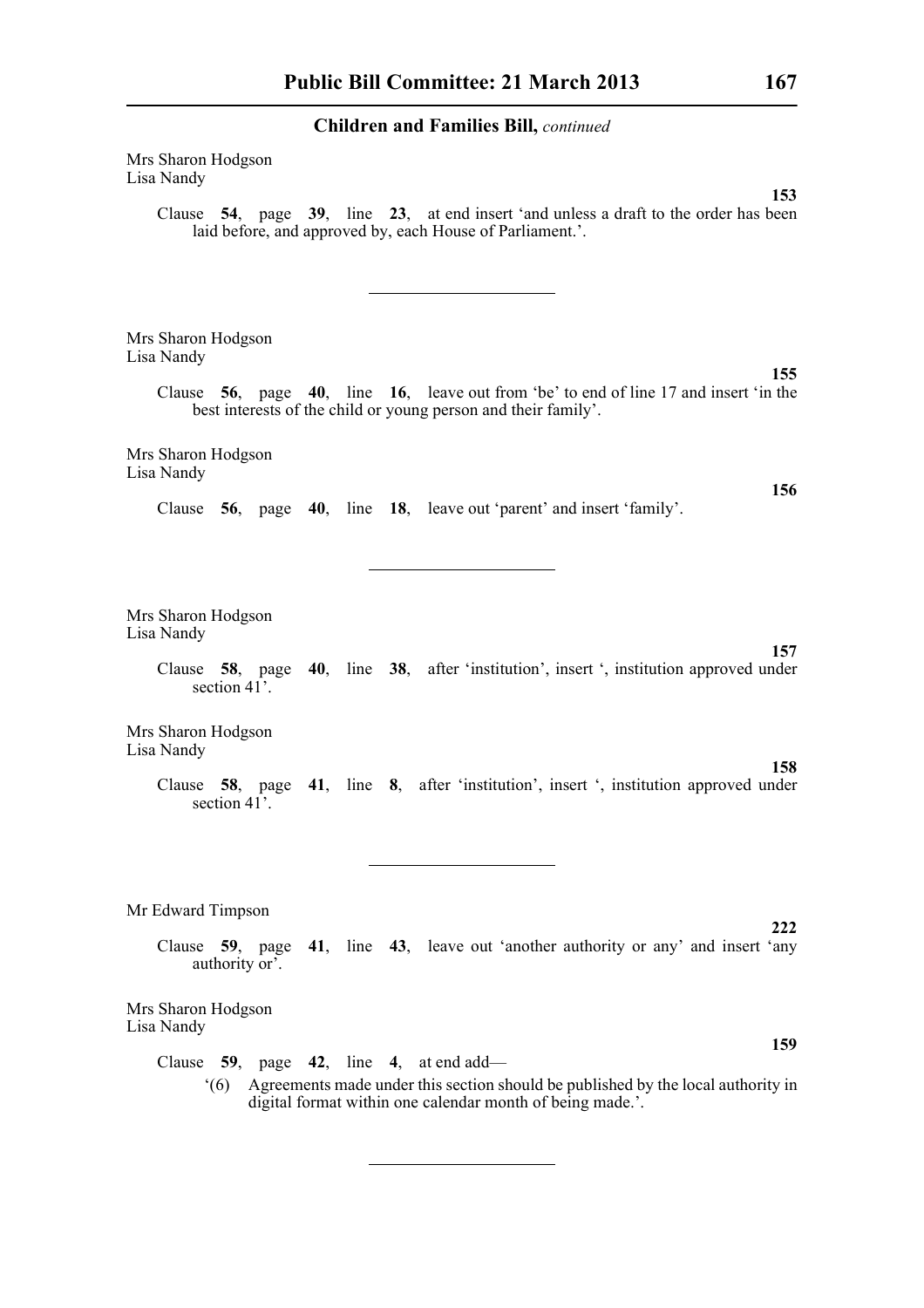Mrs Sharon Hodgson Lisa Nandy

Clause **60**, page **42**, line **12**, leave out subsection (3).

Mrs Sharon Hodgson Lisa Nandy

Clause **60**, page **42**, line **13**, at end add—

'(4) A local authority should contact the governing body of a school, post-16 institution or other institution at which education or training is provided before accessing their premises, unless doing so would negate the purpose of the visit.'.

Mrs Sharon Hodgson Lisa Nandy

Clause **61**, page **42**, line **28**, at end insert—

- '(2A) In fulfilling its duties under this section, the appropriate authority must provide a report of how it has done so for a registered pupil or a student at a school, where such a report is requested by—
	- (a) the local authority responsible for the education of a child or young person;
	- (b) the family of a child or young person;
	- (c) the young person;
	- (d) the First Tier Tribunal; or
	- (e) the Education Funding Agency.'.

Mrs Sharon Hodgson Lisa Nandy

Clause **61**, page **42**, line **28**, at end insert—

- '(2B) The appropriate authority must have regard to any advice regarding its duties under this section, where such advice is issued by—
	- (a) the Secretary of State;
	- (b) Her Majesty's Chief Inspector of Education;
	- (c) the local authority; or
	- (d) the Education Funding Agency.'.

Mr Robert Buckland

Clause **61**, page **42**, line **28**, at end insert—

'(2A) In using their best endeavours to meet special educational needs, the school or other institution must provide a graduated response through using the School Action and School Action Plus stages.'.

**161**

**160**

**162**

**163**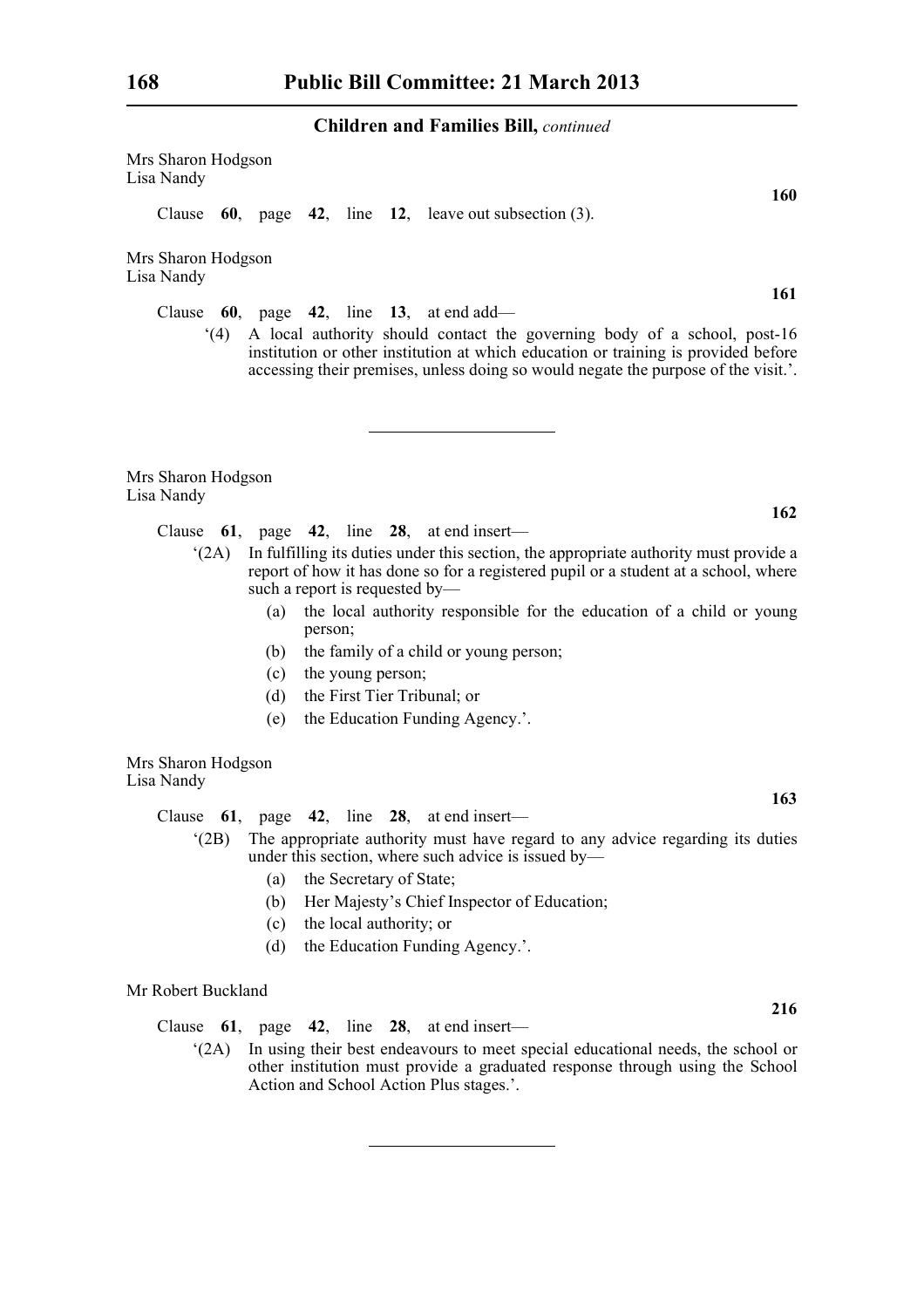Mrs Sharon Hodgson Lisa Nandy

Clause **62**, page **42**, line **39**, after 'staff', insert 'who shall be a qualified teacher.'.

Mrs Sharon Hodgson Lisa Nandy

Clause **62**, page **42**, line **41**, at end insert—

- '(2A) The SEN co-ordinator designated under the provisions of subsection (2) must be, or on designation must become, a member of the senior management or leadership team within the school.
	- (2B) The SEN co-ordinator designated under the provisions of subsection (2) must be a qualified teacher.'.

Mrs Sharon Hodgson Lisa Nandy

> Clause **63**, page **43**, line **14**, at end insert ', an institution within the further eduction sector'.

Mrs Sharon Hodgson Lisa Nandy

Clause **63**, page **43**, line **17**, leave out 'parent' and insert 'family'.

Mrs Sharon Hodgson Lisa Nandy

| Clause $63$ .      |     |  | page 43, line 19, at end insert-                                                                                                                    |
|--------------------|-----|--|-----------------------------------------------------------------------------------------------------------------------------------------------------|
| (2A)               |     |  | In performing its duty under subsection $(2)$ , an appropriate authority must—                                                                      |
|                    | (a) |  | attempt to do so as soon the decision is taken;                                                                                                     |
|                    | (b) |  | ensure that the child's family or the young person are made fully aware<br>of the reason for and the process behind the decision being taken;       |
|                    | (c) |  | engage fully with the family or young person in making further decisions<br>with regard to educational provision for the child or young person; and |
|                    | (d) |  | inform the local authority in which the child or young person residents                                                                             |
| Mrs Sharon Hodgson |     |  |                                                                                                                                                     |
| Lisa Nandy         |     |  |                                                                                                                                                     |

Clause **63**, page **43**, line **23**, after 'school', insert ', an institution within the further eduction sector'.

**165**

**164**

**167**

**166**

**168**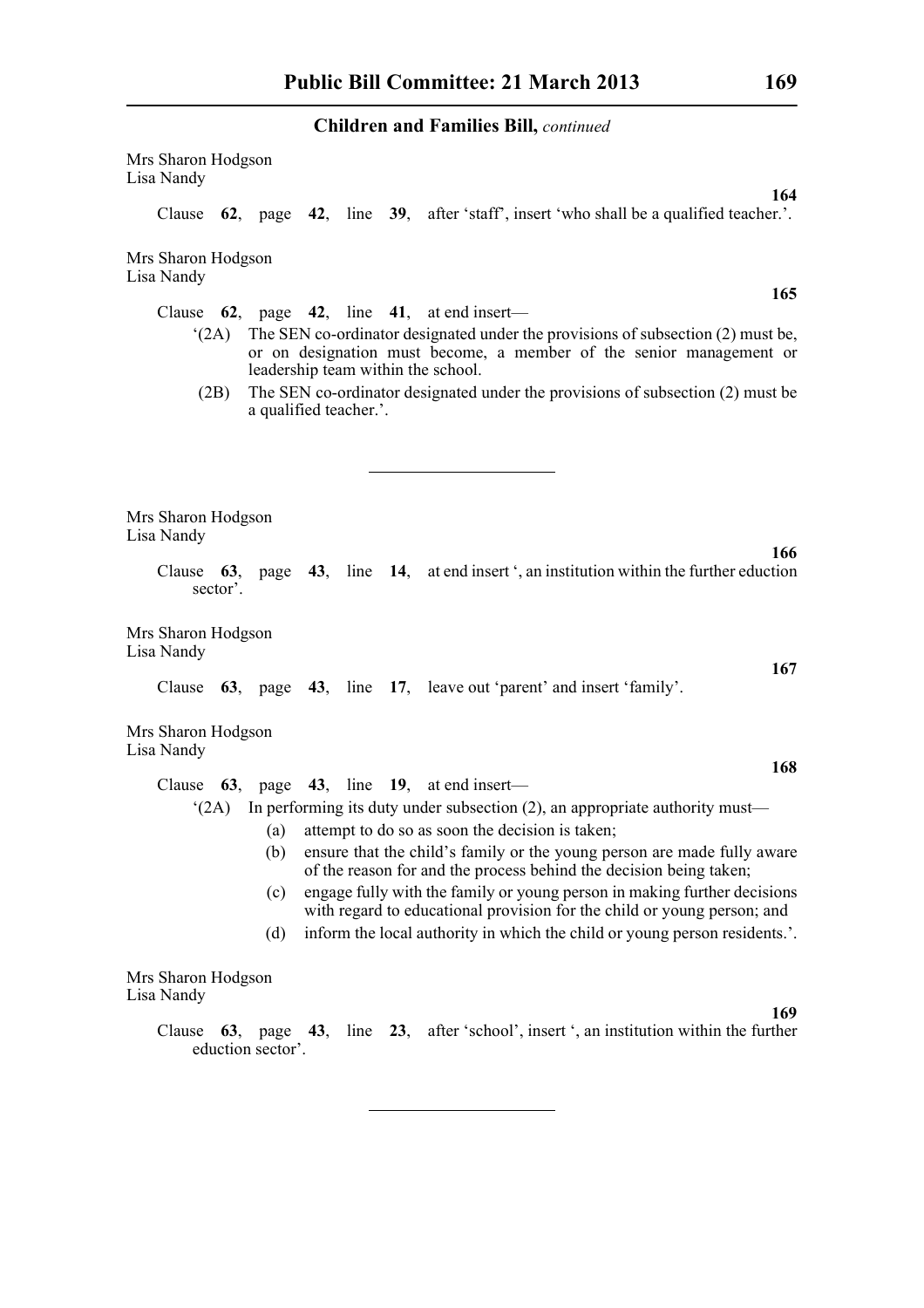| Mrs Sharon Hodgson<br>Lisa Nandy                                                                                                                                                           |
|--------------------------------------------------------------------------------------------------------------------------------------------------------------------------------------------|
| 170<br>Clause 64, page 43, line 28, after 'schools', insert 'institutions within the further<br>education sector'.                                                                         |
| Mrs Sharon Hodgson<br>Lisa Nandy                                                                                                                                                           |
| 171<br>Clause $64$ , page $44$ , line 3, at end insert—                                                                                                                                    |
| policies designed to promote the understanding of disability<br>$\mathbf{Y}(\mathbf{v})$<br>amongst other pupils and the inclusion of disabled pupils in<br>lessons and activities.'.      |
| <b>Annette Brooke</b>                                                                                                                                                                      |
| 202<br>Clause $64$ , page $44$ , line 3, at end insert—                                                                                                                                    |
| (y)<br>progress made by children and young people with special<br>educational needs in language, literacy, communication and<br>numeracy;                                                  |
| services contributed to or procured through section 30 [Local]<br>(vi)<br>offer for children and young people with special educational<br>$needs$ $\therefore$                             |
|                                                                                                                                                                                            |
| Mrs Sharon Hodgson<br>Lisa Nandy                                                                                                                                                           |
| 175<br>Clause 65, page 44, line 13, after 'thinks', insert 'having had regard to accessibility<br>requirements under the Equality Act 2010.'.                                              |
| Mrs Sharon Hodgson<br>Lisa Nandy                                                                                                                                                           |
| 172<br>65, page 44, line 16, leave out '19' and insert '25'.<br>Clause                                                                                                                     |
| Mrs Sharon Hodgson<br>Lisa Nandy                                                                                                                                                           |
| 174<br>65, page 44, line 17, at end insert—<br>Clause<br>Information collected and provided under subsection (2) should be published<br>(1A)<br>including local and regional breakdowns.'. |
| Mrs Sharon Hodgson<br>Lisa Nandy                                                                                                                                                           |
| 173<br>65, page 44, line 34, leave out '19' and insert '25'.<br>Clause                                                                                                                     |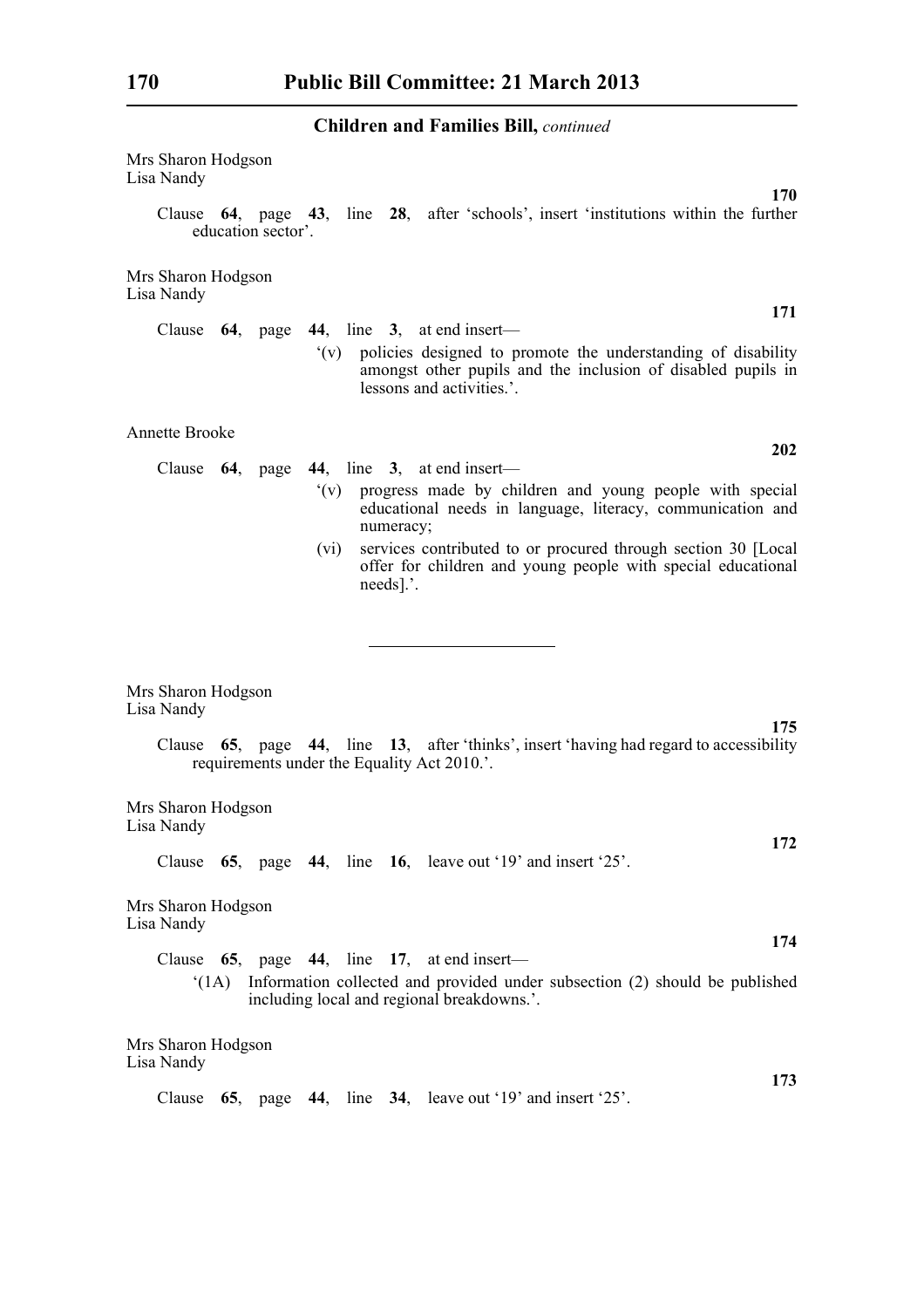Mrs Sharon Hodgson Lisa Nandy **176** Clause **65**, page **44**, line **39**, at end insert— '(4A) In exercising his duties under subsection (4), the Secretary of State shall— (a) invite comment on the content and format of published information; (b) publish the comments received and any subsequent responses, in the form of a report; and (c) provide an explanation of any year on year differences in the content and format of the published information in an accompanying document.'. Mrs Sharon Hodgson Lisa Nandy **177** Clause **65**, page **45**, line **3**, leave out subsection (8). Mr Robert Buckland **207** Clause **66**, page **45**, line **30**, leave out subsection (2) and insert— '(2) The Secretary of State must review and revise the code on a regular basis.'. Mrs Sharon Hodgson Lisa Nandy **178** Clause **67**, page **45**, line **40**, at end insert 'and Explanatory Notes to the draft of the code.'. Mrs Sharon Hodgson Lisa Nandy **179** Clause **67**, page **45**, line **40**, at end insert— '(1A) Where the Secretary of State proposes to revise the code, the explanatory notes referred to in subsection (1) must include an explanation of the proposed revisions and the reasons for those revisions.'. Mr Robert Buckland **208** Clause **67**, page **46**, line **1**, leave out subsection (2) and insert— '(2) The Secretary of State must consult those parties listed in section 66, subsection (1), about the draft and must consider any representations made by them.'. Mrs Sharon Hodgson Lisa Nandy **180**

Clause **67**, page **46**, line **1**, leave out 'such persons as the Secretary of State sees fit' and insert 'publicly, for a period of not less than 90 days'.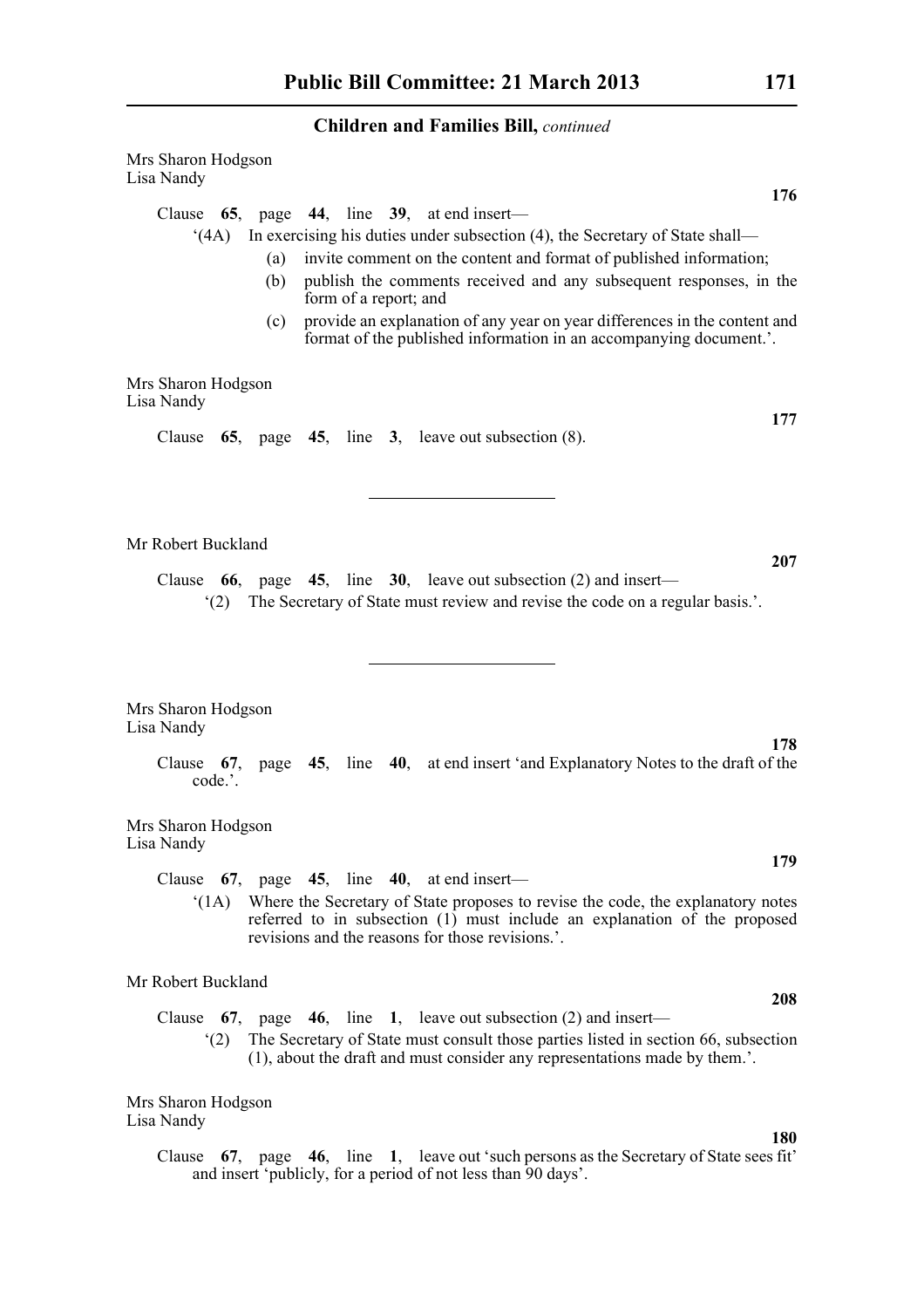Mrs Sharon Hodgson Lisa Nandy

> Clause **67**, page **46**, line **2**, leave out 'by them' and insert 'as part of that consultation'.

Mr Robert Buckland

Clause **67**, page **46**, line **3**, leave out subsections (3) to (8) and insert—

- '(3) A code, or revision of a code, does not come into operation until the Secretary of State by order so provides.
- (4) The power conferred by subsection (3) shall be made by statutory instrument.
- (5) An order bringing a code or revision of a code, into operation may not be made unless a draft order has been laid before and approved by resolution of each House of Parliament.
- (6) When an order or draft of an order is laid, the code or revision of a code to which is relates must also be laid.
- (7) No order or draft of an order may be laid until the consultation required by subsection (2) has taken place.'.

Mrs Sharon Hodgson Lisa Nandy

Clause **67**, page **46**, line **6**, leave out subsections (4) to (8) and insert—

'(4) The code (or revised code) may be issued only in the form of a draft code which has been approved by resolution of each House of Parliament.'.

Mr Robert Buckland Mrs Sharon Hodgson

Page **47**, line **15**, leave out Clause 69.

Mr Robert Buckland

\* Page **138**, line **36**, leave out Schedule 3.

**225**

**53**

**209**

**181**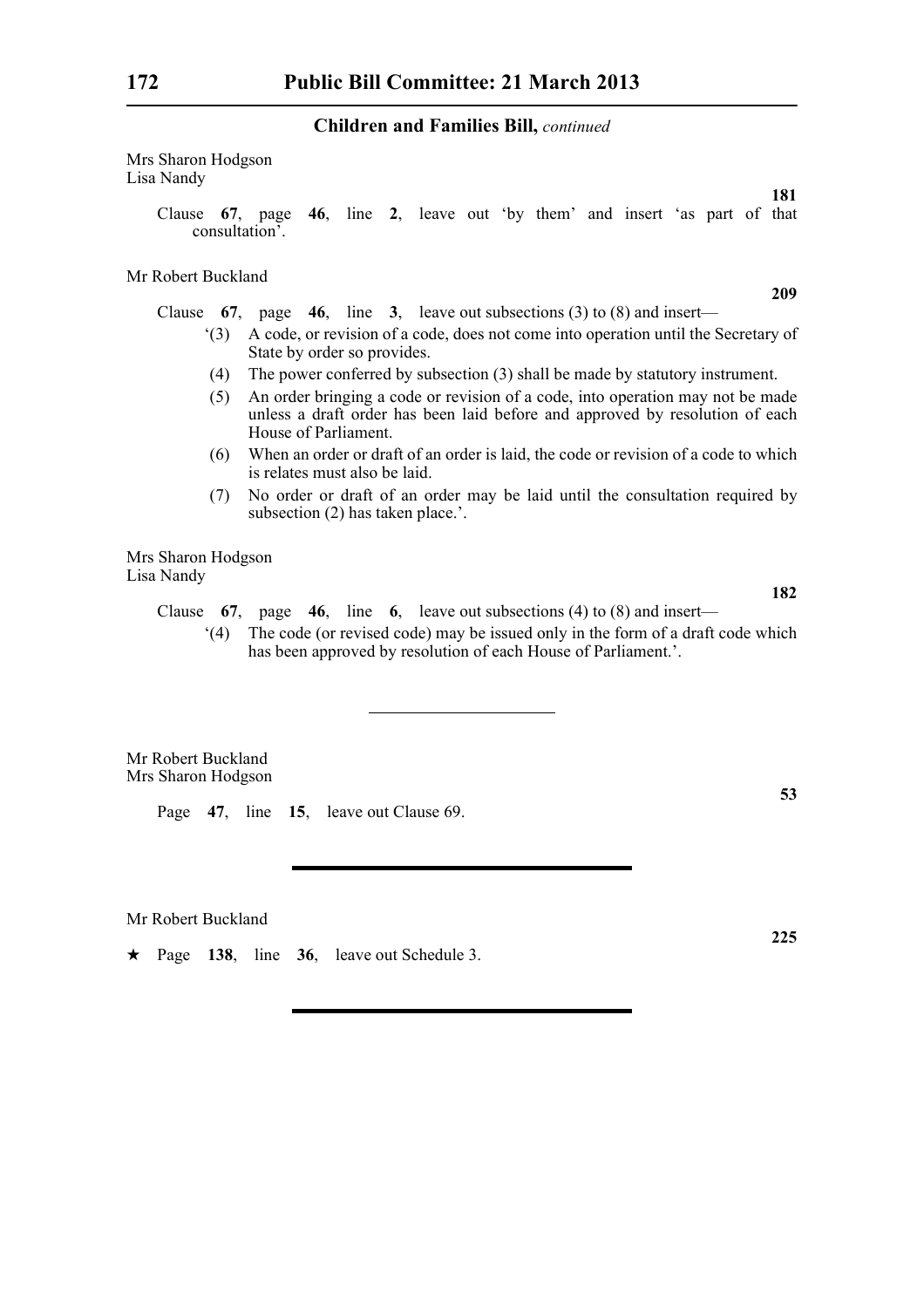Mrs Sharon Hodgson Lisa Nandy

Clause **72**, page **48**, line **23**, at end insert—

'"well-being" means well-being so far as relating to the matters specified in section  $10(2)$  (a) to (e) of the Children Act 2004.'.

#### *NEW CLAUSES*

*Amendments to the Health Act 2006*

Alex Cunningham Bill Esterson Mr Steve Reed Pat Glass

To move the following Clause:—

- '(1) The Health Act 2006 is amended as follows.
- (2) After section 8, insert—

### **"8A Offence of failing to prevent smoking in a private vehicle when children are present**

- (1) It is the duty of any person who drives a private vehicle to ensure that that vehicle is smoke-free whenever a child or children under the age of 18 are in such vehicle or part of such vehicle.
- (2) A person who fails to comply with the duty in subsection (1) commits an offence.
- (3) A person convicted of an offence under this section who has not previously been convicted of such an offence shall have the option of attending a smoke-free driving awareness course in place of paying a fine under subsection (4).
- (4) A person who does not wish to attend an awareness course or who has previously been convicted of an offence under this section is liable on summary conviction to a fine of £60.
- (5) The Secretary of State may introduce regulations to alter the level of penalty payable under subsection (4).
- (6) The Secretary of State shall update all relevant regulations regarding the offence created under subsection (2) within six months of this section coming into force.
- (7) The Secretary of State shall introduce regulations within six months of this section coming into force to prescribe the format of the awareness course in subsection (3).".
- (3) In section 79(4)(a), leave out "or  $8(7)$ " and insert ",  $8(7)$ , or  $8A(5)$ .".

**184**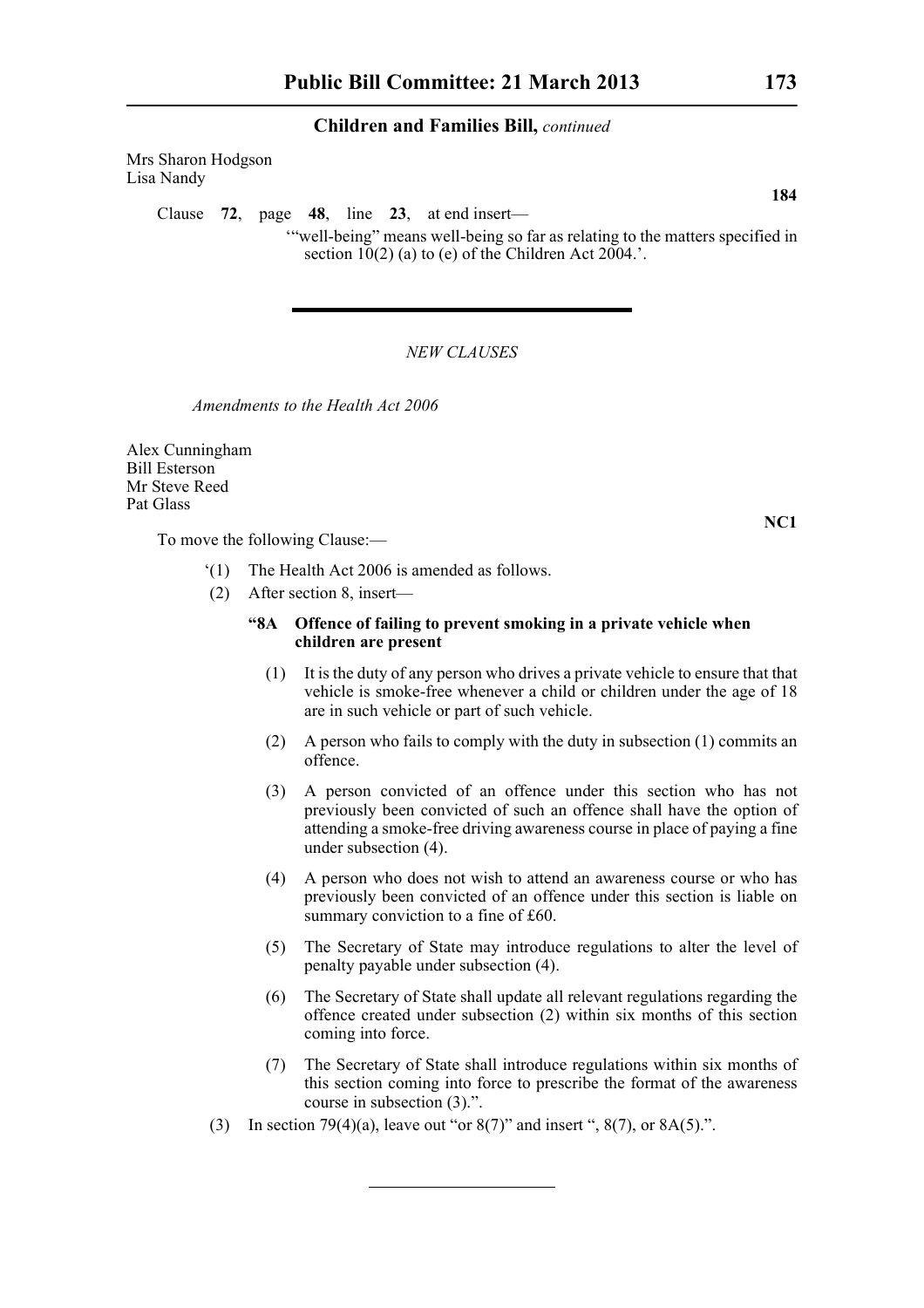#### *Information sharing*

Bill Esterson Ann Coffey

To move the following Clause:—

'Before the end of one year beginning with the day on which this Act receives Royal Assent, the Secretary of State must—

- (a) carry out a review of the benefits and risks to children, young people and their families of increased information sharing between front-line practitioners who provide services to them; and
- (b) publish a report of the conclusions of the review.'.

*Assessment and provision of adoption support services*

Bill Esterson Ann Coffey

To move the following Clause:—

- '(1) Part 1 of the Adoption and Children Act 2002 is amended as follows.
- (2) In section 4, leave out subsection (1) and insert the following new subsections—
	- "(1) Subject to subsection  $(1A)$ , a local authority must in each year offer an assessment of those persons' needs for adoption support services to—
		- (a) any of the persons mentioned in paragraphs (a) to (c) of section  $3(1)$ , or
		- (b) any other person who falls within a description prescribed by regulations (subject to subsection (7)(a)).
	- (1A) Any requirement for an annual assessment under subsection (1) can be postponed for one or more years with the agreement of the persons concerned.
	- (1B) Following any assessment under subsection (1) the local authority must—
		- (a) provide the persons concerned with the findings of the assessment;
		- (b) specify in writing what services will be provided to meet these needs;
		- (c) explain in writing where the local authority is unable to provide services to meet identified needs; and
		- (d) keep a record of all unmet needs and the reasons for them.".'.

**NC2**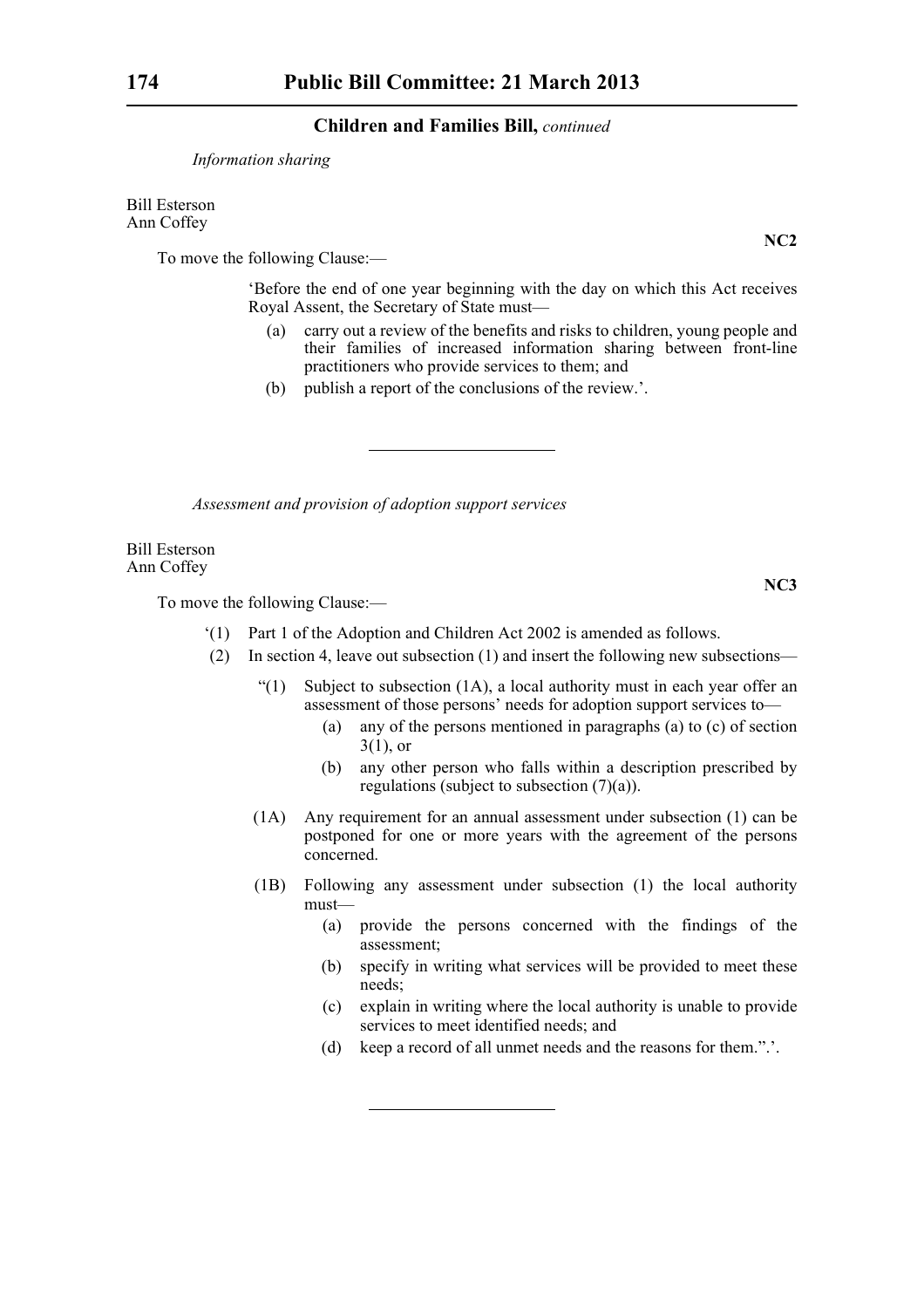*Continuity in the arrangements for the people with whom a child is to live*

#### Bill Esterson

To move the following Clause:—

- $(1)$  In section 1 of the Children Act 1989, insert the following after subsection  $(2A)$ 
	- "(2B) In any family proceedings, unless the contrary is shown, a court is to presume that continuity in the arrangements relating to the person or people with whom a child is to live will further the child's welfare.".
- (2) In section 22 of the Children Act 1989, insert the following after subsection (3)—
	- "(3ZA) A local authority is to presume, unless the contrary is shown, that continuity in the arrangements relating to the person or people with whom a child looked after by that local authority is to live will help to fulfil its duty under subsection (3)(a) to safeguard and promote the welfare of that child.".'.

*Long-term post-adoption and fostering support*

Bill Esterson Ann Coffey

To move the following Clause:—

'A local authority must ensure that its adoption support services, special guardianship support services and fostering support services are provided in a way which is in the long-term interests of those for whom they are provided.'.

*Status, rights and remuneration of non-biological parents*

Bill Esterson Ann Coffey

To move the following Clause:—

- '(1) Before the end of one year beginning with the day on which this Act receives Royal Assent, the Secretary of State must—
	- (a) carry out a review of—
		- (i) options for the professional recognition of carers who look after children who are not their biological children, to include foster parents, residential social workers and adoptive parents;
		- (ii) the status and rights of these carers; and

**NC5**

**NC4**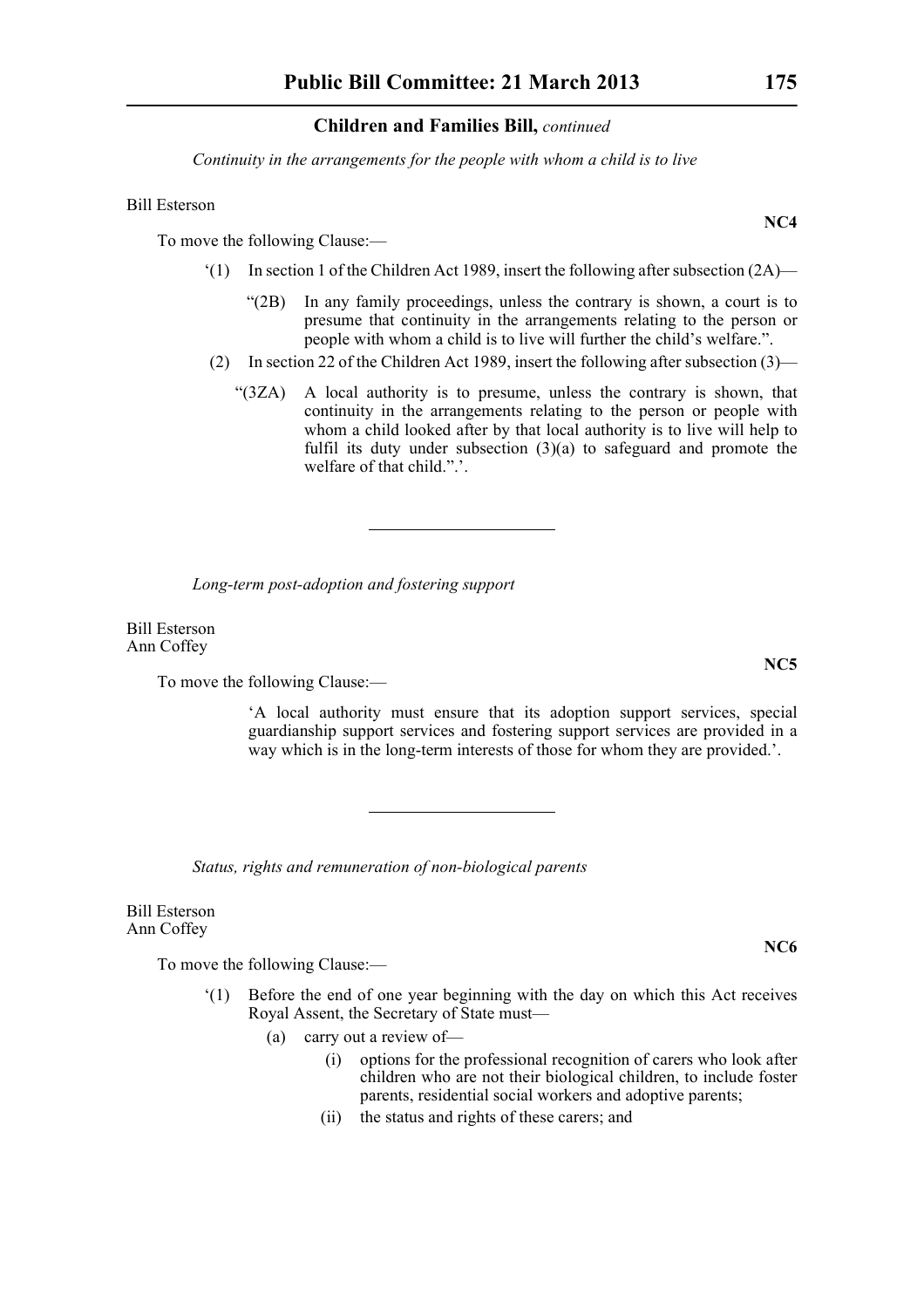(iii) arrangements for the remuneration of these carers; and (b) publish a report of the conclusions of the review.'.

*Minimum four-day week requirement for special educational provision at further education institutions*

Dr Julian Lewis Caroline Nokes

To move the following Clause:—

'Where an institution within the further education sector in England admits a young person aged under 19 for whom an EHC plan is maintained, it must deliver the special educational provision required by that young person on at least four days in every week in which that provision is delivered.'.

*Special guardianship support services: personal budgets*

Lucy Powell

To move the following Clause:—

'In Part 2 of the Children Act 1989, after section 14F (Special guardianship support services), insert—

#### **"14G Special guardianship support services: personal budgets**

- (1) This section applies where—
	- (a) after carrying out an assessment under section 14F, a local authority in England decides to provide any special guardianship support services to a person ("the recipient"), and
	- (b) the recipient is a child being cared for by a special guardian or a special guardian.
- (2) The local authority must prepare a personal budget for the recipient if asked to do so by the recipient or (in prescribed circumstances) a person of a prescribed description.
- (3) The authority prepares a "personal budget" for the recipient if they identify an amount as available to secure the special guardianship support services that they have decided to provide, with a view to the recipient being involved in securing those services.
- (4) Regulations may make provision about personal budgets, in particular—
	- (a) about requests for personal budgets;
	- (b) about the amount of a personal budget;
	- (c) about the sources of the funds making up a person budget;

**NC7**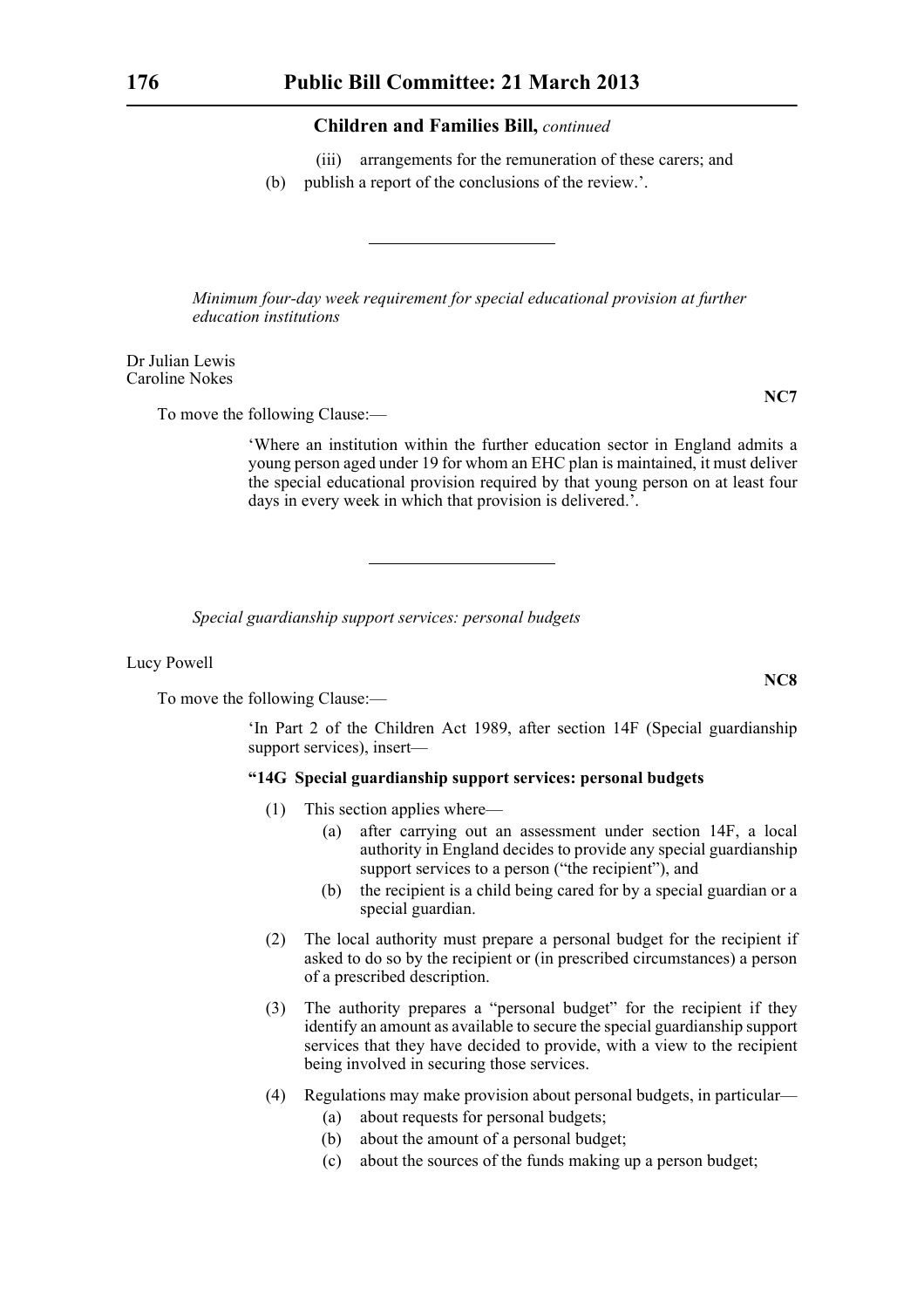- (d) for payments ("direct payments") representing all or part of a personal budget to be made to the recipient, or (in prescribed circumstances) a person of a prescribed description, in order to secure any special guardianship support services to which the budget relates;
- (e) about the description of special guardianship support services to which personal budgets and direct payments may (and may not) relate;
- (f) for a personal budget or direct payment to cover the agreed cost of the special guardianship support services to which the budget or payment relates;
- (g) about when, how, to whom and on what conditions direct payments may (and may not) be made;
- (h) about when direct payments may be required to be repaid and the recovery of unpaid sums;
- (i) about conditions with which a person or body making direct payments must comply before, after or at the time of making a direct payment;
- (j) about arrangements for providing information, advice or support in connection with personal budgets and direct payments.
- (5) If the regulations include provision authorising direct payments, they must—
	- (a) require the consent of the recipient, or (in prescribed circumstances) a person of a prescribed description, to be obtained before direct payments are made;
	- (b) require the authority to stop making direct payments where the required consent is withdrawn.
- (6) Any special guardianship support services secured by means of direct payments made by a local authority are to be treated as special guardianship support services provided by the authority for all purposes, subject to any prescribed conditions or exceptions.
- (7) In this section "prescribed" means prescribed by regulations.'.

*Special guardianship support services: duty to provide information*

# Lucy Powell

To move the following Clause:—

'In Part 2 of the Children Act 1989, after section 14G (Special guardianship support services: personal budgets), insert—

#### **"14H Special guardianship support services: duty to provide information**

- (1) Except in circumstances prescribed by regulations, a local authority in England must provide the information specified in subsection (2) to—
	- (a) any person who has contacted the authority to request information about special guardianship support,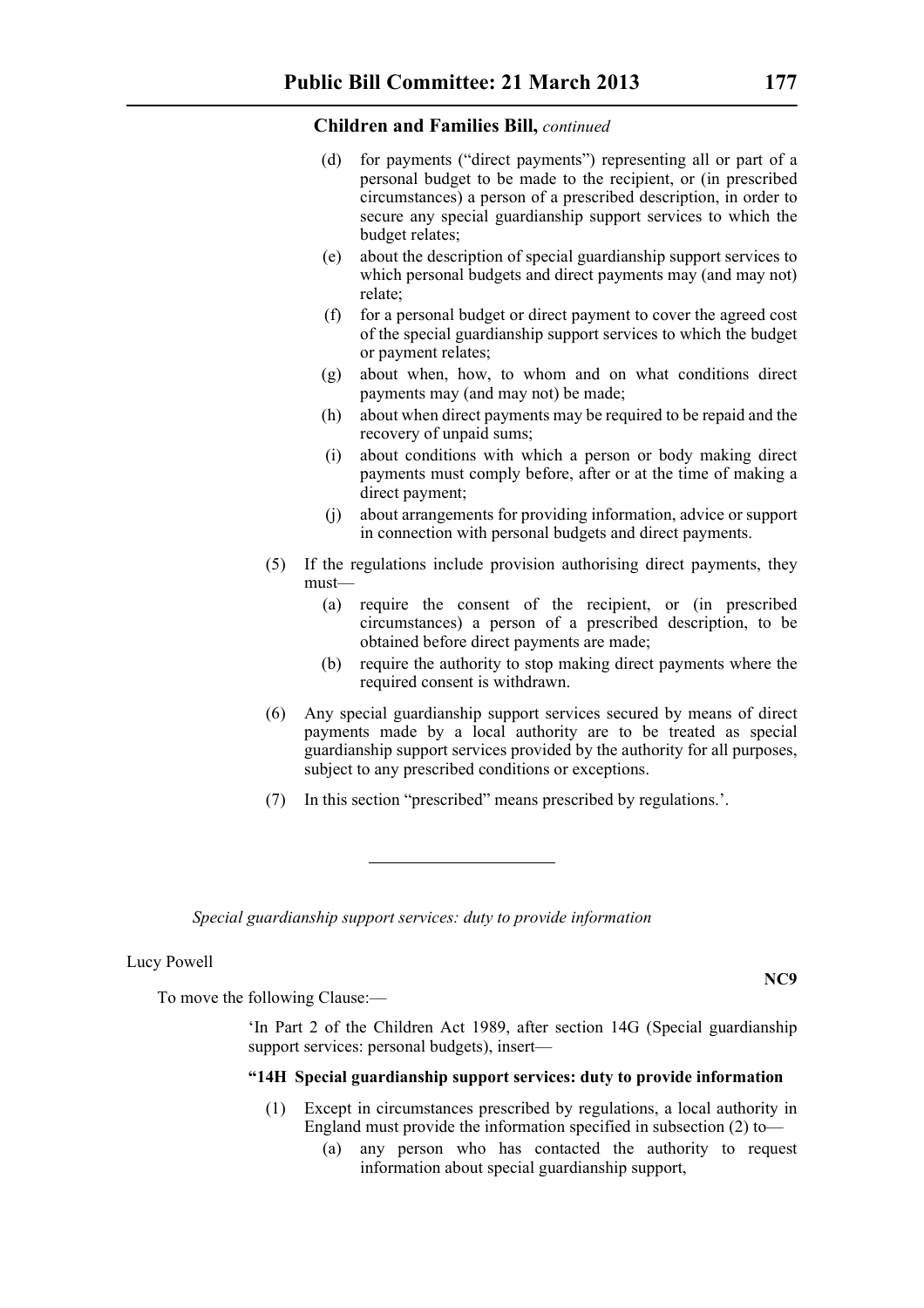- (b) any person within the authority's area who the authority are aware is a special guardian for a child, and
- (c) any person within the authority's area who is a special guardian and has contacted the authority to request any of the information specified in subsection (2).
- (2) The information is—
	- (a) information about the special guardianship support services available to people in the authority's area;
	- (b) information about the right to request an assessment under section 14F (assessments etc for special guardianship support services), and the authority's duties under that section and regulations made under it;
	- (c) information about the authority's duties under section 14G (special guardianship support services: personal budgets) and the regulations made under it;
	- (d) any other information prescribed by regulations.'.

*Review of impact of under-occupancy penalty on prospective adopters, prospective special guardians and foster parents*

Lisa Nandy Mrs Sharon Hodgson Bill Esterson

To move the following Clause:—

'Before the end of one year beginning with the day on which this Act receives Royal Assent, the Secretary of State must—

- (a) carry out a review of the impact of the housing under-occupancy penalty on prospective adopters, prospective special guardians and foster parents, and
- (b) publish a report of the conclusions of the review.'.

*Pre-proceedings work with families*

Lisa Nandy Mrs Sharon Hodgson

To move the following Clause:—

- '(1) Section 47 of the Children Act 1989 (Local authority's duty to investigate) is amended as follows—
- (2) After subsection (12) insert—
	- "(13) Where, as a result of complying with this section, a local authority concludes that a child may need to become looked after in order to

**NC10**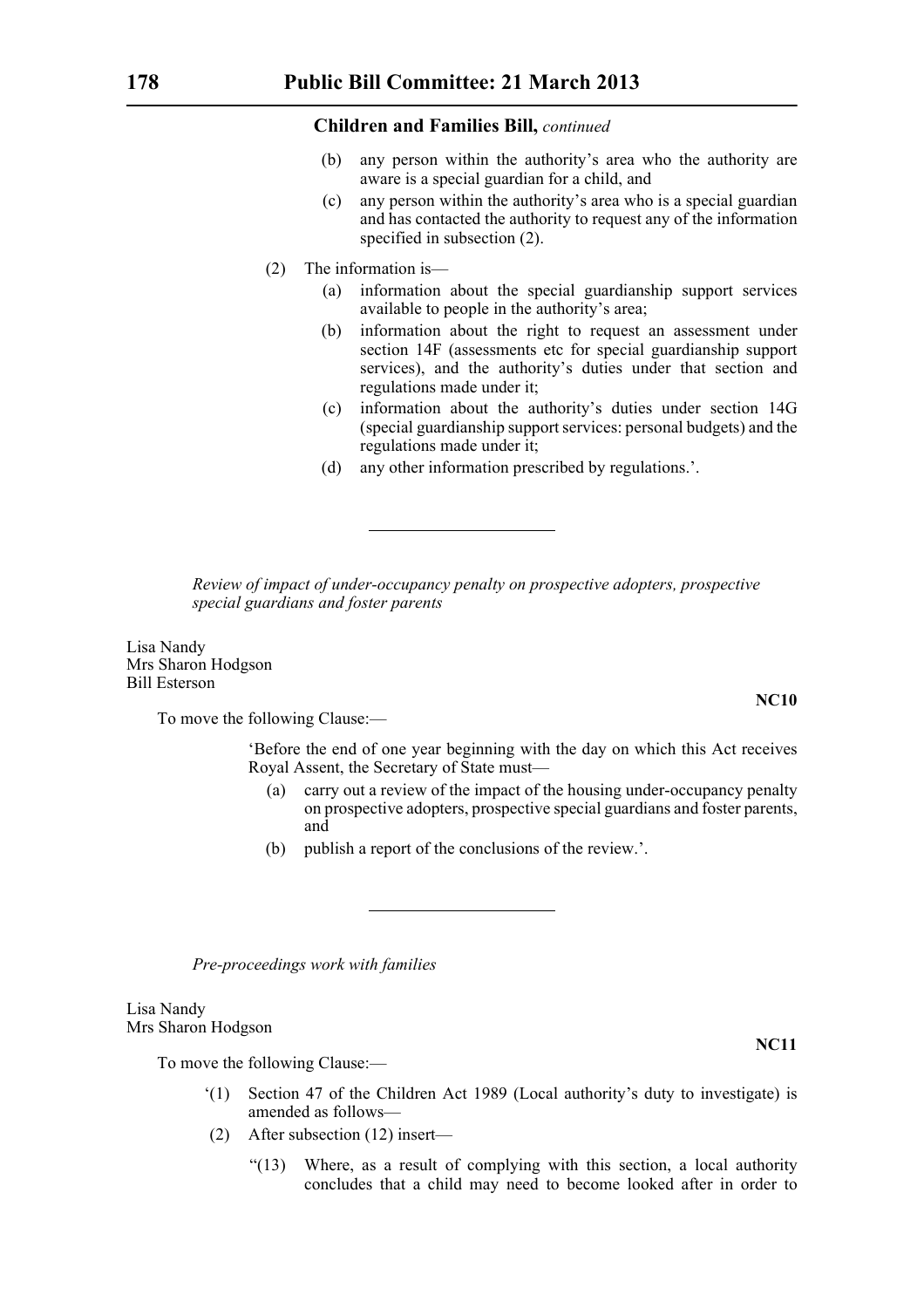safeguard and promote the child's welfare, the local authority must, unless emergency action is required,—

- (a) identify, and consider the willingness and suitability of any relative, friend or other person connected with the child, to care for them as an alternative to them becoming looked after by unrelated carers;
- (b) offer the child's parents or other person with parental responsibility a family group conference to develop a plan which will safeguard and promote the child's welfare.".'.

*Provision of health services for children looked after by local authorities*

Annette Brooke

To move the following Clause:—

- '(1) Following a medical assessment at the time of a child being taken into care, the clinical commissioning group has a duty to health services, where appropriate.
- (2) Health services includes, but is not limited to, therapeutic counselling and other mental health services.'.

*Welfare of the child - quality of parental relationship*

Lisa Nandy Mrs Sharon Hodgson

To move the following Clause:—

'Section 1 of the Children Act 1989 (welfare of the child) is amended by the addition at the end of subsection (3) of the following paragraph:

> "(h) the quality of the relationship that the child has with each of his parents, both currently and in the foreseeable future.".'.

*Arrangements for the provision of evidence by staff of a local authority or of an authorised applicant in children proceedings*

Lisa Nandy Mrs Sharon Hodgson

To move the following Clause:—

'(1) The Secretary of State must make arrangements to support a person who is instructed to provide evidence for use in children proceedings if they are a

**NC13**

**NC14**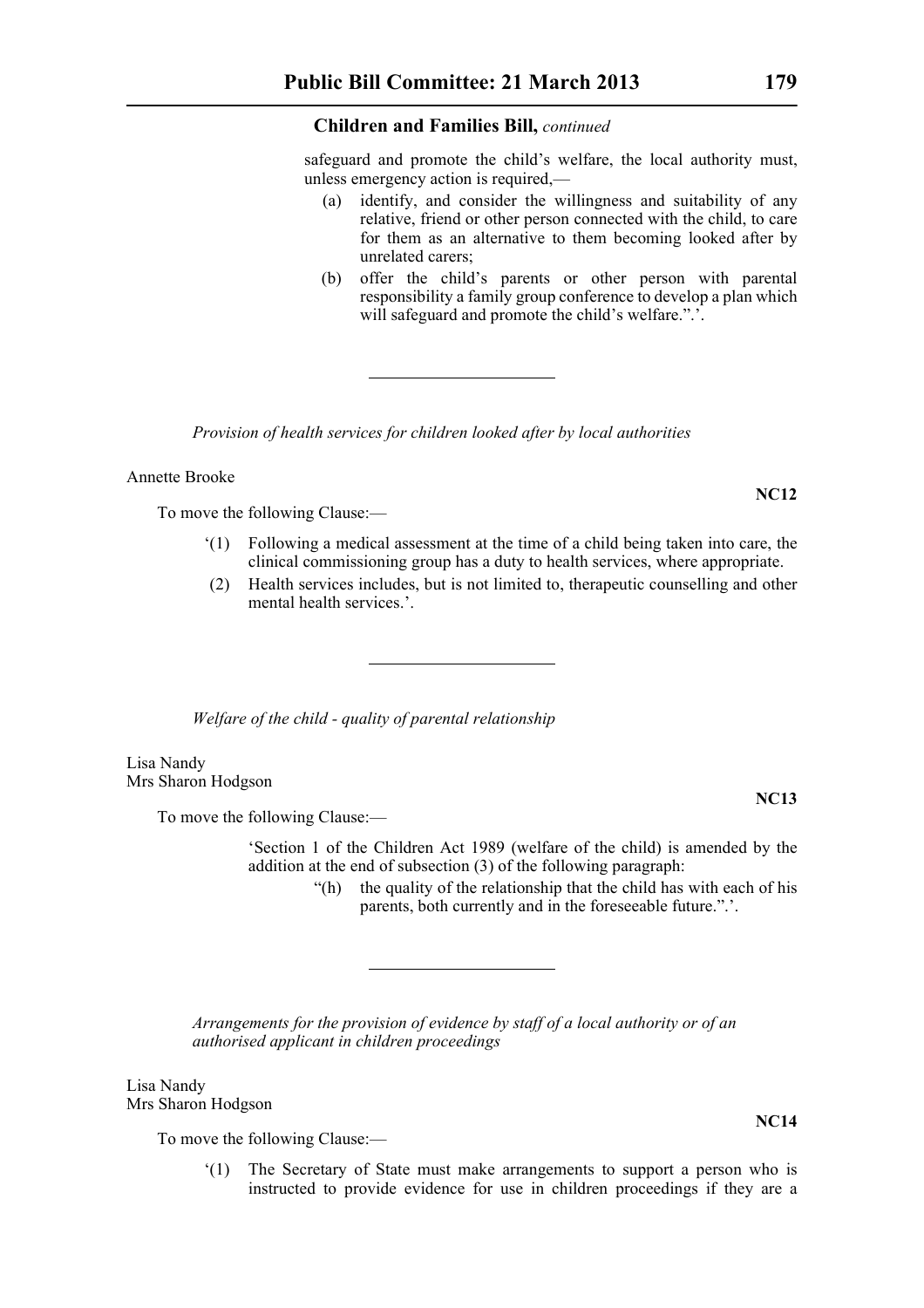member of the staff of a local authority or of an authorised applicant under section  $13(8)(a)(i)$ .

- (2) The arrangements described in subsection (1) may include—
	- (a) training prior to the proceedings,
	- (b) coaching whilst at court,
	- (c) designated facilities at court to enable preparation for the proceedings, and
	- (d) any other arrangements the Secretary of State believes will enable members of the staff of a local authority or of an authorised applicant to provide evidence in the proceedings.'.

*Duty to secure social care provision in accordance with EHC Plan*

#### Mr Robert Buckland

To move the following Clause:—

'( ) A local authority that maintains an EHC plan for a child or young person must secure the social care provision identified through an assessment under section 17 of the Children Act 1989 specified in the plan.'.

*Continuity of special educational provision when a child or young person moves residence*

Caroline Nokes

To move the following Clause:—

- '(1) This section applies where—
	- (a) a local authority (the "sending authority") maintains an education, health and care plan for a child or young person, and
	- (b) another local authority (the "receiving authority") is notified by the child's parent or the young person that they intend to move residence to the receiving authority's area.
- (2) Where the sending authority is notified by the child's parent or the young person that they intend to move residence it must provide the receiving authority with a copy of the education, health and care plan.
- (3) The receiving authority must—
	- (a) review the child or young person's education health and care plan having regard to the need for continuity of provision, and the outcomes specified in the plan; and

**NC16**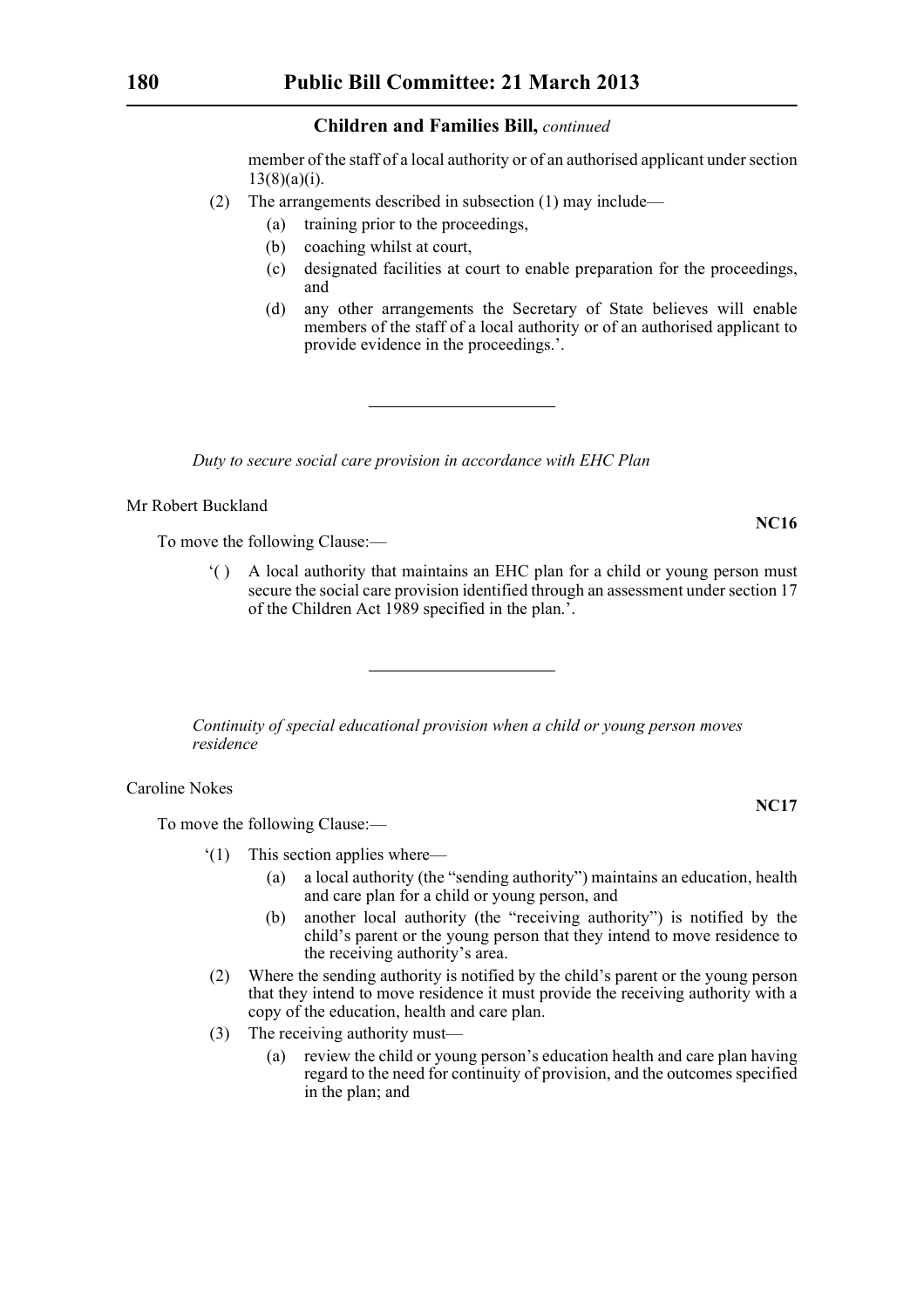(b) provide the child's parent or the young person with such information as it considers appropriate.'.

*Information sharing about live births*

#### Mrs Sharon Hodgson Lisa Nandy

To move the following Clause:—

- '(1) NHS trusts should make arrangements to share with local authorities records of live births to parents resident in their area, to be used by the local authority for the purposes of identifying and contacting new families through children's centres and any other early years outreach services it may operate.
- (2) The Secretary of State must, within a period of six months of Royal Assent to this Act, bring forward regulations placing consequential requirements on trusts and local authorities in exercising their duty under subsection (1), including, but not limited to—
	- (a) the format of arrangements made;
	- (b) the safeguarding of information;
	- (c) the circumstances in which it would not be appropriate for a trust to provide information to local authorities;
	- (d) the regularity of data transfers;
	- (e) timescales within which a local authority must contact new families made known to it; and
	- (f) any further requirements the Secretary of State deems necessary.'.

*Children and young people in mainstream schools with specified health conditions, without special educational needs*

Mrs Sharon Hodgson Lisa Nandy

To move the following Clause:—

- '(1) The governing body of a mainstream school has a duty to produce and implement a medical conditions policy that defines how it plans to support the needs of children with specified health conditions.
- (2) The medical conditions policy must include provision about—
	- (a) the means by which records of the specified health conditions of children at the school are to be recorded and maintained; and
	- (b) the preparation of an individual healthcare plan for each child with a specified health condition which sets out the needs of that child arising from that condition.

**NC19**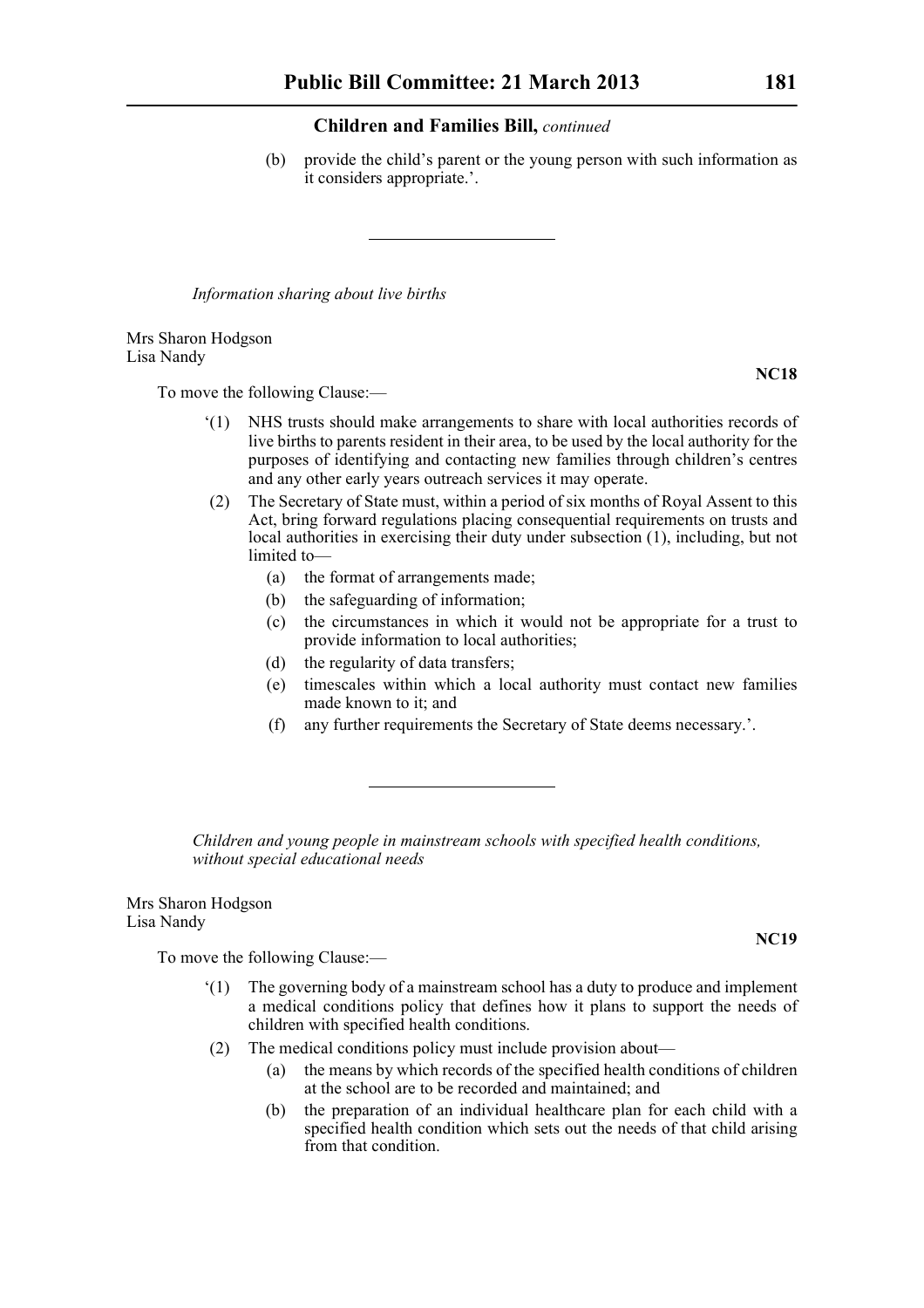- (3) The medical conditions policy must include requirements relating to the provision of appropriate training for school staff to support the implementation of individual healthcare plans.
- (4) In preparing an individual healthcare plan the governing body must—
	- (a) consult the parents of the child concerned and, where appropriate, the child about the contents of the plan; and
	- (b) there shall be a duty on NHS bodies to co-operate with the governing body in its preparation and implementation of individual healthcare plans.
- (5) Local authorities and clinical commissioning groups must co-operate with governing bodies in fulfilling their functions under this Act.
- (6) The Secretary of State may by regulations define 'specified health conditions' for the purposes of this section.
- (7) For the purposes of this section 'NHS bodies' has the same meaning as in the Health and Social Care Act 2012.'.

*Tribunal service: information on cases related to special educational needs*

Mrs Sharon Hodgson Lisa Nandy

To move the following Clause:—

- '(1) The Secretary of State must collect information on all cases related to special educational needs which are considered by the Tribunal Service, including—
	- (a) the local authority involved;
	- (b) the cost to the Tribunal Service;
	- (c) the amount spent by the local authority on fighting each case;
	- (d) the nature of each case; and
	- (e) the outcome of each case.
- (2) The Secretary of State must collate and publish information collected in the exercise of his functions under subsection  $(1)$  once a year.
- (3) The following bodies must make arrangements to provide such information to the Secretary of State as is necessary to enable him to perform his functions under this section—
	- (a) the Tribunal Service;
	- (b) local authorities.'.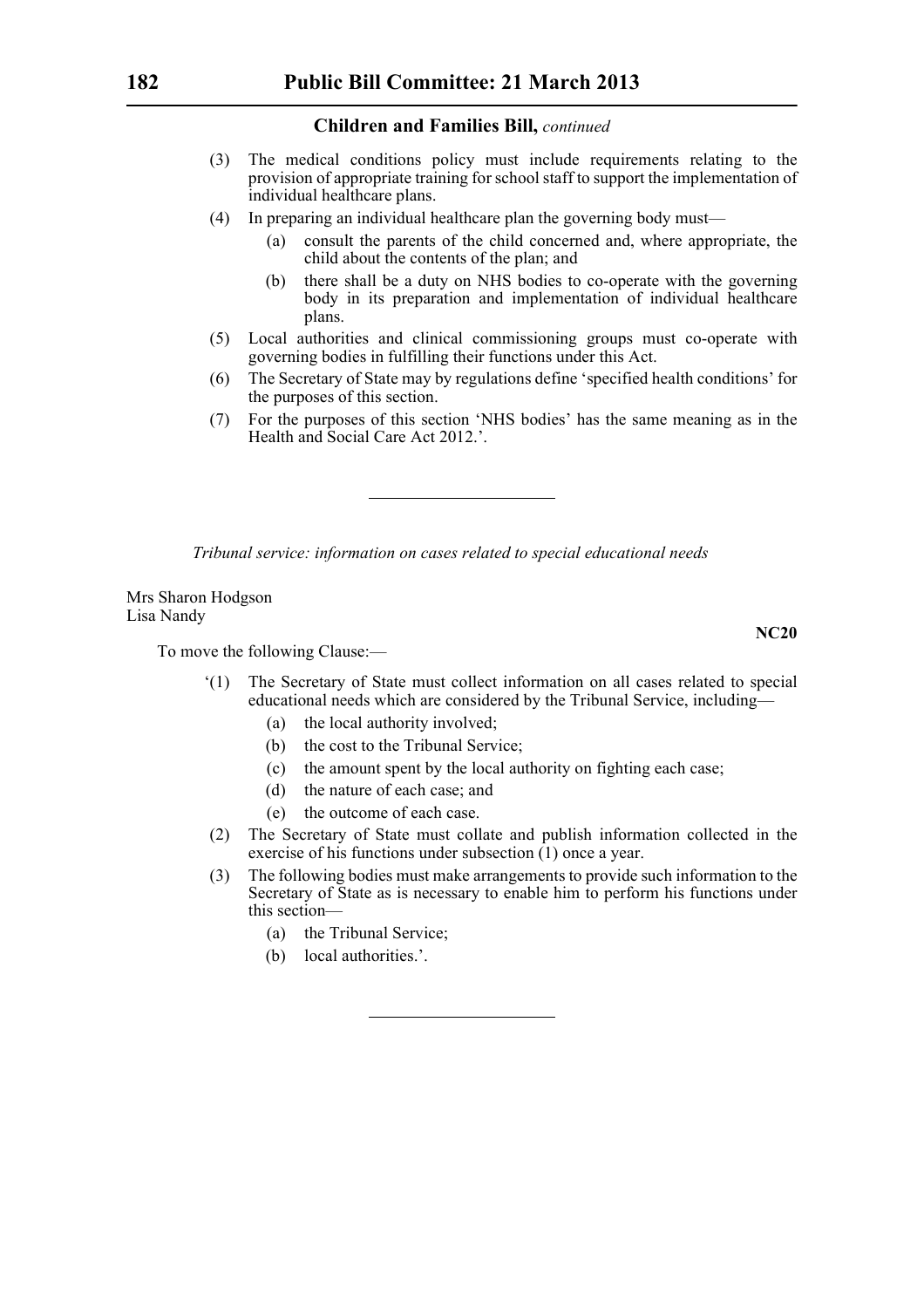*Early years area SEN co-ordinators*

Mrs Sharon Hodgson Lisa Nandy

To move the following Clause:—

- '(1) Local authorities must appoint sufficient full-time equivalent members of staff (to be known as Early Years Area SEN Co-ordinators) to have responsibility for coordinating provision for children in Ofsted-registered early years settings other than maintained nursery schools.
- (2) In assessing sufficiency of staffing levels under subsection (1) the local authority must have regard to—
	- (a) the number of children with special educational needs in its area registered with early years settings to which subsection (1) applies;
	- (b) the number and geographical location of early years settings to which subsection (1) applies.
- (3) Regulations may provide for—
	- (a) further considerations to be made by local authorities in exercising their duties under subsection (1);
	- (b) the specific responsibilities of Early Years Area SEN Co-ordinators.
- (4) The Secretary of State shall publish guidance to local authorities to assist in exercising their functions under subsection (1).
- (5) Local authorities must publish information on the provision of Early Years Area SEN Co-ordinators as part of exercising their duties under section 30 of this Act (local offer for children and young people with special educational needs).'.

*Application of Part 3 to detained children and young people*

Mrs Sharon Hodgson Lisa Nandy

To move the following Clause:—

- '(1) This section applies to children and young people detained in custody in pursuance of—
	- (a) an order made by a court, or
	- (b) an order of recall made by the Secretary of State.
- (2) Where a child or young person under the age of 18 to whom subsection (1) applies has an EHC plan immediately prior to commencing his or her custodial sentence, the local authority responsible for that child or young person must determine which elements of provision described in the said plan may be delivered during that sentence.
- (3) Where a child or young person under the age of 18 to whom subsection (1) applies has an EHC plan immediately prior to commencing his or her custodial sentence—
	- (a) if that sentence is greater than 13 weeks in minimum length, the responsible local authority may cease the plan;
	- (b) if the sentence is not more than 13 weeks in minimum length, the responsible local authority may consider whether it would be

**NC21**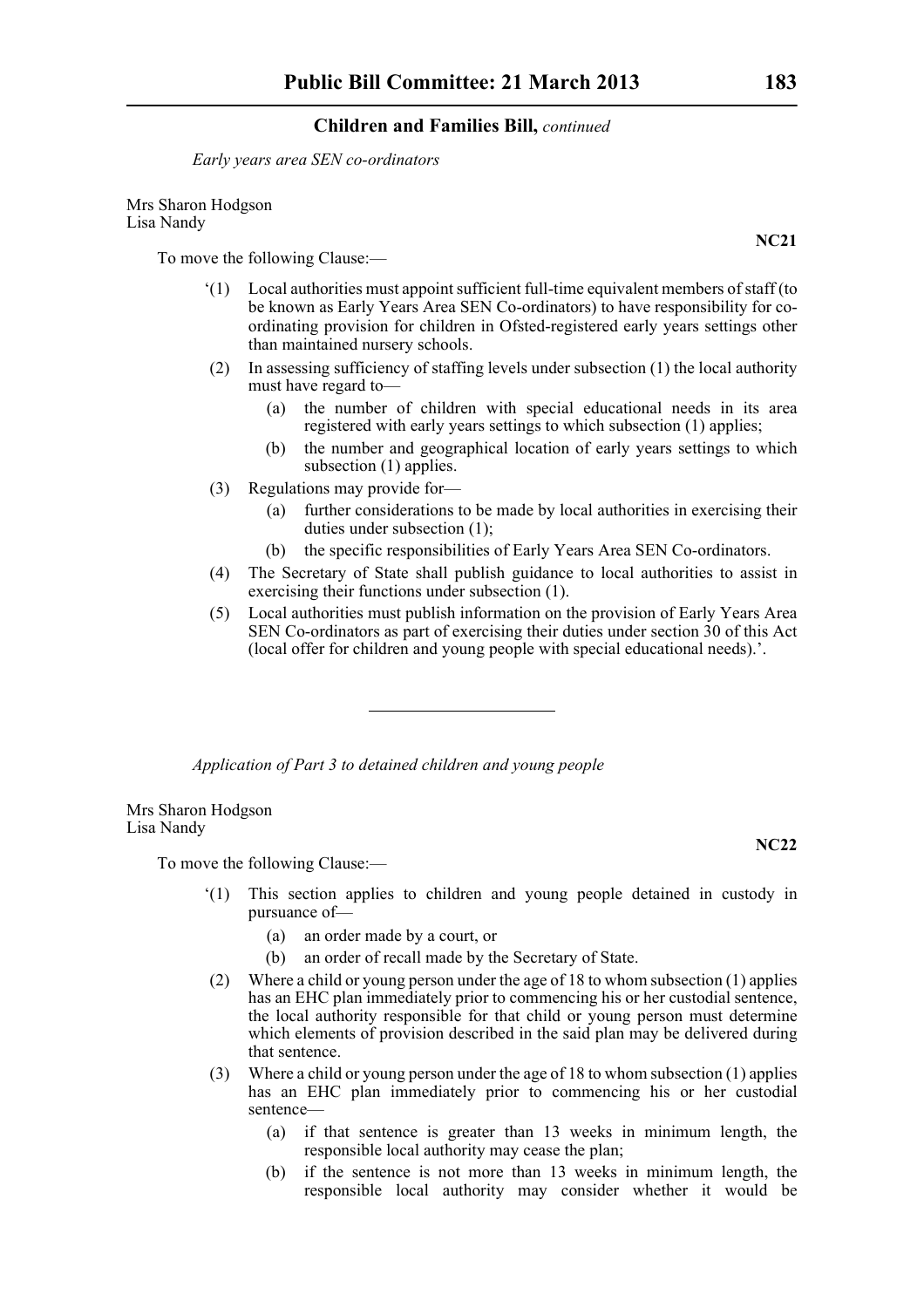advantageous to continue to deliver any parts of the child or young person's EHC plan during his or her detention.

- (4) In the course of their considerations under subsections (2) and (3), the responsible local authority must consult—
	- (a) the child or young person concerned, and their family;
	- (b) the institution in which the child or young person will be detained;
	- (c) any organisations delivering education or training within or on behalf of the institution in which the child or young person will be detained, and;
	- (d) any professionals or agencies other than the local authority which currently provide services under the terms of the child or young person's EHC plan.
- (5) In the course of their considerations under subsections (2) and (3), the responsible local authority must have regard to—
	- (a) the nature of the crime for which the child or young person has been detained;
	- (b) the age of the child or young person;
	- (c) the previous educational outcomes of the child or young person;
	- (d) the views of those consulted by virtue of subsection (4), and;
	- (e) the level and appropriateness of education or training delivered within or on behalf of the institution in which the child or young person will be detained.'.

*Inclusion within mainstream schools and post-16 institutions*

Mrs Sharon Hodgson Lisa Nandy

To move the following Clause:—

- This section applies where a child or young person with special educational needs attends a mainstream school or post-16 institution.
- (2) The relevant authority should use its best endeavours to ensure that—
	- (a) the child or young person is able to access mainstream courses and qualifications within that institution;
	- (b) all staff working at the school who may have contact with the child or young person are aware of the needs of that child or young person;
	- (c) all web-based content provided by it or on its behalf meets British Standard 8878:2010; and
	- (d) all students in attendance at the institution are able to play an active role in school life.
- (3) The relevant authority should produce and publish a document explaining how it meets its duties under this section.
- (4) The Secretary of State should, within one year of the commencement of this Act, produce guidance for schools and post-16 institutions to assist them in fulfilling their duties under this section.'.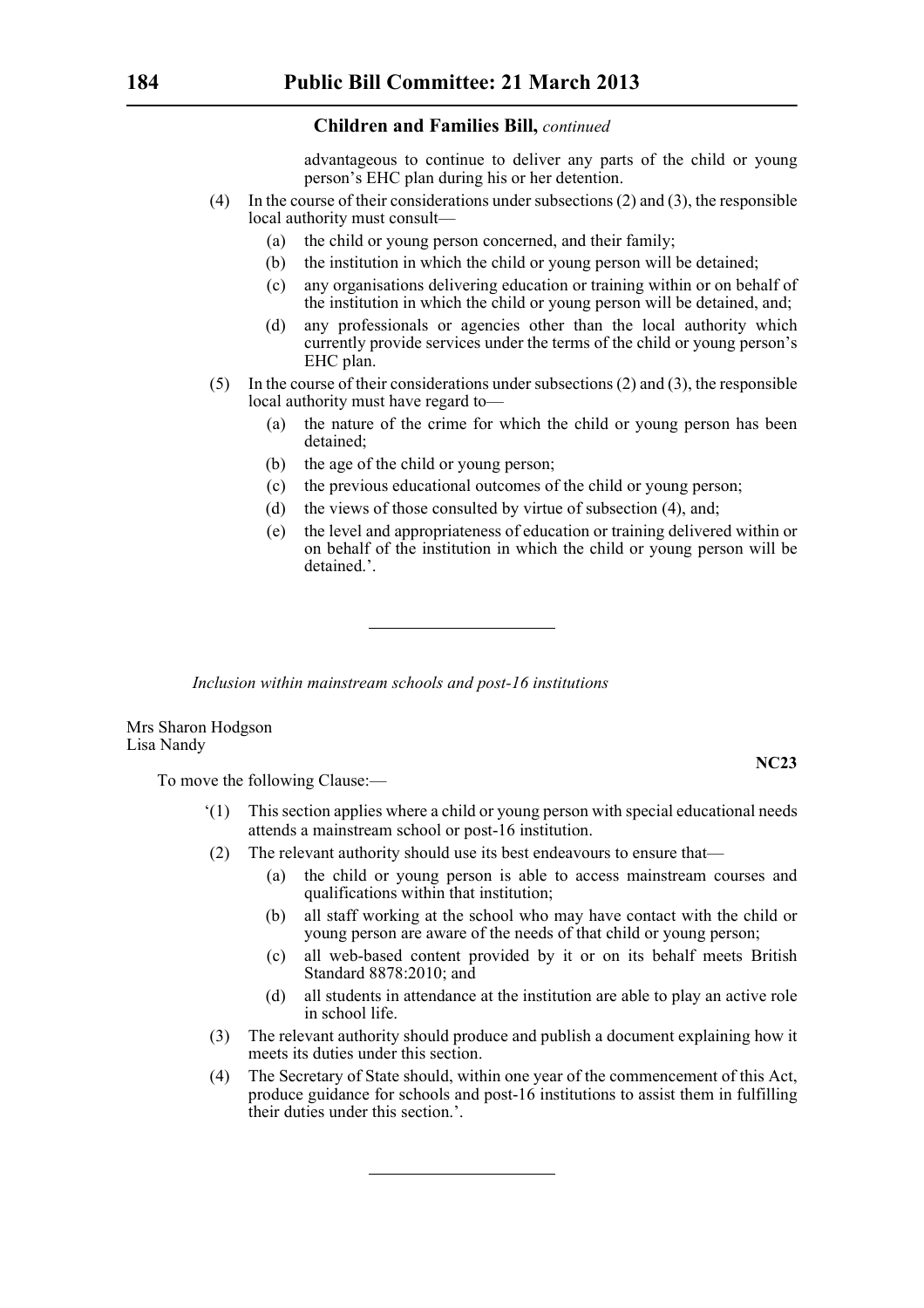*Inclusion: apprenticeships*

Mrs Sharon Hodgson Lisa Nandy

To move the following Clause:—

- '(1) The Apprenticeships, Skills, Children and Learning Act 2009 is amended as follows:
- (2) After section 12(2) insert new subsection—
	- "(2A) The requirements specified should not adversely affect the participation of young people with special educational needs or disabilities in apprenticeship schemes, if they are able to perform at the prescribed occupational standard required by the apprenticeship framework.".'.

*Children and young people temporarily unable to attend mainstream school*

Mrs Sharon Hodgson Lisa Nandy

To move the following Clause:—

- '(1) This section applies where a child or young person of compulsory school age is unable to attend school for a period of between one and twenty four months.
- (2) The local authority responsible for a child or young person for whom subsection (1) applies must ensure that appropriate educational provision is available and provided to the child or young person concerned, and that any identified health or social care needs are provided for.
- (3) Regulations may specify acceptable reasons for which subsection (1) may apply, including, but not limited to—
	- (a) the placement of the child or young person in a certain school under section 39 of this Act is the subject of dispute;
	- (b) the child or young person has been withdrawn from school while an EHC Plan is being prepared;
	- (c) the child or young person has been withdrawn from school as a result of a diagnosed medical condition;
	- (d) the child or young person has been withdrawn from school, whether by the school, their parents or themselves, as a result of bullying or fear of bullying;
	- (e) the child or young person has been withdrawn from school as a result of a diagnosed mental condition or temporary mental instability, including phobia or trauma.
- (4) In discharging their duties under this section, a local authority must—
	- (a) consult with the child or young person and their family;
	- (b) consult with the school at which the child or young person is currently enrolled, or was last enrolled at;
	- (c) consult with professionals from any other agency known to be in contact with the child or young person and their family in relation to the reason

**NC24**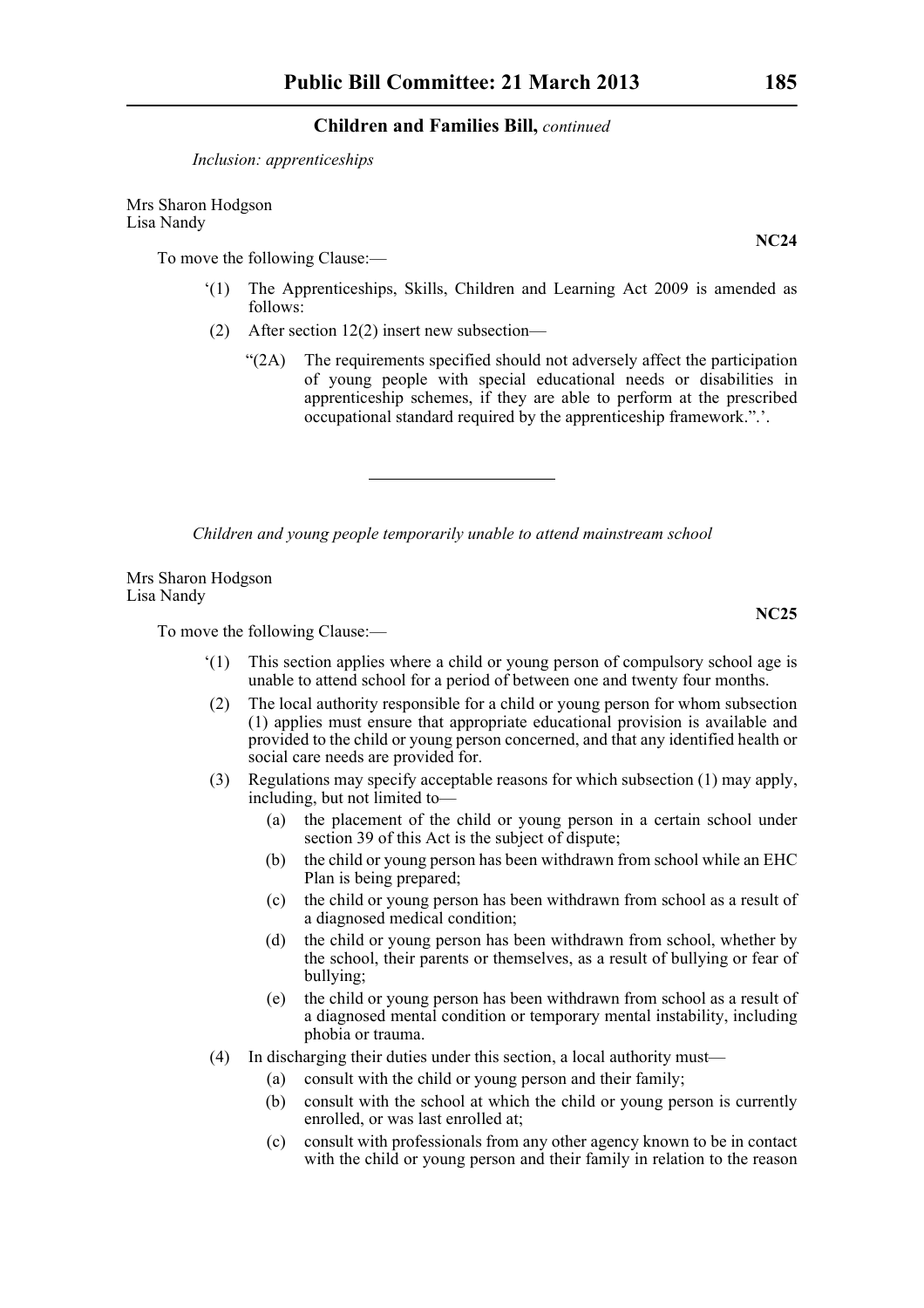for which the child or young person concerned has been withdrawn from school;

- (d) continue to monitor the development of the child or young person concerned;
- (e) have regard to the age and prior educational outcomes of the child or young person when determining provision, and
- (f) consider the suitability of internet-based educational provision.'.

*Reporting on implementation of Part 3*

Mrs Sharon Hodgson Lisa Nandy

To move the following Clause:—

'Within the period of one year beginning with the commencement of this Part, and every year thereafter, the Secretary of State must lay before Parliament a report about the effect of this Part.'.

*Access to therapeutic support*

#### Annette Brooke

To move the following Clause:—

- '(1) Where a child has been abused or harmed, or a child has been placed at risk of abuse or harm, the local authority or clinical commissioning group has a duty to provide health services, where appropriate.
- (2) In this section—
	- "health services" includes, but is not limited to, therapeutic counselling and other mental health services;

"local authority" has the meaning given by subsection 13(9);

"clinical commissioning group" has the meaning given by section 10 of the Health and Social Care Act 2012.'.

**NC26**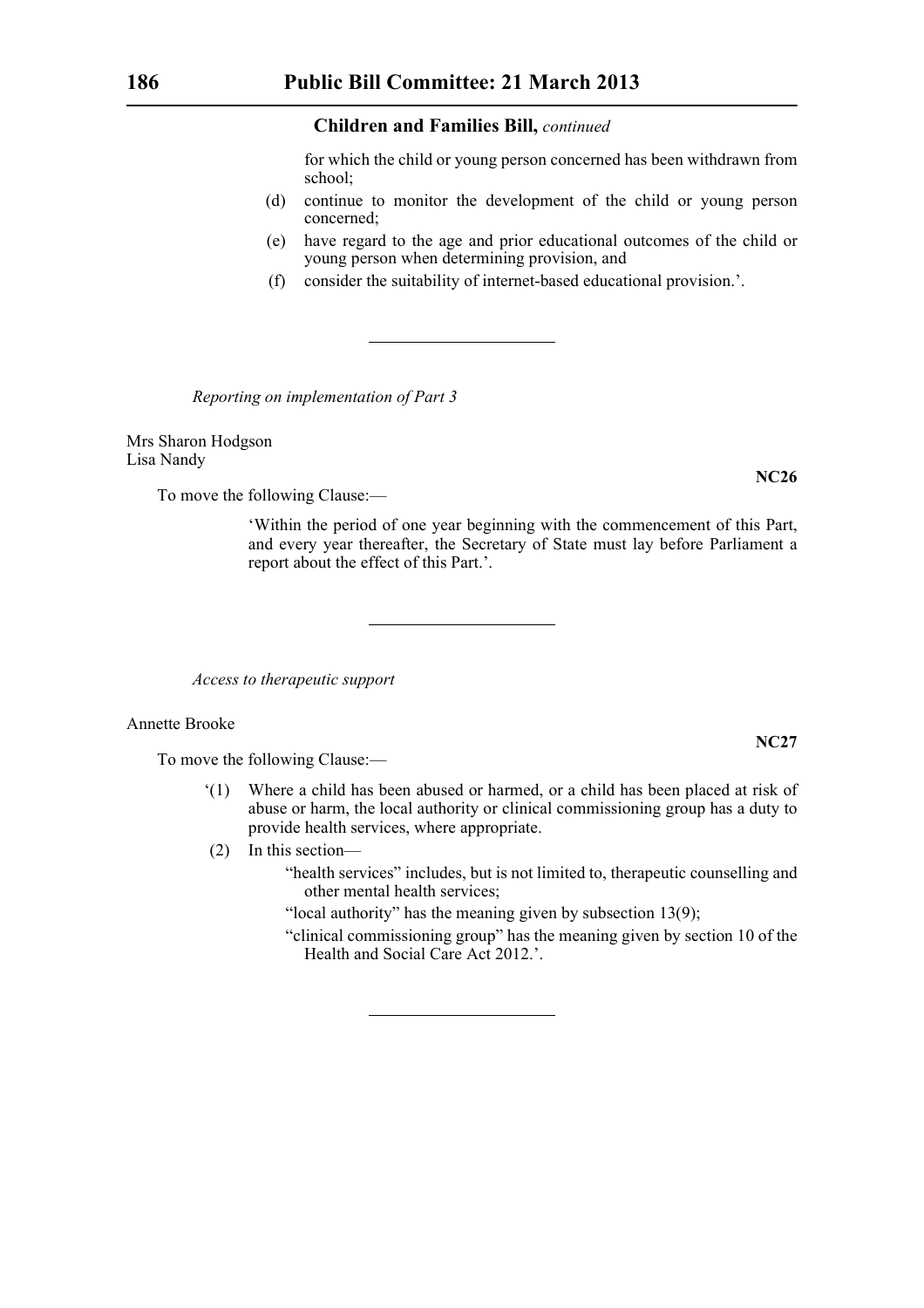*Duty to promote the mental health and emotional wellbeing of looked after children*

#### Annette Brooke

To move the following Clause:—

'In section 22 of the Children Act 1989 [General duty of local authority in relation to children looked after by them] after subsection (3A) insert the following new subsections—

- "(3B) The duty of a local authority under subsection  $(3)(a)$  to safeguard and promote the welfare of a child looked after by them includes in particular a duty to promote the child's mental health and emotional wellbeing.
- (3C) A local authority in England must appoint at least one person for the purposes of discharging the duties imposed by virtue of subsection (3B).
- (3D) A person appointed by a local authority under subsection (3C) must be an officer or the local authority, another local authority or a health body in England".'.

*Maintaining a register of sight impaired and severely sight impaired children and young people*

Annette Brooke

To move the following Clause:—

'A local authority in England must establish and maintain a register of sight impaired and severely sight impaired children and young people who are ordinarily resident in its area.'.

*Duty to assess and meet young carers' needs for care and support*

Mr Robert Buckland Annette Brooke Lucy Powell

To move the following Clause:—

- '(1) Where it appears to a local authority that a child within their area may provide or be about to provide care to an adult or a child who is disabled, the authority must—
	- (a) assess whether the child has needs for support relating to their caring role (or is likely to have such needs in the future), and
	- (b) if the child is found to have such needs, set out what those needs are (or are likely to be in the future).

**NC28**

**NC29**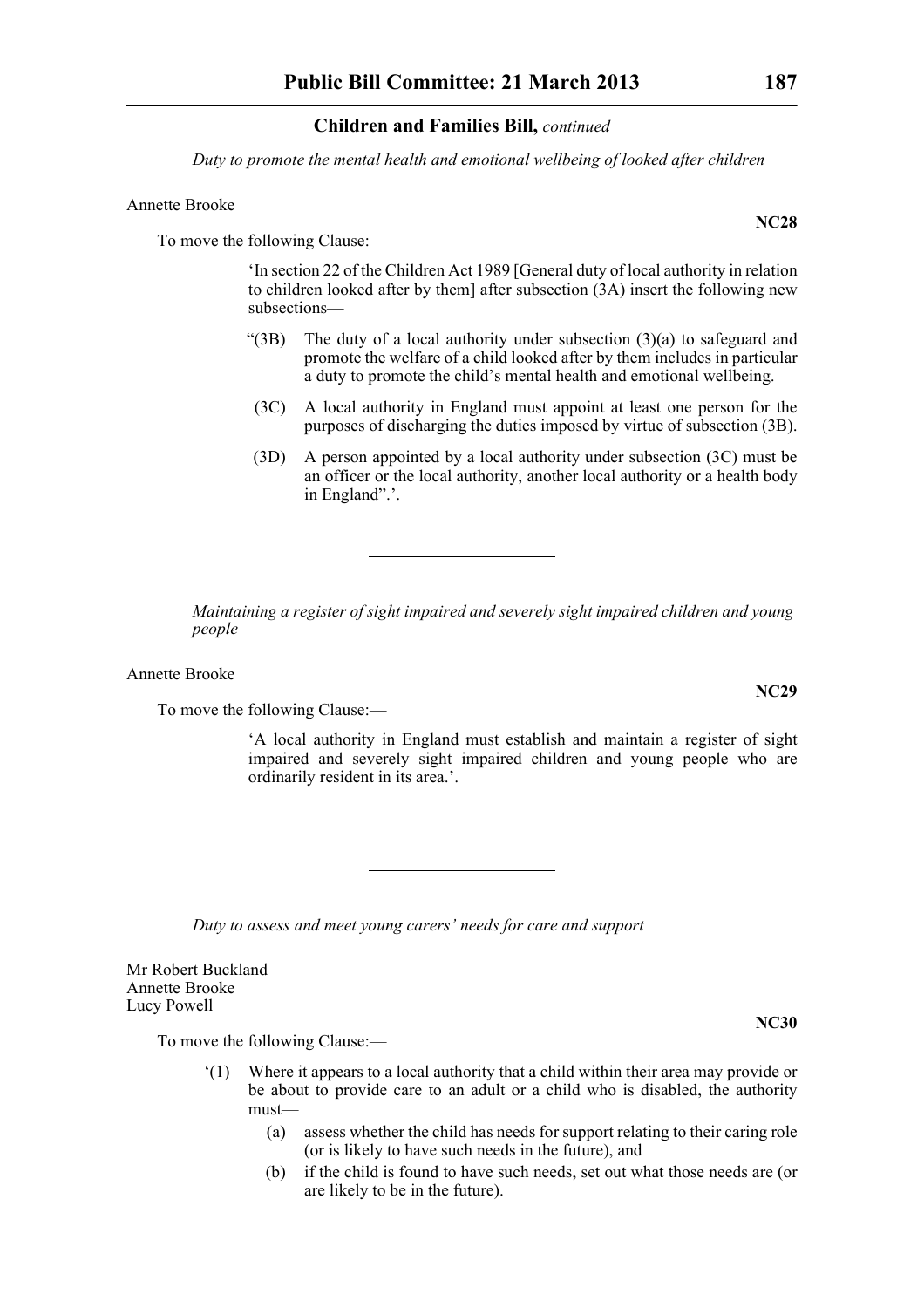- (2) Having carried out an assessment under subsection (1), a local authority must meet those needs for support which it considers to be necessary to meet in order to safeguard and promote the child's welfare.
- (3) Having carried out an assessment under subsection (1), a local authority must also consider whether the adult is or may be eligible for assessment under the Care and Support Act 2013, and if so must ensure such an assessment is carried out unless that adult objects.
- (4) Having carried out an assessment under subsection (1), a local authority must consider whether, in the case of a child who is caring for a disabled child, the child being cared for requires an assessment under the Children Act 1989 and if so shall carry out that assessment unless the person with parental responsibility for that child objects.
- (5) The Secretary of State shall issue guidance in relation to the duties set out above having consulted with persons whom the Secretary of State considers to be appropriate, the said guidance to be issued under section 7 of the Local Authority Social Services Act 1970.
- (6) Any service provided by an authority in the exercise of functions conferred on them under this section may be provided for the family or for any member of the child's family, and may include—
	- (a) services to the adult the child is providing care for to meet the adult's needs for care and support; and
	- (b) services to the adult to enhance their parenting capacity.

If such services are provided with a view to safeguarding and promoting the child's welfare.'.

*Inspection and review of local authorities in England*

#### Mr Robert Buckland

To move the following Clause:—

- '(1) Section 135 of the Education and Inspections Act 2006 is amended as follows.
- (2) After section  $135(1)(e)$ , insert—
	- "(ea) the functions conferred on the authority under Part 3 of the Children and Families Act 2013.".
- (3) After section 136(4), insert—
	- "(5) The Chief Inspector must inspect the performance by an authority in supporting children and young people with special educational needs.".'.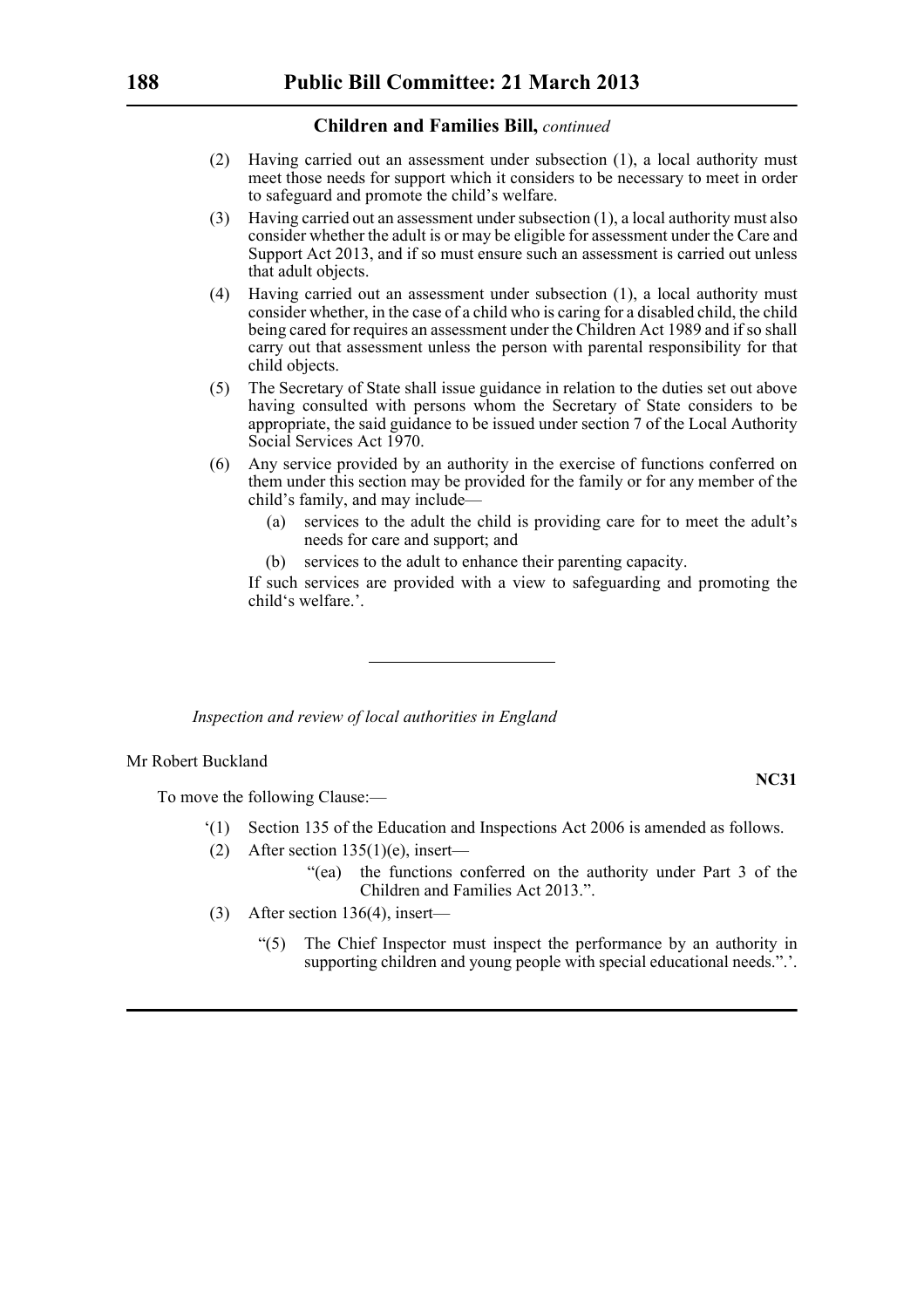#### ORDER OF THE HOUSE [25 FEBRUARY 2013]

That the following provisions shall apply to the Children and Families Bill:

#### *Committal*

1. The Bill shall be committed to a Public Bill Committee.

#### *Proceedings in Public Bill Committee*

- 2. Proceedings in the Public Bill Committee shall (so far as not previously concluded) be brought to a conclusion on Tuesday 23 April 2013.
- 3. The Public Bill Committee shall have leave to sit twice on the first day on which it meets.

#### *Consideration and Third Reading*

- 4. Proceedings on Consideration shall (so far as not previously concluded) be brought to a conclusion one hour before the moment of interruption on the day on which those proceedings are commenced.
- 5. Proceedings on Third Reading shall (so far as not previously concluded) be brought to a conclusion at the moment of interruption on that day.
- 6. Standing Order No. 83B (Programming committees) shall not apply to proceedings on Consideration and Third Reading.

#### *Other proceedings*

7. Any other proceedings on the Bill (including any proceedings on consideration of Lords Amendments or on any further messages from the Lords) may be programmed.

#### ORDER OF THE COMMITTEE [5 MARCH 2013]

That—

- (1) the Committee shall (in addition to its first meeting at 8.55 am on Tuesday 5 March) meet—
	- (a) at 2.00 pm on Tuesday 5 March;
	- (b) at 11.30 am and 2.00 pm on Thursday 7 March;
	- (c) at 9.25 am and 2.00 pm on Tuesday 12 March;
	- (d) at 11.30 am and 2.00 pm on Thursday 14 March;
	- (e) at 9.25 am and 2.00 pm on Tuesday 19 March;
	- (f) at 11.30 am and 2.00 pm on Thursday 21 March;
	- (g) at  $9.25$  am and  $2.00$  pm on Tuesday 16 April;
	- (h) at 11.30 am and 2.00 pm on Thursday 18 April; and
	- (i) at 9.25 am and 2.00 pm on Tuesday 23 April;
- (2) the Committee shall hear oral evidence in accordance with the following Table:

#### **TABLE**

| Date            | Time                                      | Witness                                                                        |
|-----------------|-------------------------------------------|--------------------------------------------------------------------------------|
| Tuesday 5 March | Until no later<br>than $10.00 \text{ am}$ | Department for Education;<br>Department for Business,<br>Innovation and Skills |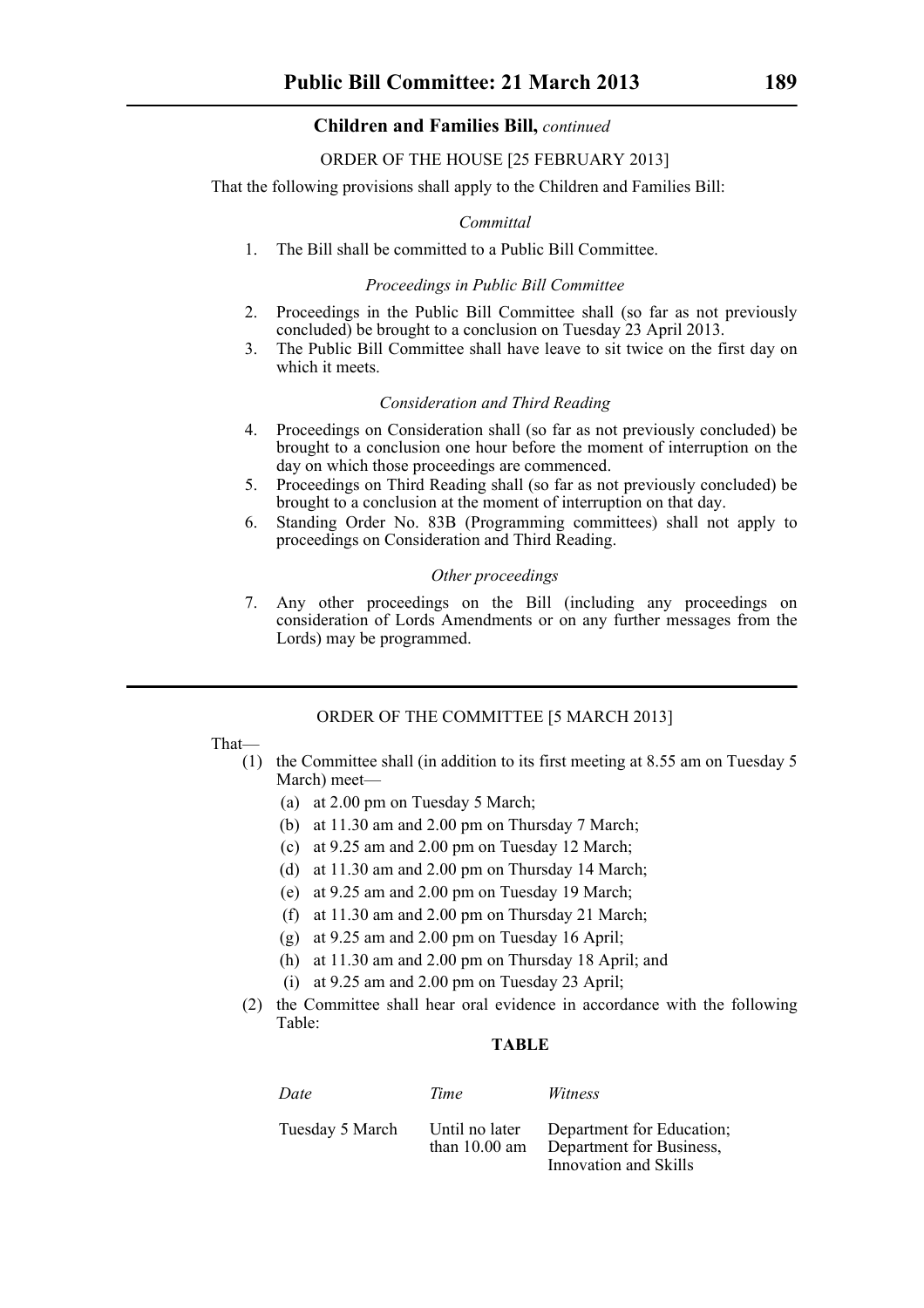| Date             | Time                                      | Witness                                                                                                                                                                              |
|------------------|-------------------------------------------|--------------------------------------------------------------------------------------------------------------------------------------------------------------------------------------|
| Tuesday 5 March  | Until no later<br>than $10.45$ am         | The Thomas Coram Foundation<br>for Children (Coram); Professor<br>Julie Selwyn, Professor of Child<br>and Family Social Work,<br>University of Bristol; TACT                         |
| Tuesday 5 March  | Until no later<br>than $11.25$ am         | David Norgrove, Chair of Family<br>Justice Review and Chair of<br>Family Justice Board; Lord Justice<br>Munby, President of the Family<br>Division; Coram Children's Legal<br>Centre |
| Tuesday 5 March  | Until no later<br>than $2.45$ pm          | Council for Disabled Children;<br>Every Disabled Child Matters;<br><b>Special Education Consortium</b>                                                                               |
| Tuesday 5 March  | Until no later<br>than $3.30 \text{ pm}$  | Achievement for All; Independent<br>Parental Special Education<br>Advice; Institute of Education                                                                                     |
| Tuesday 5 March  | Until no later<br>than $4.15$ pm          | National Association for Special<br>Educational Needs; The<br>Communication Trust; Association<br>of Educational Psychologists                                                       |
| Tuesday 5 March  | Until no later<br>than $5.15 \text{ pm}$  | <b>Association of Colleges; National</b><br>Association of Head Teachers;<br>David Bartram, Assistant Head,<br>Lampton School, Hounslow                                              |
| Tuesday 5 March  | Until no later<br>than $5.45$ pm          | Office of the Children's<br>Commissioner                                                                                                                                             |
| Thursday 7 March | Until no later<br>than $12.15 \text{ pm}$ | Ofsted; Daycare Trust and the<br>Family and Parenting Institute;<br>National Childminding<br>Association                                                                             |
| Thursday 7 March | Until no later<br>than $1.00 \text{ pm}$  | Dr Roger Morgan, Children's<br>Rights Director of England;<br>Children England                                                                                                       |
| Thursday 7 March | Until no later<br>than $2.45$ pm          | Working Families; Fawcett Society                                                                                                                                                    |
| Thursday 7 March | Until no later<br>than $3.30 \text{ pm}$  | Fatherhood Institute; Federation of<br><b>Small Businesses</b>                                                                                                                       |
| Thursday 7 March | Until no later<br>than $4.15 \text{ pm}$  | Association of Directors of<br>Children's Services; Barnardo's                                                                                                                       |
|                  |                                           |                                                                                                                                                                                      |

(3) proceedings on consideration of the Bill in Committee shall be taken in the following order: Clauses 1 to 6; Schedule 1; Clauses 7 to 12; Schedule 2; Clauses 13 to 71; Schedule 3; Clauses 72 and 73; Schedule 4; Clauses 74 to 85; Schedule 5; Clause 86; Schedule 6; Clauses 87 to 96; Schedule 7; Clauses 97 to 104; new Clauses; new Schedules; Clauses 105 to 110; and remaining